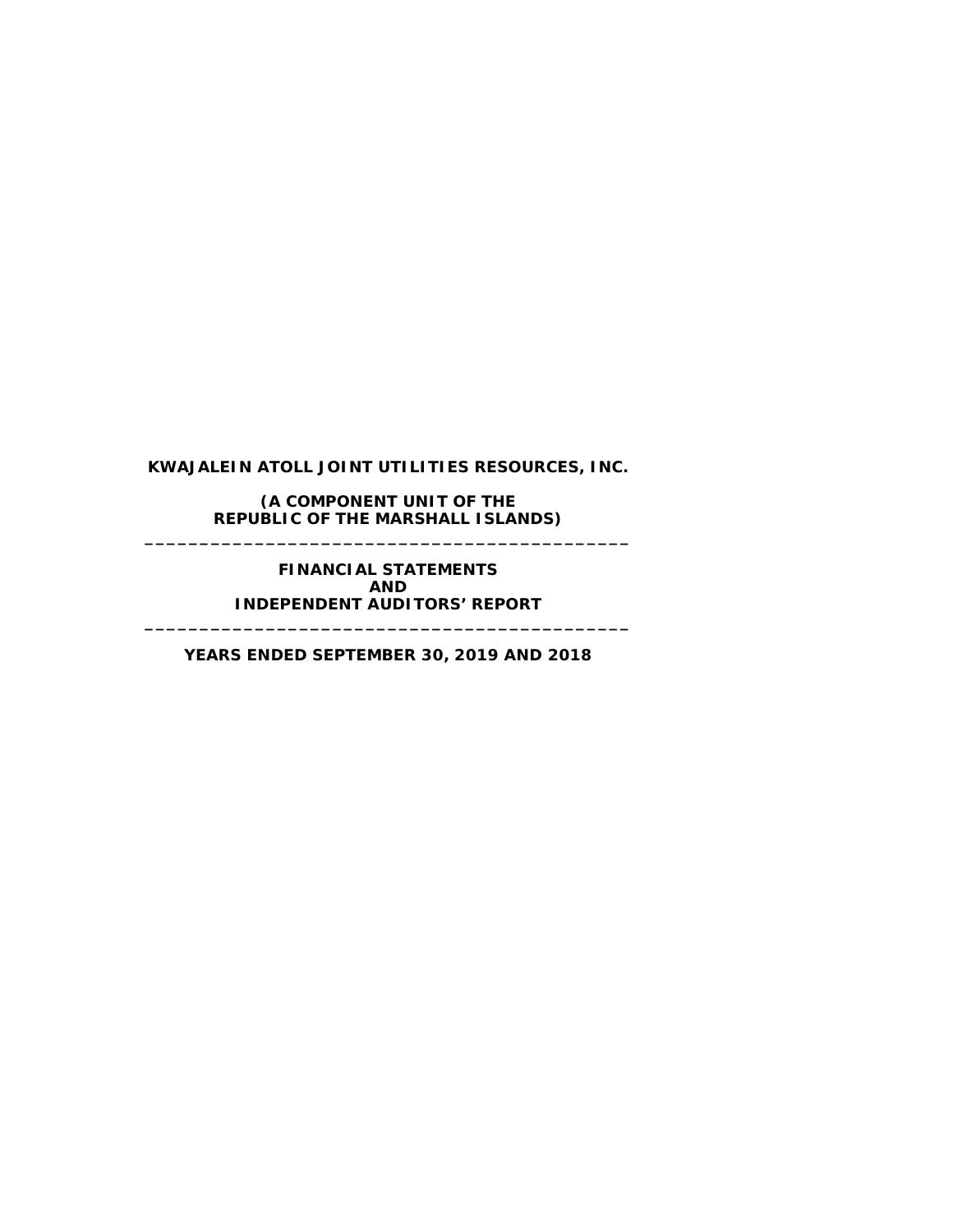Years Ended September 30, 2019 and 2018 Table of Contents

|     |                                                                                                                                                                                                                                    | Page No. |
|-----|------------------------------------------------------------------------------------------------------------------------------------------------------------------------------------------------------------------------------------|----------|
| Ι.  | INDEPENDENT AUDITORS' REPORT                                                                                                                                                                                                       | 1        |
| П.  | MANAGEMENT'S DISCUSSION AND ANALYSIS                                                                                                                                                                                               | 3        |
| Ш.  | <b>FINANCIAL STATEMENTS:</b>                                                                                                                                                                                                       |          |
|     | <b>Statements of Net Position</b>                                                                                                                                                                                                  | 9        |
|     | Statements of Revenues, Expenses and Changes in Net Position                                                                                                                                                                       | 10       |
|     | <b>Statements of Cash Flows</b>                                                                                                                                                                                                    | 11       |
|     | Notes to Financial Statements                                                                                                                                                                                                      | 13       |
| IV. | INDEPENDENT AUDITORS' REPORTS ON COMPLIANCE WITH<br>LAWS AND REGULATIONS                                                                                                                                                           |          |
|     | Independent Auditors' Report on Internal Control Over Financial<br>Reporting and on Compliance and Other Matters Based on an<br>Audit of Financial Statements Performed in Accordance With<br><b>Government Auditing Standards</b> | 22       |
|     | Independent Auditors' Report on Compliance For the Sole Major<br>Program; Report on Internal Control Over Compliance; and<br>Report on the Schedule of Expenditures of Federal Awards<br>Required by the Uniform Guidance          | 24       |
|     | Schedule of Expenditures of Federal Awards                                                                                                                                                                                         | 27       |
|     | Schedule of Findings and Questioned Costs                                                                                                                                                                                          | 28       |
|     | <b>Corrective Action Plan</b>                                                                                                                                                                                                      | 38       |
|     | Summary Schedule of Prior Audit Findings and Questioned<br>Costs                                                                                                                                                                   | 41       |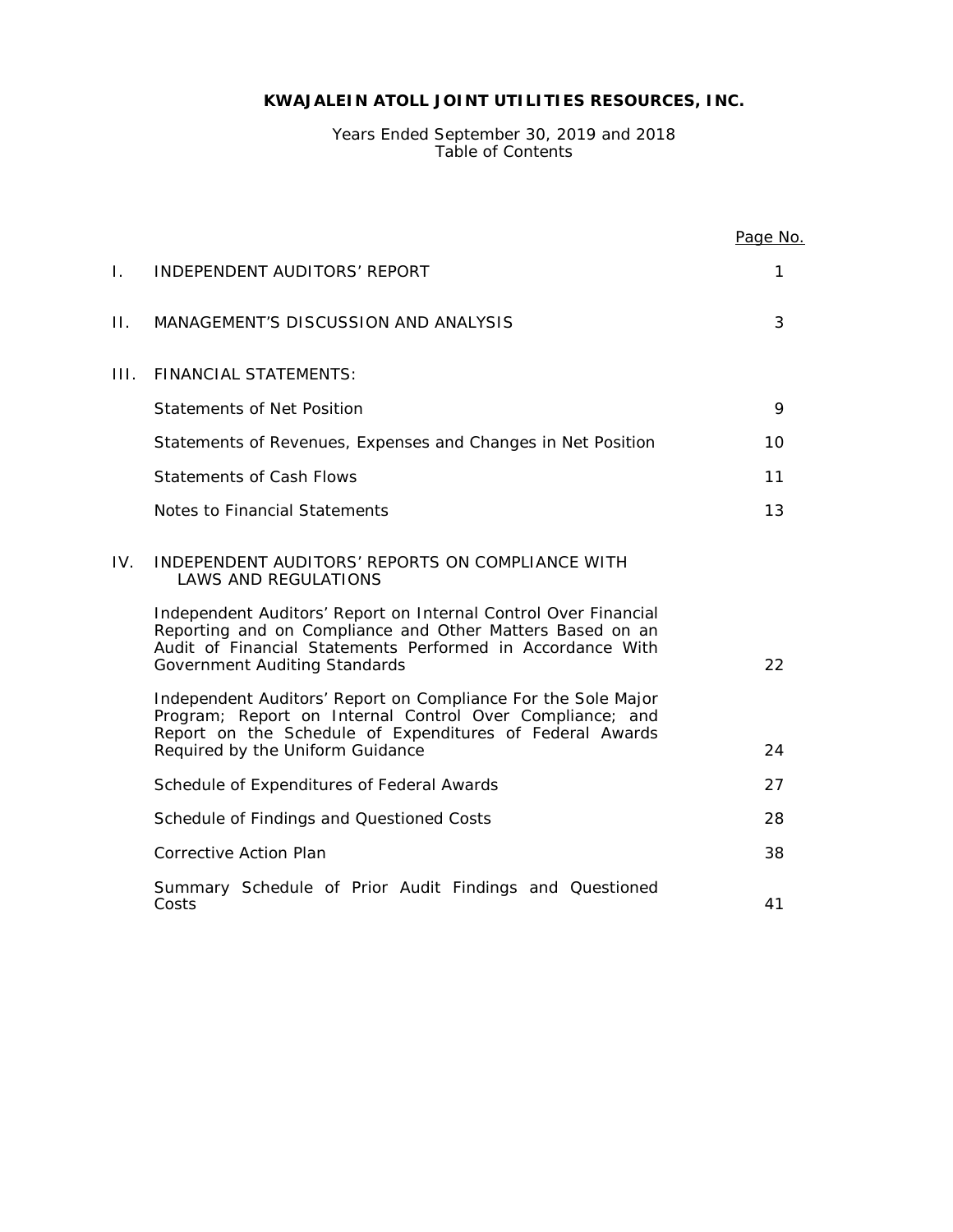

Deloitte & Touche LLP 361 South Marine Corps Drive Tamuning, GU 96913-3973 USA

Tel: +1 (671) 646-3884 Fax: +1 (671) 649-4265

www.deloitte.com

# **INDEPENDENT AUDITORS' REPORT**

Board of Directors Kwajalein Atoll Joint Utilities Resources, Inc.:

## **Report on the Financial Statements**

We have audited the accompanying financial statements of Kwajalein Atoll Joint Utilities Resources, Inc. (KAJUR), a component unit of the Republic of the Marshall Islands, which comprise the statements of net position as of September 30, 2019 and 2018, and the related statements of revenues, expenses and changes in net position and of cash flows for the years then ended, and the related notes to the financial statements.

## *Management's Responsibility for the Financial Statements*

Management is responsible for the preparation and fair presentation of these financial statements in accordance with accounting principles generally accepted in the United States of America; this includes the design, implementation, and maintenance of internal control relevant to the preparation and fair presentation of financial statements that are free from material misstatement, whether due to fraud or error.

## *Auditors' Responsibility*

Our responsibility is to express an opinion on these financial statements based on our audits. We conducted our audits in accordance with auditing standards generally accepted in the United States of America and the standards applicable to financial audits contained in *Government Auditing Standards,* issued by the Comptroller General of the United States. Those standards require that we plan and perform the audit to obtain reasonable assurance about whether the financial statements are free from material misstatement.

An audit involves performing procedures to obtain audit evidence about the amounts and disclosures in the financial statements. The procedures selected depend on the auditor's judgment, including the assessment of the risks of material misstatement of the financial statements, whether due to fraud or error. In making those risk assessments, the auditor considers internal control relevant to the entity's preparation and fair presentation of the financial statements in order to design audit procedures that are appropriate in the circumstances, but not for the purpose of expressing an opinion on the effectiveness of the entity's internal control. Accordingly, we express no such opinion. An audit also includes evaluating the appropriateness of accounting policies used and the reasonableness of significant accounting estimates made by management, as well as evaluating the overall presentation of the financial statements.

We believe that the audit evidence we have obtained is sufficient and appropriate to provide a basis for our audit opinion.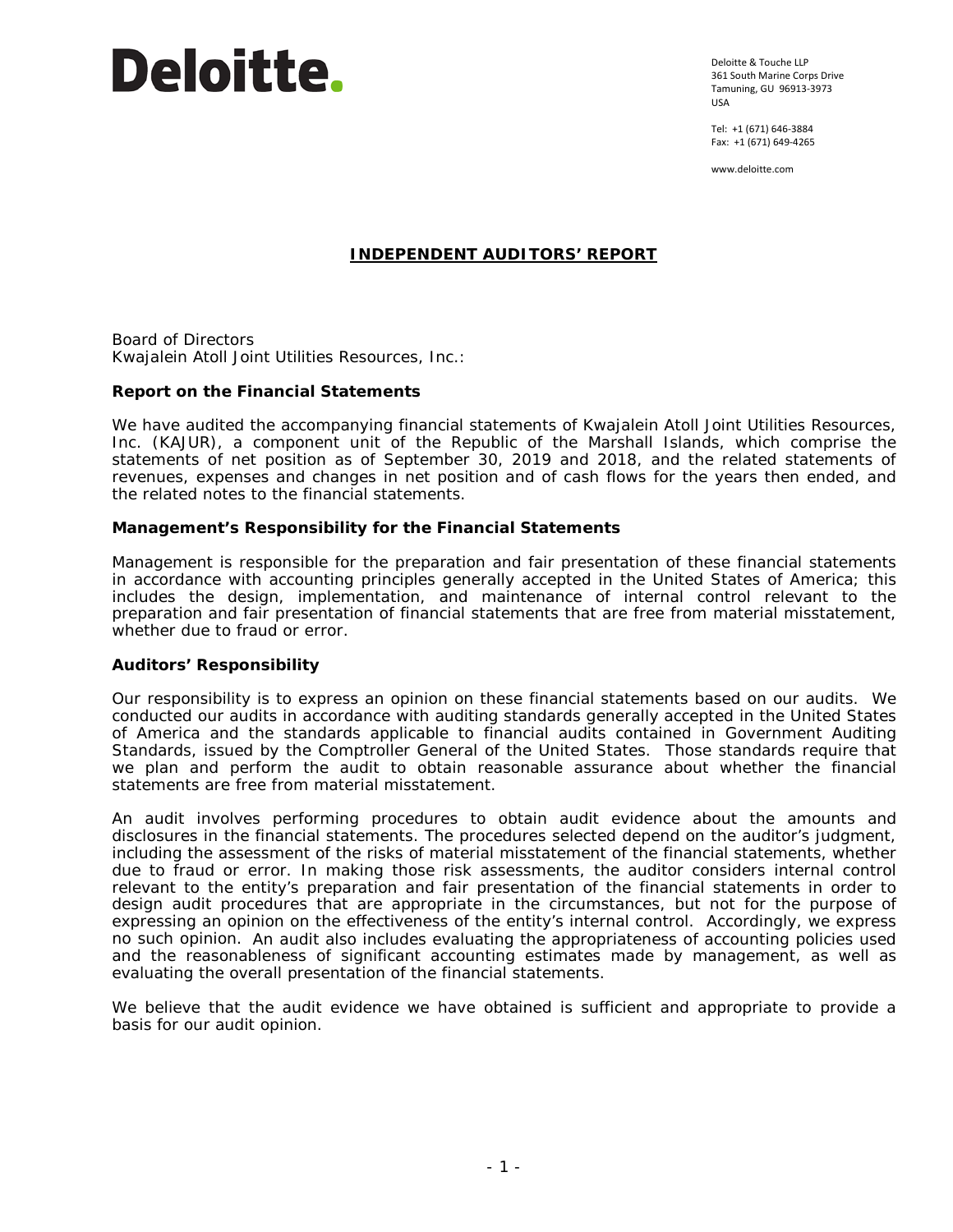# **Deloitte.**

# *Opinion*

In our opinion, the financial statements referred to above present fairly, in all material respects, the financial position of KAJUR as of September 30, 2019 and 2018, and the results of its operations and its cash flows for the years then ended in accordance with accounting principles generally accepted in the United States of America.

# *Emphasis of Matters*

## *Going Concern*

The accompanying financial statements have been prepared assuming that KAJUR will continue as a going concern. As discussed in Note 9 to the financial statements, KAJUR's recurring losses from operations raise substantial doubt about its ability to continue as a going concern. Management's plans concerning these matters are also discussed in Note 9 to the financial statements. The financial statements do not include any adjustments that might result from the outcome of this uncertainty.

#### *COVID-19*

As discussed in Note 10 to the financial statements, KAJUR determined that the COVID-19 pandemic may negatively impact its business, results of operations and net position. KAJUR is unable to reasonably estimate its ultimate financial impact.

Our opinion is not modified with respect to these matters.

## *Other Matters*

#### *Required Supplementary Information*

Accounting principles generally accepted in the United States of America require that the Management's Discussion and Analysis on pages 3 to 8 be presented to supplement the financial statements. Such information, although not a part of the financial statements, is required by the Governmental Accounting Standards Board who considers it to be an essential part of financial reporting for placing the financial statements in an appropriate operational, economic, or historical context. We have applied certain limited procedures to the required supplementary information in accordance with auditing standards generally accepted in the United States of America, which consisted of inquiries of management about the methods of preparing the information and comparing the information for consistency with management's responses to our inquiries of the financial statements, and other knowledge we obtained during our audit of the financial statements. We do not express an opinion or provide any assurance on the information because the limited procedures do not provide us with sufficient evidence to express an opinion or provide any assurance.

## **Other Reporting Required by** *Government Auditing Standards*

In accordance with *Government Auditing Standards*, we have also issued our report dated September 11, 2020, on our consideration of KAJUR's internal control over financial reporting and on our tests of its compliance with certain provisions of laws, regulations, contracts, and grant agreements and other matters. The purpose of that report is solely to describe the scope of our testing of internal control over financial reporting and compliance and the results of that testing, and not to provide an opinion on the effectiveness of KAJUR's internal control over financial reporting or on compliance. That report is an integral part of an audit performed in accordance with *Government Auditing Standards* in considering KAJUR's internal control over financial reporting and compliance.

loite Wackell

September 11, 2020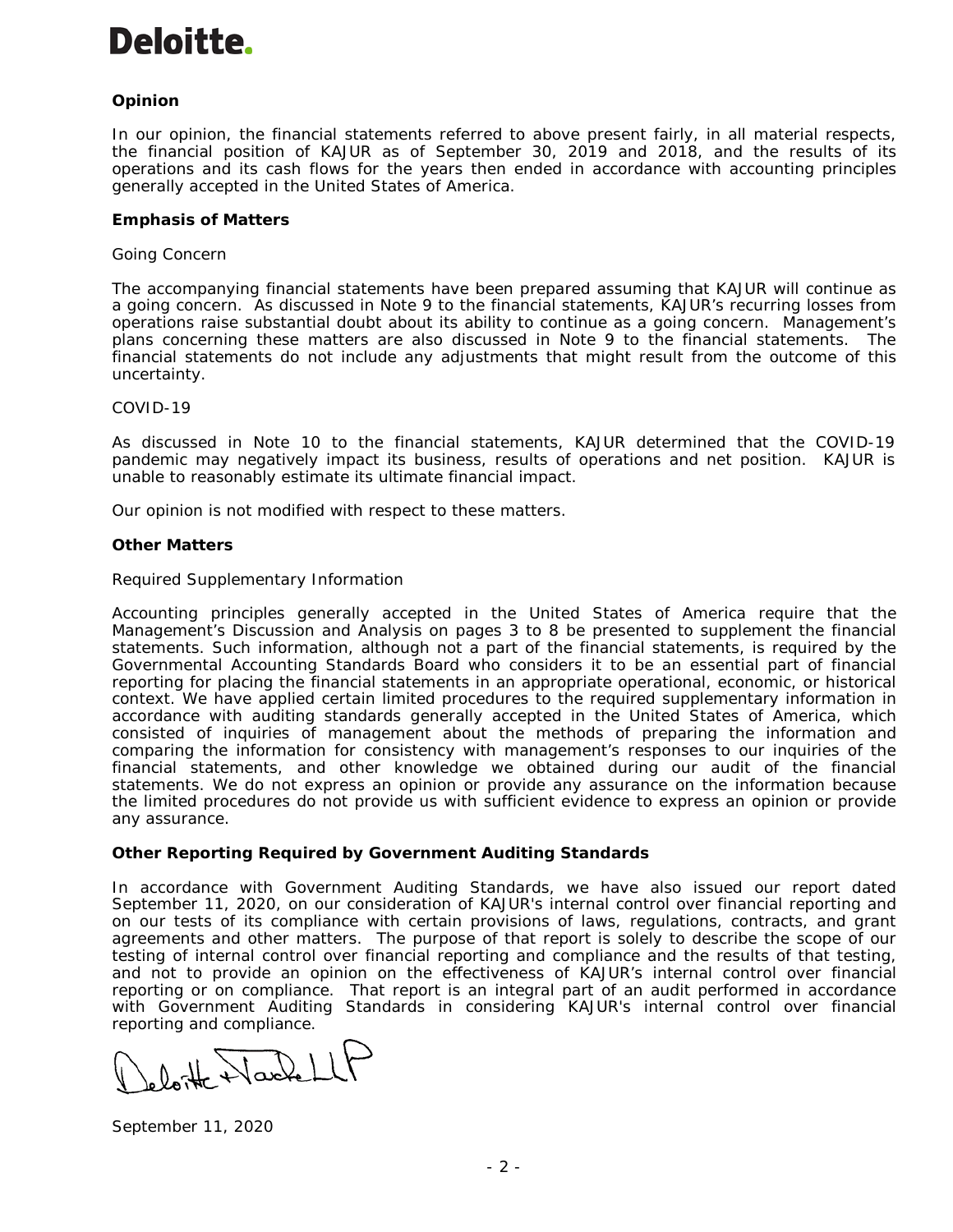Management's Discussion and Analysis Years Ended September 30, 2019 and 2018

# **Overview**

The Kwajalein Atoll Joint Utilities Resources (KAJUR) was incorporated under the laws of the Republic of the Marshall Islands in September 1990. KAJUR was originally established as a private entity governed by the Kwajalein Atoll Development Authority (KADA) Board of Directors. In October 1999, RepMar and KADA awarded a two year management contract to the American Samoa Power Authority (ASPA) to assume operational control of KAJUR. This management contract was extended for an additional two years and in April of 2003, ASPA's contract expired.

In May of 2006, the RMI Cabinet officially approved the transfer of all management responsibilities for KAJUR to the RMI Combined Utility Board of Directors as a component unit of RepMar. KAJUR is currently the sole provider of Electricity, Potable Water and Sanitation Services for the community of Ebeye, which also include Gugeegue and smaller island communities connected to Ebeye by the causeway. At the closing of FY2019, KAJUR has under its employment a total of seventy seven (77) employees working in all three functional elements of its operational structure.

In September of 2015, a \$19.02 million project was awarded to RMI and KAJUR under a multicountry grant scheme provided by the US government, the Australian government, and the Asian Development Bank. Under this grant, the Ebeye Water Supply and Sanitation Project (EWSSP) continues to make notable improvements in the quality of services KAJUR provides to the community of Ebeye. Two years later, in 2017, a new reverse osmosis (RO) plant was commissioned which essentially increased the production and frequency of water distribution by two-fold and brought the community much closer to their ultimate desire for 24/7 fresh water service to the whole island. Other improvements to KAJUR's existing infrastructure now visible on the ground include: extension of utility services (water and sanitation) to North Camp, installation of toiletry to every house units in the North Camp community (home fixture program), refurbishment of saltwater pump stations, upgrade to freshwater and saltwater networks throughout Ebeye, and major improvement to the island's sewage outfall. All these continuing project activities are infusing funds into KAJUR's capital infrastructure as reflected in notable improvements to KAJUR's capital assets.

## **FINANCIAL HIGHTLIGHTS**

KAJUR continues to struggle in its ability to recover cost for the services it provides to the population of 11,000 people in Ebeye. However, as financial and technical experts under the EWSSP project are now engaged with their local counterparts within KAJUR, there is renewed hope that the engagement of younger members of KAJUR's workforce will also build KAJUR's internal capacity and accountability in the operation and maintenance of these advance systems being built under EWSSP.

As in other Pacific utility operations, local capacity building continues to be a top priority area for KAJUR. As such, a select group of KAJUR's EWSSP local counterparts continued direct engagements with off-island experts in financial management, project management, RO plant operation and maintenance, and leak detection capability among others. Unfortunately, Ebeye's limited skilled labor-pool and KAJUR's weak financial position places the organization at a great disadvantage when it comes to competing for younger and higher skilled employees with other competing organizations such as the military installation on Kwajalein.

Leading into Fiscal Year 2019, KAJUR is now positioning itself for three major plans that have taken shape and will hopefully make some positive improvements to KAJUR's financial footprint. These changes include the decision to install prepaid electrical meters in all government buildings; decision to install prepaid water meters for all water consumers in Ebeye; and for MEC to provide technical assistance in managing KAJUR's financial and supply systems. In addition, KAJUR has identified and will soon hire an off-island technical manager with experience in power generation operation and maintenance as well as RO plant operations and maintenance.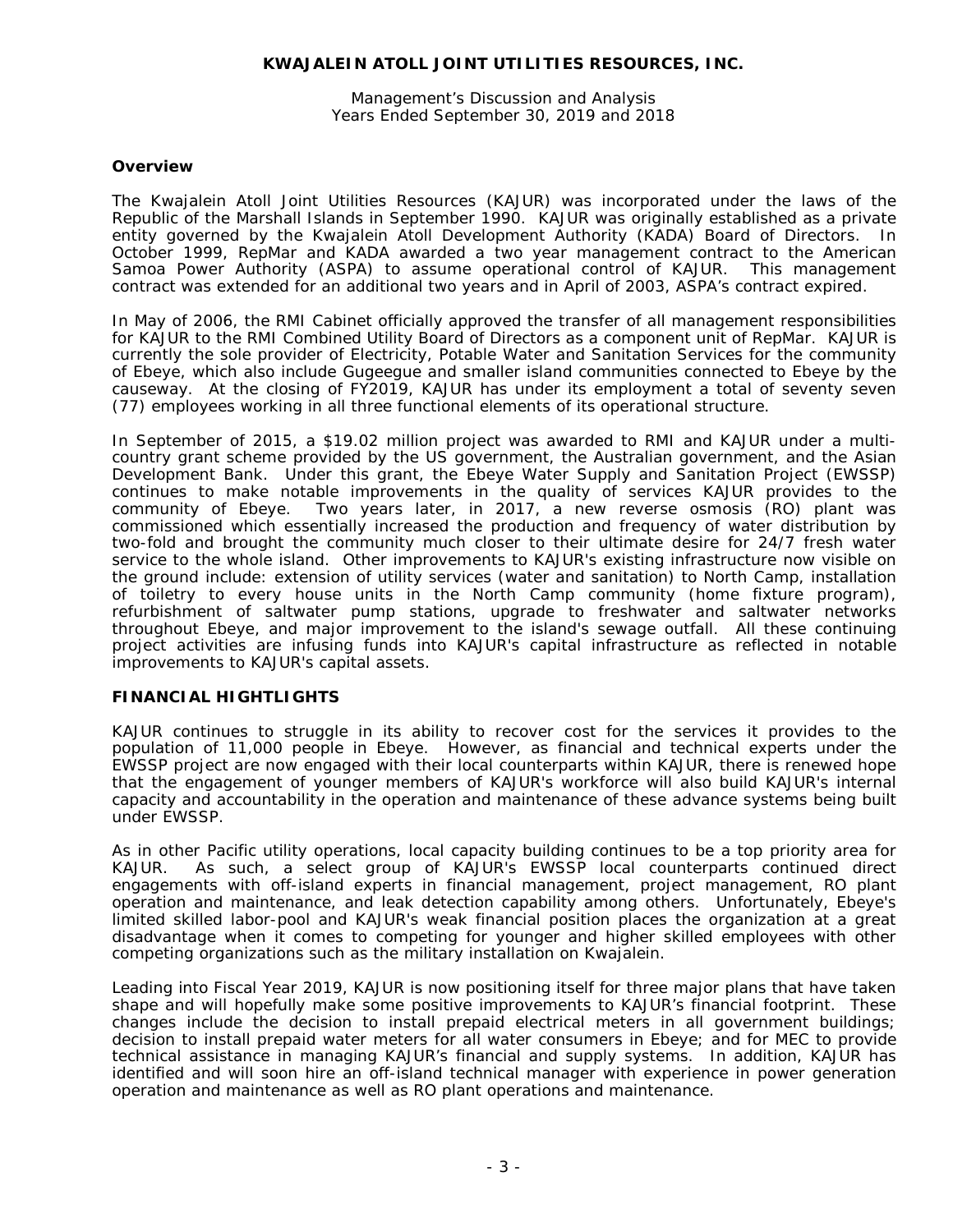Management's Discussion and Analysis, Continued Years Ended September 30, 2019 and 2018

KAJUR recognizes the adverse impact other government organizations have on KAJUR when these government agencies fail to budget adequately for their utility needs. Without the installation of prepaid metering on government facilities, KAJUR will continue to have little to no control over unpaid government utility bills. This same principle applies to water being provided to government facilities. Consequently, government organizations have been given notice that starting FY2019, all government facilities will be retrofitted with prepaid electric metering systems. Prepaid water metering systems will follow as soon as the new fresh water and saltwater distribution systems are in place.

KAJUR also recognizes the small "baby steps" it can take immediately to improve its accounting and supply system. As noted from KAJUR's 2019 financial audit exercises, some improvement in KAJUR inventory practices will eliminate most deficiencies noted in this recent financial audit. As such, with assistance from MEC, KAJUR has taken the initial steps toward adopting the same steps MEC took earlier to improve its own supply and inventory systems. Over the course of a six month period, a small group of MEC Finance and Supply staff will make several short trips to Ebeye to help KAJUR set up its supply and inventory systems. Some internal accounting processes within KAJUR have already been modified as part of these overall improvements.

## **FINANCIAL ANALYSIS OF KAJUR**

The Statement of Net Position and the Statement of Revenues, Expenses and Changes in Net Position provide an indication of KAJUR's financial condition. KAJUR's net position reflects the difference between assets and liabilities. An increase in net position over time typically indicates an improvement in financial condition.

A comparative summary of KAJUR's Statement of Net Position is presented below:

# **Summary Statements of Net Position**

| As of September 30 |  |  |  |
|--------------------|--|--|--|
|                    |  |  |  |

|                               |                 |                 | \$               | %          |                 |
|-------------------------------|-----------------|-----------------|------------------|------------|-----------------|
|                               |                 |                 | Change           | Change     |                 |
|                               | 2019            | 2018            | 2019-2018        | 2019-2018  | 2017            |
| Assets:                       |                 |                 |                  |            |                 |
| Current and other assets      | \$<br>889,292   | \$<br>1,492,033 | \$<br>(602, 741) | $(40.4)\%$ | \$<br>1,613,716 |
| Capital assets                | 10,757,421      | 7,720,760       | 3,036,661        | 39.3%      | 5,434,009       |
| Total assets                  | 11,646,713      | 9,212,793       | 2,433,920        | 26.4%      | 7,047,725       |
| Liabilities:                  |                 |                 |                  |            |                 |
| Current and other liabilities | 6,057,133       | 5,539,296       | 517,837          | 9.3%       | 3,791,509       |
| Net position:                 |                 |                 |                  |            |                 |
| Net investment in capital     |                 |                 |                  |            |                 |
| assets                        | 10,757,421      | 7,720,760       | 3,036,661        | 39.3%      | 5,434,009       |
| Restricted                    | 187,166         | 22,478          | 164,688          | 732.7%     | 22,478          |
| Unrestricted                  | (5, 355, 007)   | (4,069,741)     | (1, 285, 266)    | 31.6%      | (2, 200, 271)   |
| Total net position            | \$<br>5,589,580 | \$<br>3,673,497 | \$<br>1,916,083  | 52.2%      | \$<br>3,256,216 |

KAJUR's current and other assets decreased by \$602,741 in FY2019. Furthermore, KAJUR's capital assets increased substantially by \$3,036,661. This increase is attributed to the continuing infusion of funds for infrastructure from the Ebeye Water Supply and Sanitation Project (EWSSP).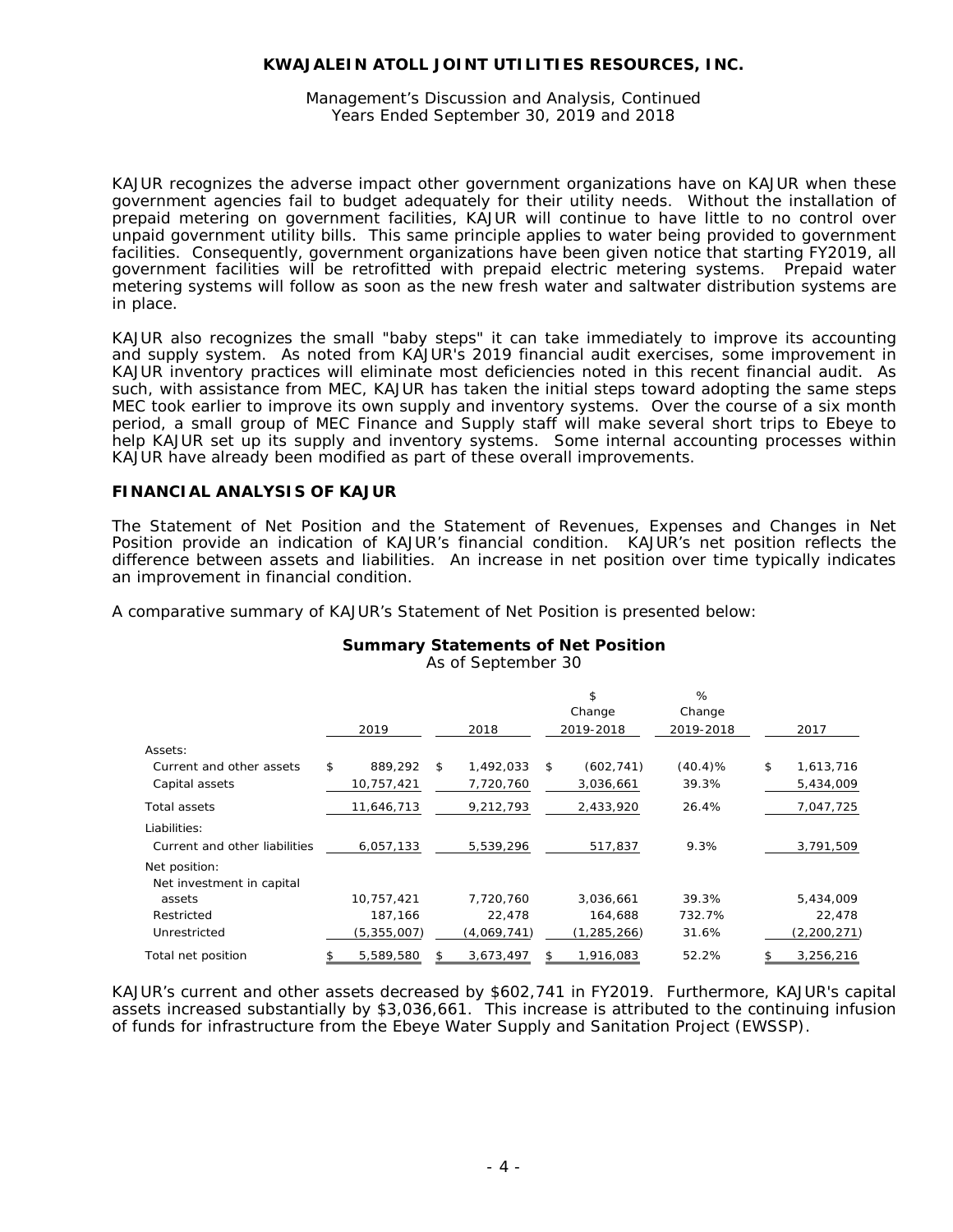#### Management's Discussion and Analysis, Continued Years Ended September 30, 2019 and 2018

KAJUR is current and up-to-date in its reporting requirement for all RMI taxes including RMI Social Security. KAJUR continues to owe a significant amount in liabilities for purchases of diesel fuel for KAJUR operations to Marshalls Energy Company (MEC). KAJUR's fuel liability to MEC increased by \$533k to \$5.4 million in FY2019 compared to an increase of \$1.3 million in FY2018. It is anticipated that approximately two million in allocated subsidy in 2020 from US Compact funds for KAJUR will all be used to bring down this amount. KAJUR looks to more aggressive means of collecting its account receivables along with other means of generating more revenue as short term alternatives to improving KAJUR's cash position to address this situation.

For the foreseeable future, KAJUR, as a State Owned Enterprise (SOE), will continue to rely heavily on the RMI government for funding support to subsidize services to the community in Ebeye and other nearby island communities in order to maintain tariffs at a level that are affordable to these communities.

A comparative summary of KAJUR's Statement of Revenues, Expenses and Changes in Net Position is presented below:

|                        | 2019            | 2018            |    | \$<br>Change<br>2019-2018 | %<br>Change<br>2019-2018 | 2017            |
|------------------------|-----------------|-----------------|----|---------------------------|--------------------------|-----------------|
| Operating:             |                 |                 |    |                           |                          |                 |
| Operating revenues     | \$<br>3,947,365 | \$<br>4,146,468 | \$ | (199, 103)                | (4.8)%                   | \$<br>4,366,109 |
| Operating expenses     | 7,405,480       | 7,718,537       |    | (313, 057)                | (4.1)%                   | 6,697,820       |
| Operating loss         | (3,458,115)     | (3,572,069)     |    | 113,954                   | (3.2)%                   | (2, 331, 711)   |
| Nonoperating:          |                 |                 |    |                           |                          |                 |
| Nonoperating revenues  | 1,789,860       | 1,327,860       |    | 462,000                   | 34.8%                    | 1,327,860       |
| Nonoperating expenses  | 347,436         | 131,254         |    | 216,182                   | 164.7%                   | 97,435          |
|                        | (2,015,691)     | (2, 375, 463)   |    | 359,772                   | $(15.1)$ %               | (1, 101, 286)   |
| Capital contributions  | 3,931,774       | 2,792,744       |    | 1,139,030                 | 40.8%                    | 3,213,670       |
| Change in net position | 1,916,083       | 417,281         | S  | 1,498,802                 | 359.2%                   | 2,112,384       |

#### **Summary Statements of Revenues, Expenses and Changes in Net Position** Years Ended September 30

The Statement of Revenues, Expenses and Changes in Net Position identifies the various revenue and expense items that impacted the change in net position. As indicated above, KAJUR's total revenues (operating, nonoperating and capital contributions) increased by \$1.4 million (or 20%) from \$8,267,072 in FY2018 to \$9,668,999 in FY2019. The increase in revenue is mainly attributed to the increase in capital contributions for the EWSSP project. It is important to note that Ebeye's main source of water comes from its Saltwater Water Reverse Osmosis (SWRO) Plant.

Management's Discussion and Analysis for the year ended September 30, 2018 is set for in the report on the audit of KAJUR's financial statements dated June 6, 2019. That Discussion and Analysis explains the major factors impacting the FY2018 financial statements and may be obtained from the contact information below.

The graph below shows a comparative analysis of revenue trends from major components of KAJUR's operating revenues for 2019, 2018 and 2017.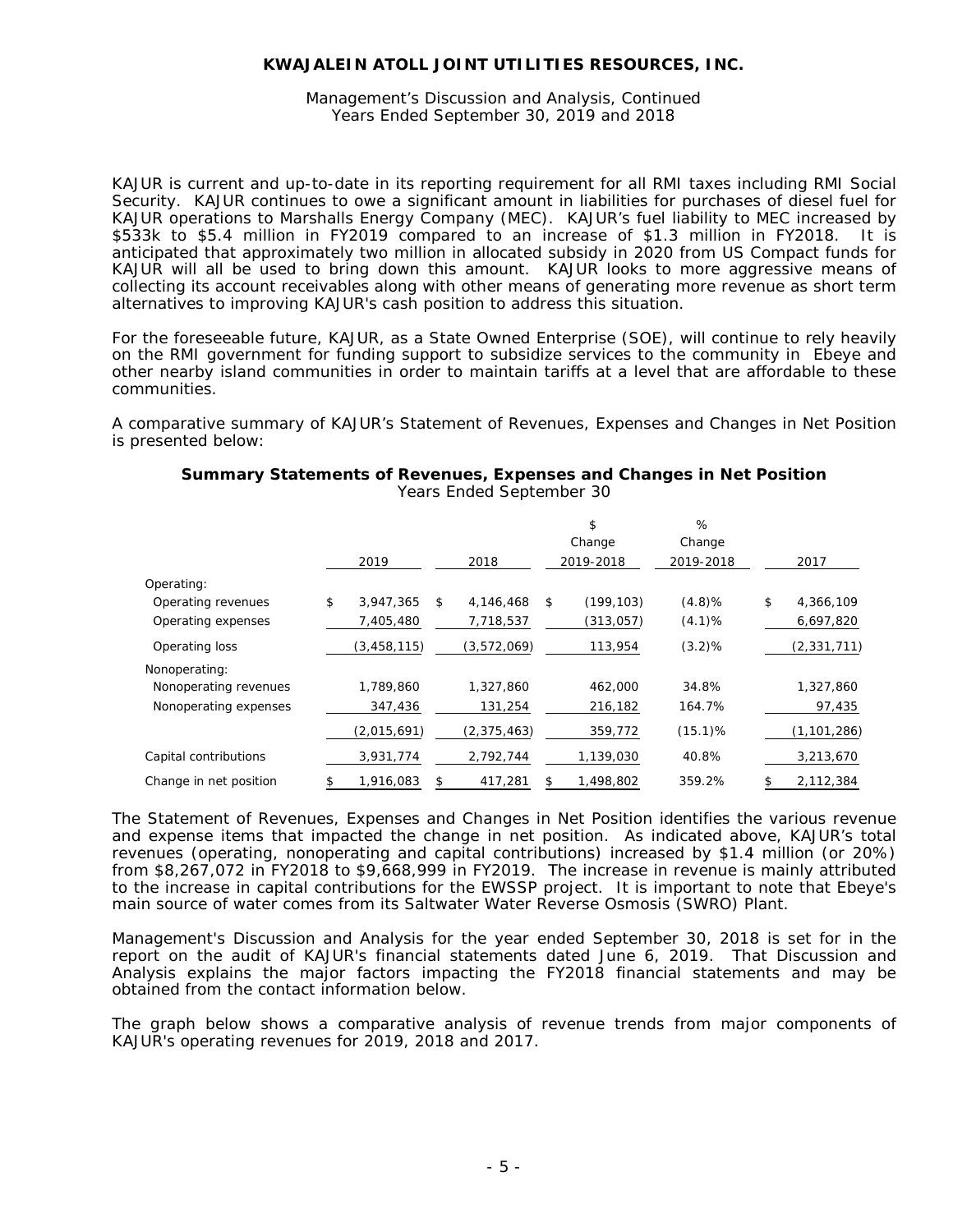Management's Discussion and Analysis, Continued Years Ended September 30, 2019 and 2018



As expected, fuel and lube continued to be the leading expense items among KAJUR's operational expenses representing 54% and 52% for years FY2019 and FY2018, respectively. The decrease in operating expenses from \$7,718,537 in FY2018 to \$7,405,480 in FY2019 (\$313,057 decrease) is attributed to the decrease in some of the major expenses and is also a result of a set of initiatives designed to decrease expenses across the board.

It is also important to note that in order to help minimize the adverse impact that the power situation had on the community of Ebeye, fuel of \$113,725 was provided at no charge to major businesses who own private generators to continuously run their generators during the whole period that the island was running on one and one-half power generation units. The major components of KAJUR's operational expenses are highlighted in the graph below.

See graph below for a comparative analysis of major components of KAJUR's operating expenses for 2019, 2018 and 2017.

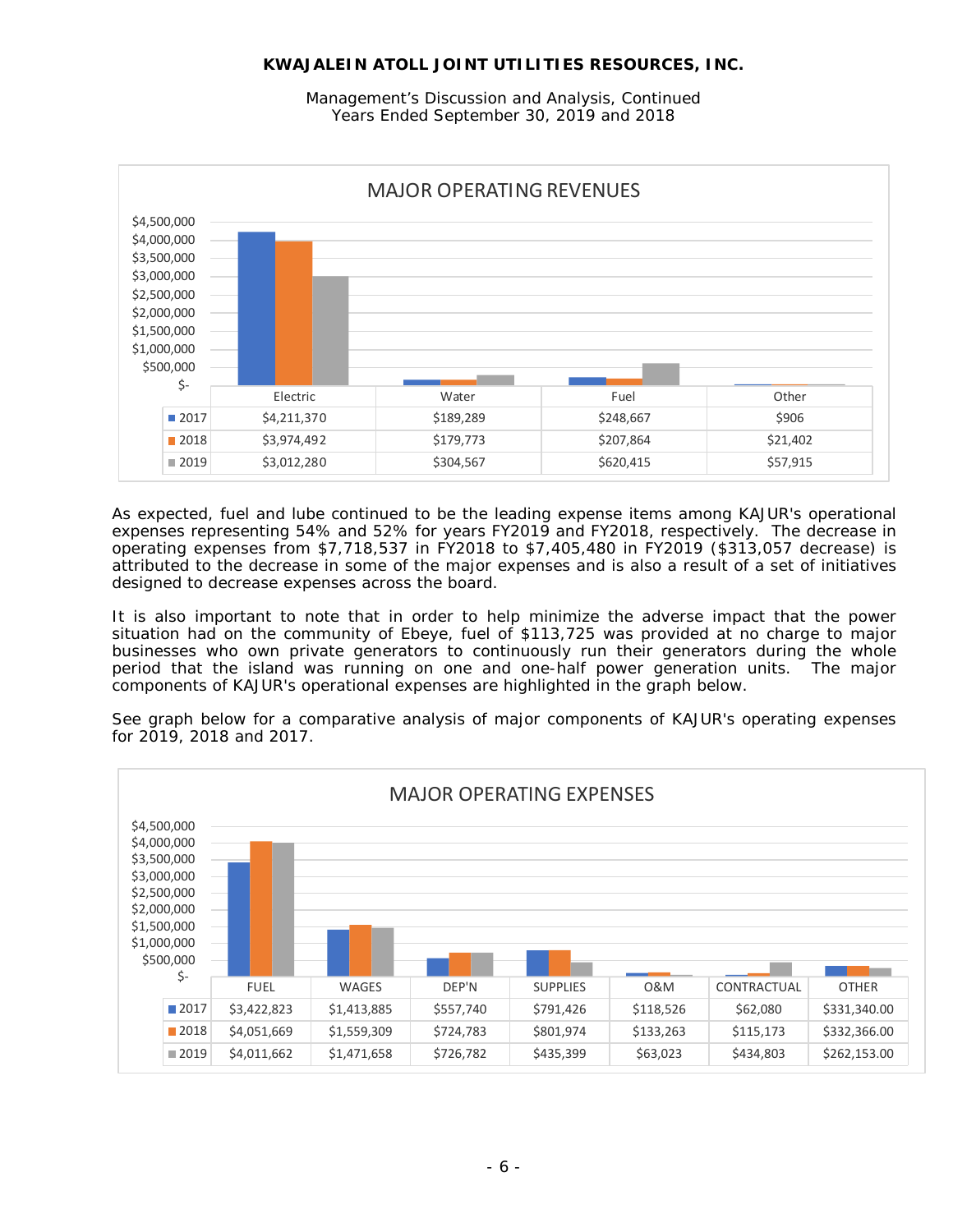Management's Discussion and Analysis, Continued Years Ended September 30, 2019 and 2018

# **CAPITAL ASSETS**

Over the past three years, KAJUR acquired major investments in capital assets from the EWSSP. A summary of KAJUR's capital assets for the past three years is presented below:

|                          |                 |                 |    | \$<br>Change | %<br>Change |                 |
|--------------------------|-----------------|-----------------|----|--------------|-------------|-----------------|
|                          | 2019            | 2018            |    | 2019-2018    | 2019-2018   | 2017            |
| Nondepreciable assets:   |                 |                 |    |              |             |                 |
| Construction in progress | \$<br>3,355,640 | \$<br>2,852,110 | \$ | 503,530      | 17.7%       | \$<br>3,438,029 |
| Depreciable assets:      |                 |                 |    |              |             |                 |
| Plant and machinery      | \$<br>3,745,133 | \$<br>5,424,285 | \$ | (1,679,152)  | $(31.0)\%$  | \$<br>5,405,697 |
| Distribution system      | 2,184,814       | 2,167,074       |    | 17,740       | 0.8%        | 2,134,149       |
| Water system             | 8,513,958       | 5,291,945       |    | 3,222,013    | 60.9%       | 1,965,890       |
| Other equipment          | 2,391,899       | 2,415,876       |    | (23, 977)    | (1.0)%      | 2,324,248       |
|                          | 16,835,804      | 15,299,180      |    | 1,536,624    | 10.0%       | 11,829,984      |
| Accumulated depreciation | (9,434,022)     | (10,430,830)    |    | 996,808      | (9.6)%      | (9,834,004)     |
| Net depreciable assets   | 7,401,782       | 4,868,350       |    | 2,533,432    | 52.0%       | 1,995,980       |
| Capital assets, net      | 10,757,422      | 7,720,460       | S  | 3,036,962    | 39.3%       | 5,434,009       |

Please refer to note 4 to the accompanying financial statements for additional information regarding KAJUR's capital assets.

## **FUTURE OUTLOOK ON SUSTAINABILITY**

KAJUR's future outlook on sustainability remains bleak. To sustain its services, KAJUR continues to depend heavily on the US and RMI governments to help cover that are three million dull of gap that is needed yearly to maintain essential utility services to Ebeye and Gugeegue. As discussed in the earlier part of this report, electric sales remain the top source of revenue generation for KAJUR. However, as depicted in the chart below, it is obviously becoming more costly for KAJUR to generate electricity as the aging generators get closer to retirement. Three major projects - the EWSSP (\$19M), which is currently being implemented; the Ebeye Solar Project (\$10M), which has been awarded (ground breaking ceremony has taken place and construction work to start once travel restrictions are lifted); and the installation phase of the 4 new Cummins genset funded by the World Bank. These projects will provide greater likelihood of a more sustainable future for KAJUR.

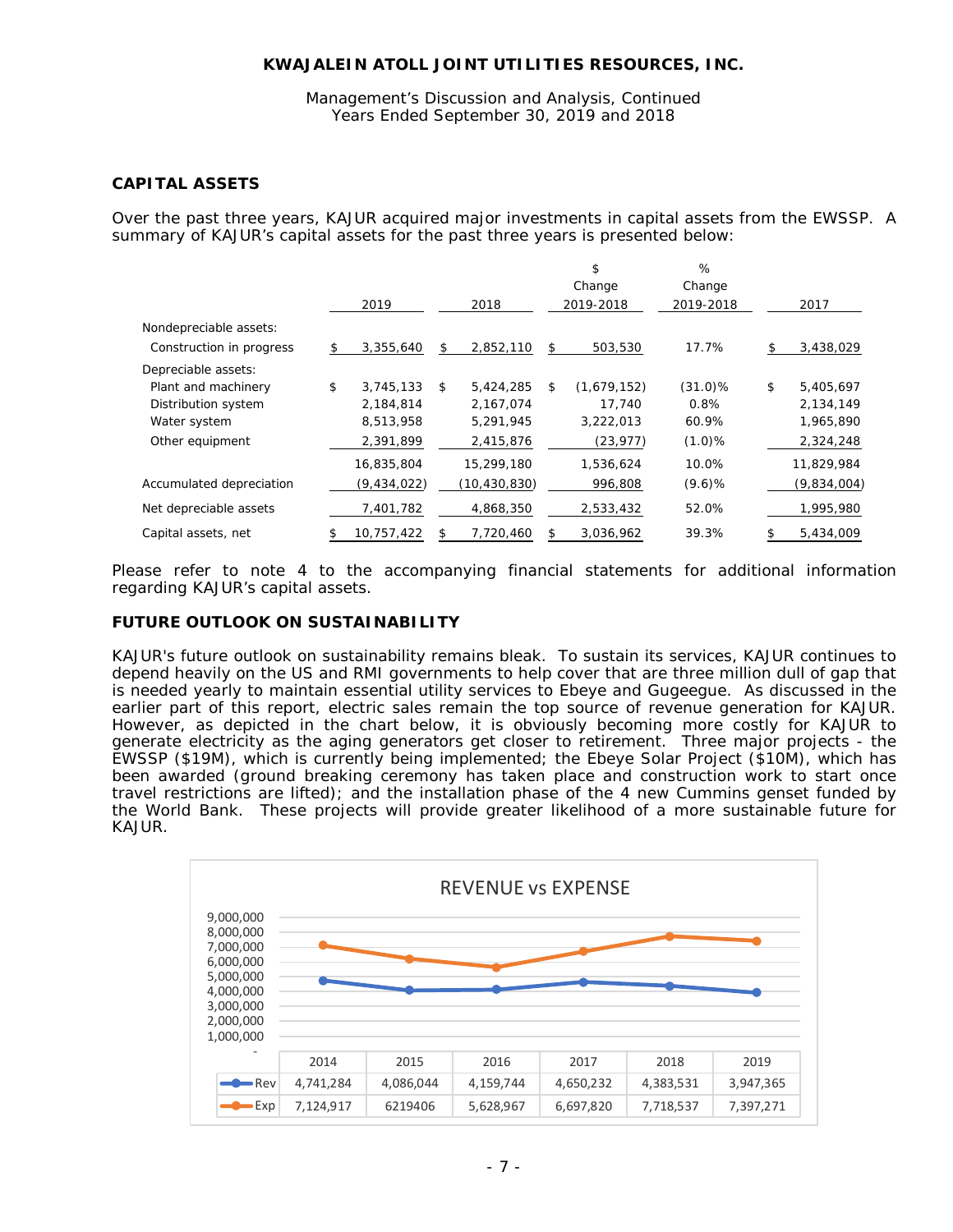Management's Discussion and Analysis, Continued Years Ended September 30, 2019 and 2018

# **KAJUR'S FOCUS IN THE COMING FISCAL YEAR**

The following are KAJUR's focus for the coming year:

- 1. Hire an Accountant Manager for KAJUR to help with internal control policies, to better the financial recoding procedures, to standardize the procedures and to build and increase capacities with local accountants to operate and maintain sound financial recordings.
- 2. Update KAJUR's strategic plan and formulate a clear direction that will lead KAJUR toward selfdependency and sustainability.
- 3. Further strengthen KAJUR's capacity within its supply and inventory system through technical support from MEC.
- 4. Further strengthen KAJUR's data collection capabilities.
- 5. Reshuffle employees within KAJUR to beef-up areas that are in greater need of support without incurring substantial overhead cost and encourage cross-utilization of employees where appropriate.
- 6. Active look for other means for KAJUR to generate more revenues and lower amount owed to MEC.
- 7. Work with MEC and Board to finalize water tariff for Ebeye.

## **COVID-19**

The Marshall Islands continues to be COVID-19 free. However, travel restrictions caused by the pandemic has delayed the arrival of the new generators, World Bank aid and consultants that have prolonged KAJUR's use of the Aggreko rental engines, which in turn has affected cash flow. Furthermore, the travel ban has also delayed the arrival of consultants for the completion of the EWSSP project. On the positive side, KAJUR is currently not experiencing a decline in collections from customers since it is business as usual in Ebeye.

# **ADDITIONAL FINANCIAL INFORMATION**

This discussion and analysis is designed to provide KAJUR's customers and other interested parties with an overview of KAJUR's financial operations and financial condition. Should the reader have questions regarding the information included in this report or wish to request additional financial information, please contact the Kwajalein Atoll Joint Utility Resources, Inc manager at PO Box 5819, Ebeye MH 96970.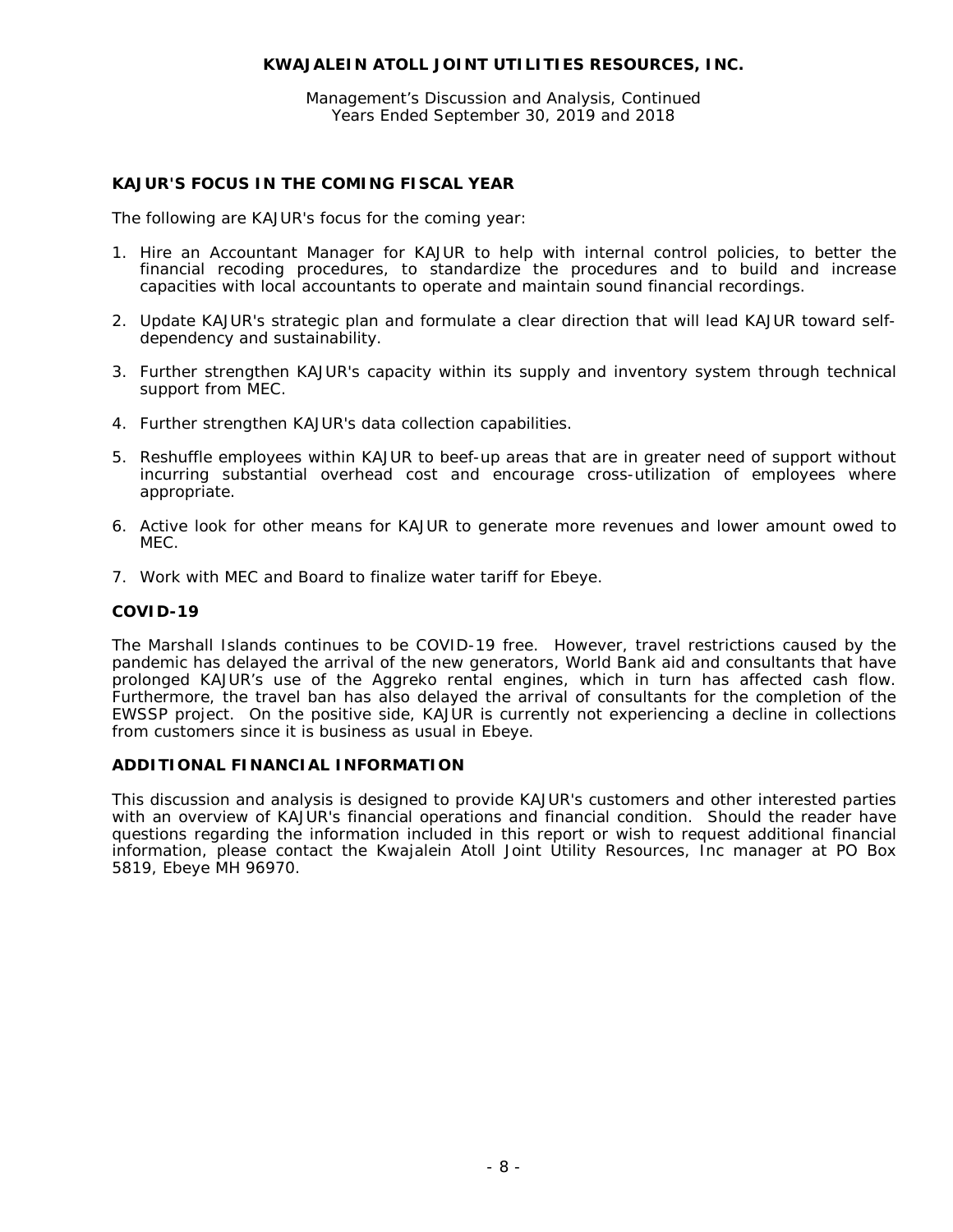## Statements of Net Position September 30, 2019 and 2018

|                                                       | 2019             | 2018             |
|-------------------------------------------------------|------------------|------------------|
| ASSETS                                                |                  |                  |
| Current assets:                                       |                  |                  |
| Cash                                                  | 130,708<br>\$    | 299,210<br>\$    |
| Receivables:                                          |                  |                  |
| Utility                                               | 2,289,509        | 2,392,030        |
| <b>Affiliates</b>                                     | 998,715          | 1,159,329        |
| Due from related party                                | 159,430          | 154,358          |
| Due from grantor                                      | 47,679           | 47,552           |
| Employees<br>Other                                    | 7,667<br>304,339 | 9,001<br>275,681 |
|                                                       |                  |                  |
|                                                       | 3,807,339        | 4,037,951        |
| Less allowance for doubtful accounts                  | (3,607,948)      | (3,560,137)      |
| Total receivables, net                                | 199,391          | 477,814          |
| Prepaid expenses                                      | 15,903           | 61,531           |
| Inventories                                           | 543,290          | 653,478          |
| Total current assets                                  | 889,292          | 1,492,033        |
| Capital assets:                                       |                  |                  |
| Nondepreciable                                        | 3,355,639        | 2,852,110        |
| Other capital assets, net of accumulated depreciation | 7,401,782        | 4,868,650        |
|                                                       | \$11,646,713     | \$<br>9,212,793  |
| <b>LIABILITIES AND NET POSITION</b>                   |                  |                  |
| <b>Current liabilities:</b>                           |                  |                  |
| Accounts payable                                      | \$<br>256,433    | \$<br>384,863    |
| Due to affiliates                                     | 5,561,216        | 5,032,966        |
| <b>Accrued liabilities</b>                            | 35,390           | 46,591           |
| Unearned revenue                                      | 204,094          | 74,876           |
| <b>Total current liabilities</b>                      | 6,057,133        | 5,539,296        |
| Contingencies                                         |                  |                  |
| Net position:                                         |                  |                  |
| Net investment in capital assets                      | 10,757,421       | 7,720,760        |
| Restricted                                            | 187,166          | 22,478           |
| Unrestricted                                          | (5, 355, 007)    | (4,069,741)      |
| Total net position                                    | 5,589,580        | 3,673,497        |
|                                                       | \$11,646,713     | 9,212,793<br>\$  |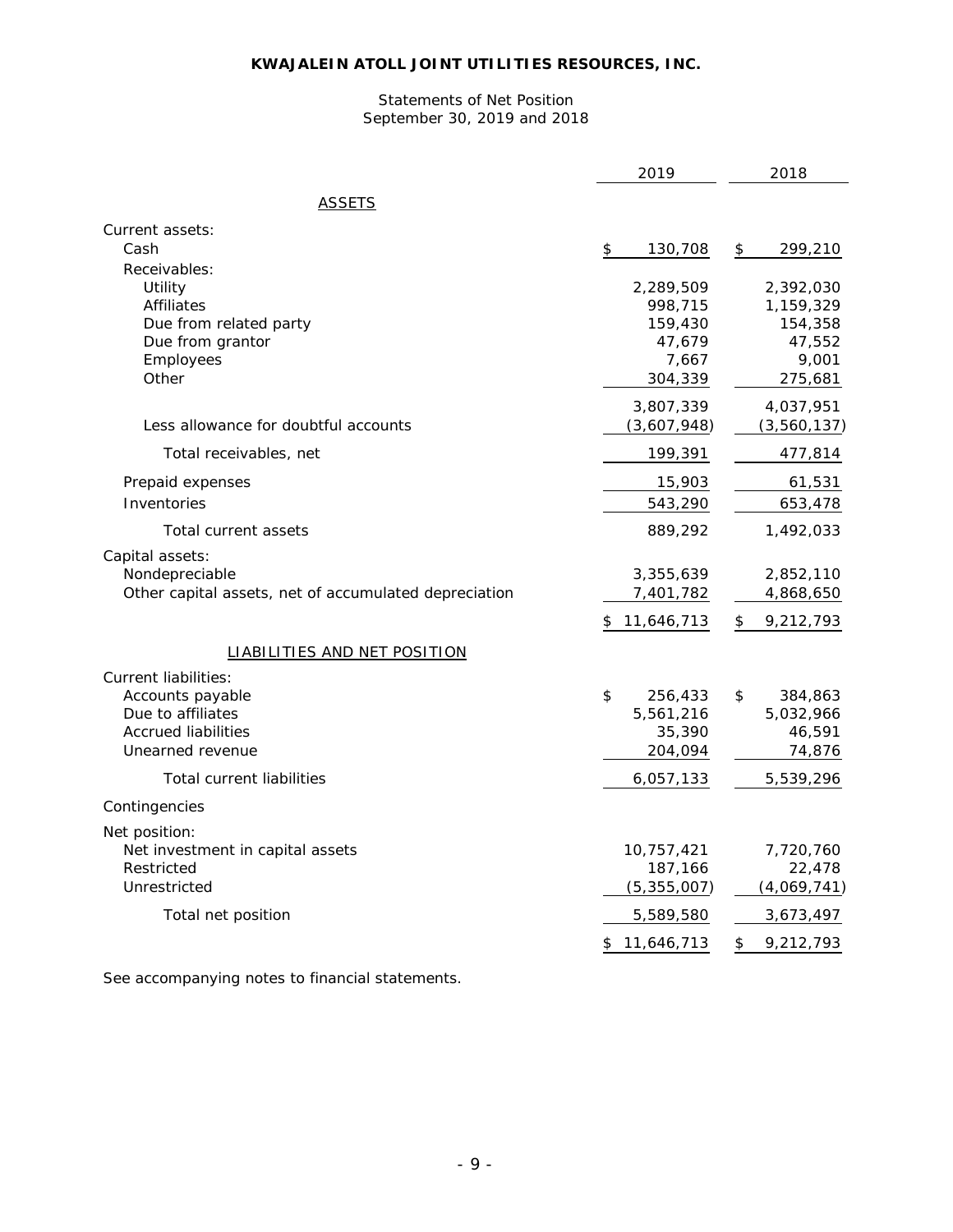# Statements of Revenues, Expenses and Changes in Net Position Years Ended September 30, 2019 and 2018

|                                                                                                                                                                                                                                                                                                                                                                   | 2019                                                                                                                                                                | 2018                                                                                                                                                        |
|-------------------------------------------------------------------------------------------------------------------------------------------------------------------------------------------------------------------------------------------------------------------------------------------------------------------------------------------------------------------|---------------------------------------------------------------------------------------------------------------------------------------------------------------------|-------------------------------------------------------------------------------------------------------------------------------------------------------------|
| Operating revenues:<br>Electric and service billings<br><b>Fuel sales</b><br>Water<br>Other                                                                                                                                                                                                                                                                       | \$<br>3,012,280<br>620,415<br>304,567<br>57,915                                                                                                                     | \$<br>3,974,492<br>207,864<br>179,773<br>21,402                                                                                                             |
| Total operating revenues                                                                                                                                                                                                                                                                                                                                          | 3,995,177                                                                                                                                                           | 4,383,531                                                                                                                                                   |
| Less provision for doubtful accounts                                                                                                                                                                                                                                                                                                                              | (47, 811)                                                                                                                                                           | (237, 063)                                                                                                                                                  |
| Total net operating revenues                                                                                                                                                                                                                                                                                                                                      | 3,947,366                                                                                                                                                           | 4,146,468                                                                                                                                                   |
| Operating expenses:<br><b>Fuel and lubricants</b><br>Salaries, wages and benefits<br>Depreciation<br>Supplies and materials<br>Genset rental<br>Travel and transportation<br>Contractual services<br>Operations and maintenance<br>Rental<br>Communications<br>Insurance<br>Board activities<br>Entertainment<br>Bank charges<br>Membership fees<br>Miscellaneous | 4,011,662<br>1,471,658<br>726,782<br>435,399<br>335,689<br>120,303<br>99,114<br>63,023<br>26,268<br>22,449<br>19,870<br>13,940<br>5,830<br>5,333<br>3,264<br>44,897 | 4,051,669<br>1,559,309<br>724,783<br>801,974<br>141,608<br>115,173<br>133,263<br>26,268<br>64,837<br>22,800<br>20,068<br>18,811<br>3,991<br>3,983<br>30,000 |
| Total operating expenses                                                                                                                                                                                                                                                                                                                                          | 7,405,481                                                                                                                                                           | 7,718,537                                                                                                                                                   |
| Operating loss<br>Nonoperating revenues (expenses):<br>Compact funding<br>Loss on write-off of capital assets                                                                                                                                                                                                                                                     | (3, 458, 115)<br>1,789,860<br>(347, 436)                                                                                                                            | (3,572,069)<br>1,327,860<br>(131, 254)                                                                                                                      |
| Total nonoperating revenues (expenses), net                                                                                                                                                                                                                                                                                                                       | 1,442,424                                                                                                                                                           | 1,196,606                                                                                                                                                   |
| Loss before capital contributions                                                                                                                                                                                                                                                                                                                                 | (2,015,691)                                                                                                                                                         | (2, 375, 463)                                                                                                                                               |
| Capital contributions                                                                                                                                                                                                                                                                                                                                             | 3,931,774                                                                                                                                                           | 2,792,744                                                                                                                                                   |
| Change in net position                                                                                                                                                                                                                                                                                                                                            | 1,916,083                                                                                                                                                           | 417,281                                                                                                                                                     |
| Net position at beginning of year                                                                                                                                                                                                                                                                                                                                 | 3,673,497                                                                                                                                                           | 3,256,216                                                                                                                                                   |
| Net position at end of year                                                                                                                                                                                                                                                                                                                                       | \$<br>5,589,580                                                                                                                                                     | \$<br>3,673,497                                                                                                                                             |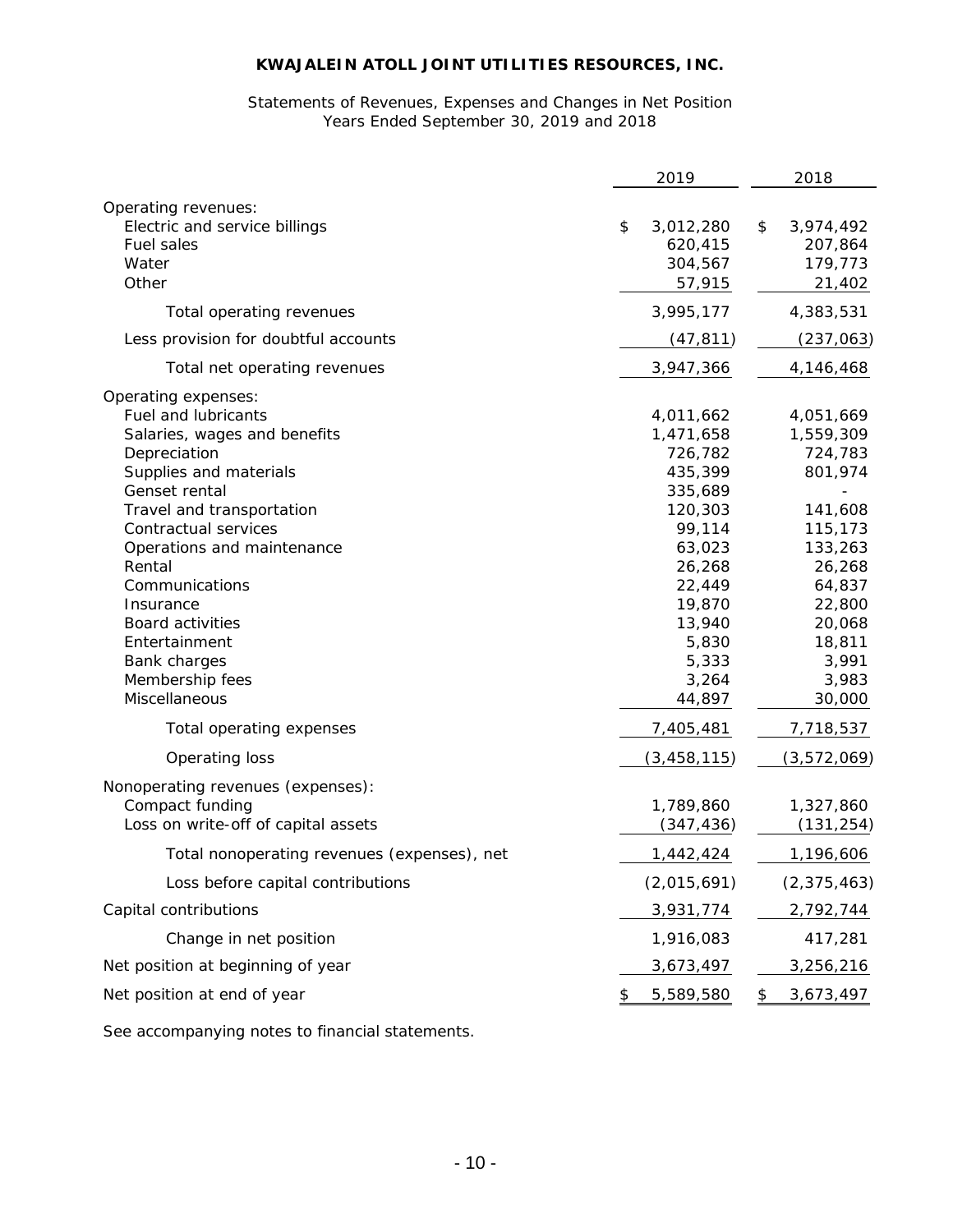# Statements of Cash Flows Years Ended September 30, 2019 and 2018

|                                                                                                                                                                                           | 2019                                                          | 2018                                                                 |
|-------------------------------------------------------------------------------------------------------------------------------------------------------------------------------------------|---------------------------------------------------------------|----------------------------------------------------------------------|
| Cash flows from operating activities:<br>Cash received from customers<br>Cash payments to suppliers for goods and services<br>Cash payments to employees for services                     | 4,353,673<br>\$<br>(4,651,405)<br>(1,481,525)                 | \$<br>4,175,164<br>(3,737,494)<br>(1, 544, 574)                      |
| Net cash used for operating activities                                                                                                                                                    | (1, 779, 257)                                                 | (1, 106, 904)                                                        |
| Cash flows from noncapital financing activities:<br>Operating subsidies received from RepMar                                                                                              | 1,789,860                                                     | 1,327,860                                                            |
| Cash flows from capital and related financing activities:<br>Acquisition and construction of capital assets                                                                               | (179, 105)                                                    | (320, 023)                                                           |
| Net change in cash                                                                                                                                                                        | (168, 502)                                                    | (99,067)                                                             |
| Cash at beginning of year                                                                                                                                                                 | 299,210                                                       | 398,277                                                              |
| Cash at end of year                                                                                                                                                                       | 130,708<br>\$                                                 | \$<br>299,210                                                        |
| Reconciliation of operating loss to net cash used for<br>operating activities:<br>Operating loss<br>Adjustments to reconcile operating loss to net cash<br>used for operating activities: | (3, 458, 115)<br>\$                                           | (3,572,069)<br>\$                                                    |
| Depreciation<br>Provision for doubtful accounts<br>(Increase) decrease in assets:<br>Receivables:                                                                                         | 726,782<br>47,811                                             | 724,783<br>237,063                                                   |
| Utility<br>Affiliate<br>Employees<br>Other<br>Prepaid expenses<br>Inventories<br>Increase (decrease) in liabilities:                                                                      | 102,521<br>160,614<br>1,334<br>(33, 857)<br>45,628<br>110,188 | (211, 462)<br>(21, 584)<br>(1, 217)<br>16,962<br>87,899<br>(115,066) |
| Accounts payable<br>Due to affiliates<br>Unearned revenue<br>Other current and accrued liabilities<br>Net cash used for operating activities                                              | (128, 430)<br>528,250<br>129,218<br>(11, 201)                 | 309,837<br>1,413,965<br>7,717<br>16,268                              |
|                                                                                                                                                                                           | (1, 779, 257)                                                 | (1, 106, 904)<br>\$                                                  |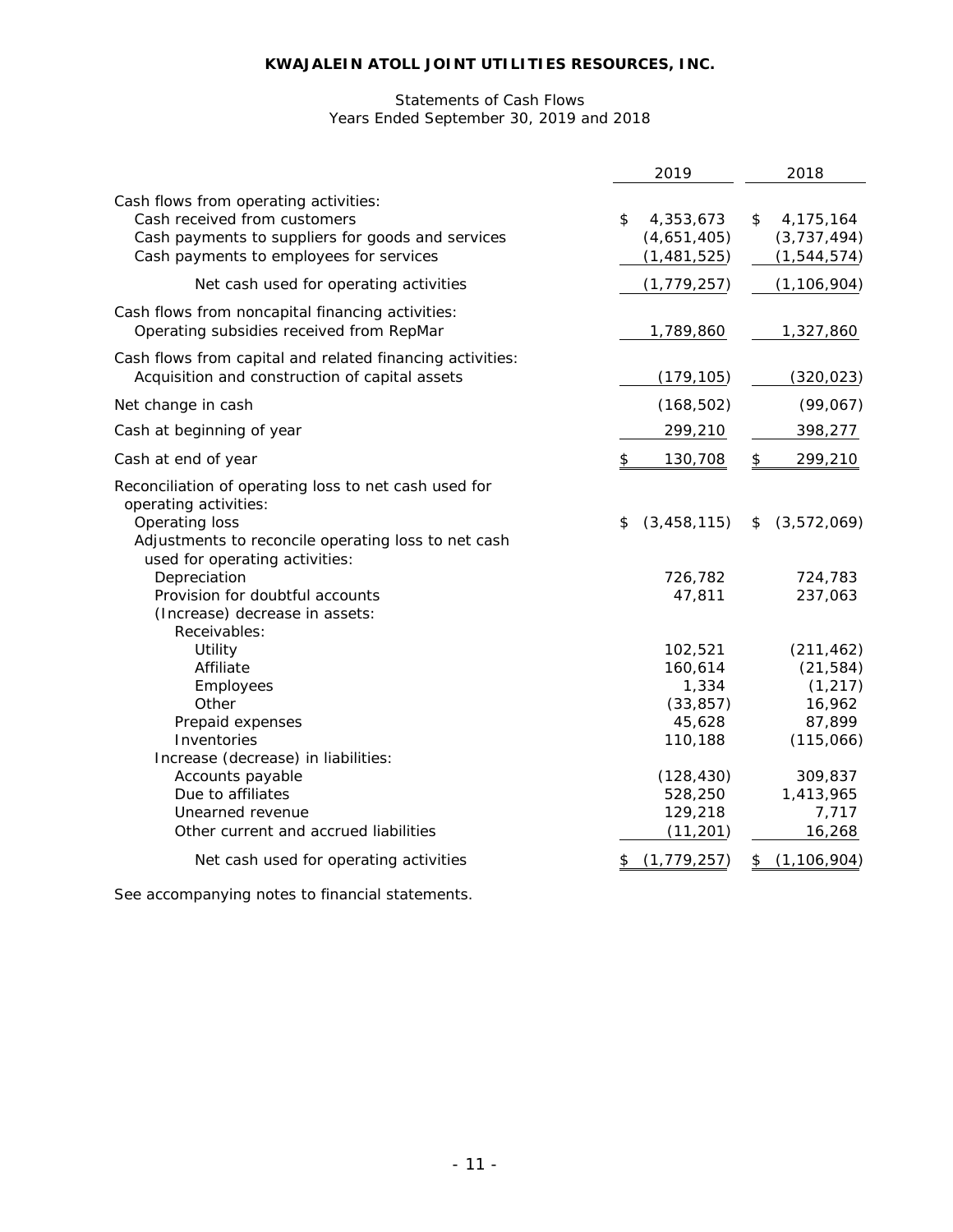## Years Ended September 30, 2019 and 2018 Statements of Cash Flows, Continued

|                                                                                                                   |    | 2019                                |     | 2018                             |
|-------------------------------------------------------------------------------------------------------------------|----|-------------------------------------|-----|----------------------------------|
| Noncash capital and related financing activities:                                                                 |    |                                     |     |                                  |
| Ebeye Water Supply and Sanitation Project contributions:<br>Capital assets<br>Capital contributions               | \$ | 3,931,774<br>(3,931,774)            | \$  | 2,792,744<br>(2, 792, 744)       |
|                                                                                                                   |    |                                     | \$. |                                  |
| Write-off of capital assets:<br>Capital assets<br>Accumulated depreciation<br>Loss on write-off of capital assets | S. | (2,071,026)<br>1,723,590<br>347,436 | \$  | (259, 211)<br>127.957<br>131,254 |
|                                                                                                                   |    |                                     |     |                                  |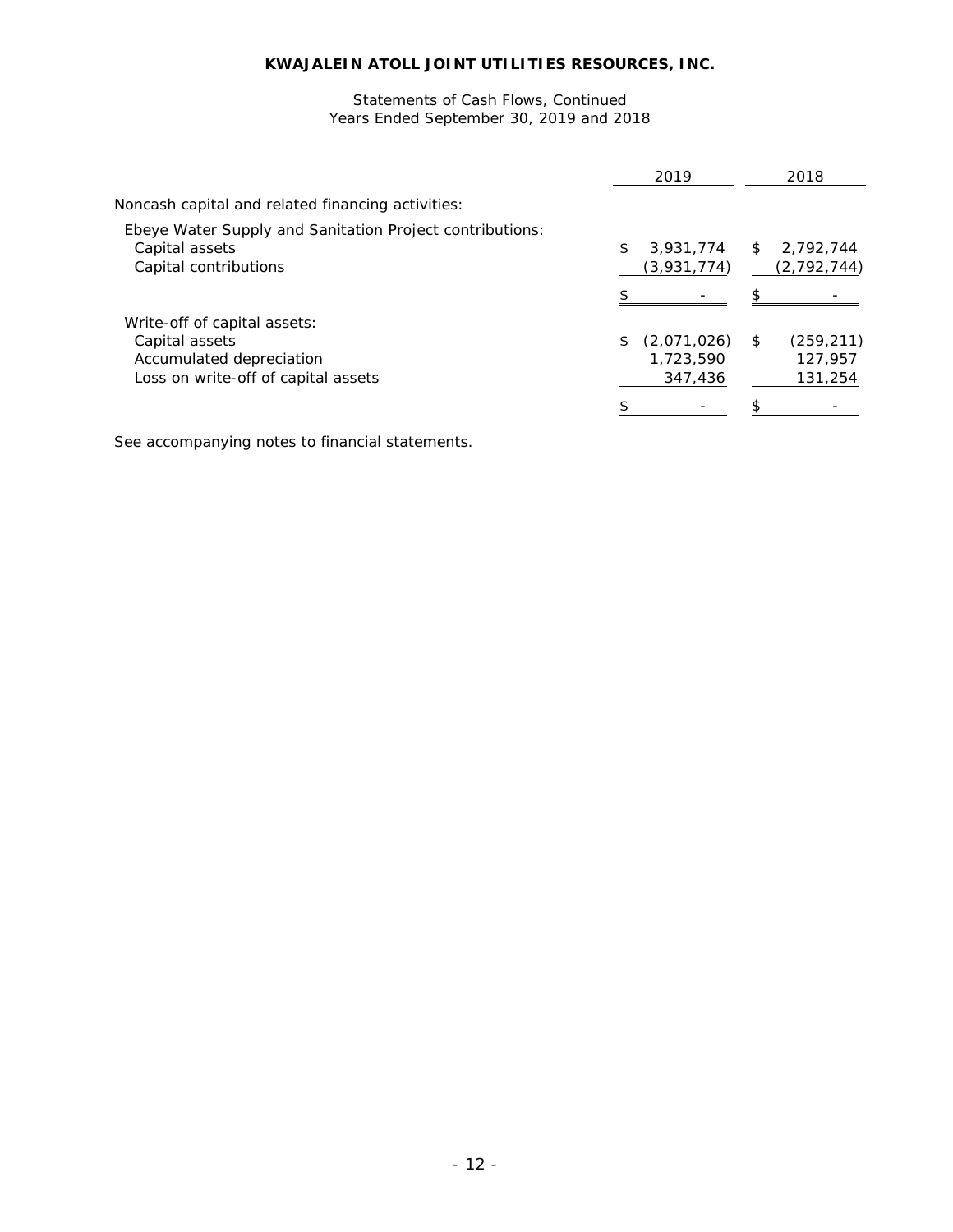Notes to Financial Statements September 30, 2019 and 2018

#### (1) Organization

Kwajalein Atoll Joint Utilities Resources, Inc. (KAJUR), a component unit of the Republic of the Marshall Islands, was incorporated under the laws of the Republic of the Marshall Islands (RepMar) on September 13, 1990, to generate and distribute utilities on the island of Ebeye. On October 19, 1990, the Board of Directors of the Kwajalein Atoll Development Authority (KADA) authorized the transfer of \$14,075,046 in utility plant and equipment to KAJUR.

On May 2, 2006, the Cabinet of RepMar approved the transfer of all management responsibilities of KAJUR to the Board of Directors of Marshalls Energy Company, Inc., a component unit of RepMar. On July 24, 2006, the Cabinet of RepMar approved the introduction of legislation to the Nitijela (RepMar's legislature) to repeal the enabling legislation that created KADA.

KAJUR is governed by a seven-member RMI Combined Utilities Board of Directors appointed by the Cabinet of RepMar. The RMI Combined Utilities Board of Directors also have governance over Marshalls Energy Company, Inc. (MEC) and Majuro Water and Sewer Company, Inc. (MWSC), which are component units of RepMar.

KAJUR's financial statements are incorporated into the financial statements of RepMar as a component unit.

#### (2) Summary of Significant Accounting Policies

The accounting policies of KAJUR conform to accounting principles generally accepted in the United States of America (GAAP), as applicable to governmental entities, specifically proprietary funds.

GASB Statement No. 34, *Basic Financial Statements - and Management's Discussion and Analysis - for State and Local Governments*, as amended by GASB Statement No. 37, *Basic Financial Statements - and Management's Discussion and Analysis - for State and Local Governments: Omnibus*, GASB Statement No. 38, *Certain Financial Statement Note Disclosures*, and GASB Statement No. 61, *The Financial Reporting Entity: Omnibus - an amendment of GASB Statements No. 14 and 34,* establish financial reporting standards for governmental entities, which require that management's discussion and analysis of the financial activities be included with the basic financial statements and notes and modifies certain other financial statement disclosure requirements.

To conform to these requirements, equity is presented in the following net position categories:

- Net investment in capital assets capital assets, net of accumulated depreciation and related debt, plus construction or improvement of those assets.
- Restricted: Nonexpendable net position subject to externally imposed stipulations that require KAJUR to maintain such permanently. As of September 30, 2019 and 2018, KAJUR does not have nonexpendable restricted net position.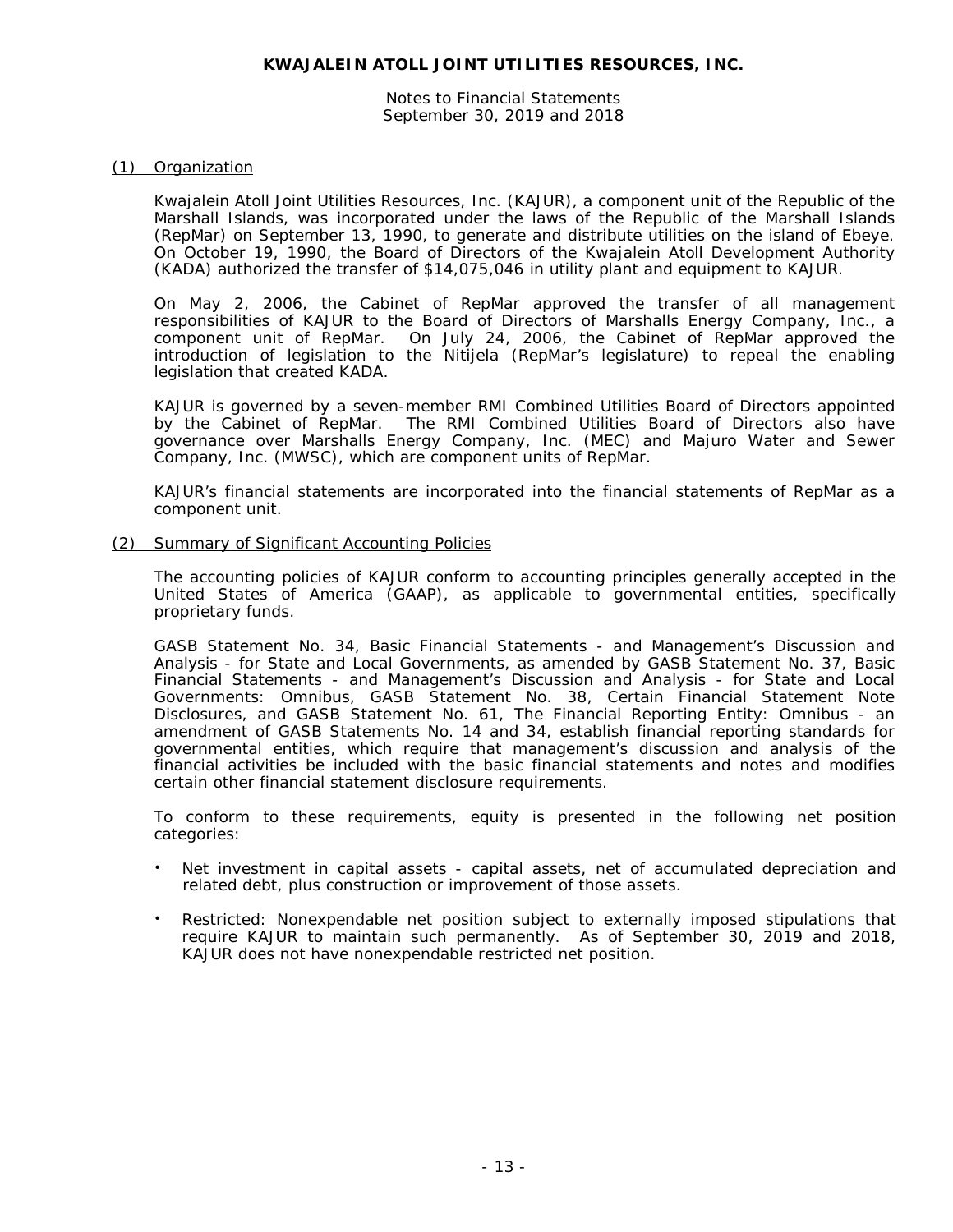Notes to Financial Statements September 30, 2019 and 2018

## (2) Summary of Significant Accounting Policies, Continued

 Restricted: Expendable net position whose use by KAJUR is subject to externally imposed stipulations that can be fulfilled by actions of MWSC pursuant to those stipulations or that expire with the passage of time. As of September 30, 2019 and 2018, KAJUR has expendable restricted net position as follows:

|                                                                                                                                                                                                                                                    | 2019      | 2018                 |
|----------------------------------------------------------------------------------------------------------------------------------------------------------------------------------------------------------------------------------------------------|-----------|----------------------|
| Republic of the Marshall Islands:<br>Compact of Free Association Kwajalein Impact Fund:<br><b>KAJUR Power Generation</b><br>International Union for Conservation of Nature and<br>Natural Resources:<br>Power Plants Fuel and Waste Oil Management | \$164,688 | \$<br>$\blacksquare$ |
| System Upgrade Phase 1                                                                                                                                                                                                                             | 22,478    | 22,478               |
|                                                                                                                                                                                                                                                    | 187.166   | \$ 22,478            |

 Unrestricted - net position that is not subject to externally imposed stipulations. Unrestricted net position may be designated for specific purposes by action of management or the Board of Directors or may otherwise be limited by contractual agreements with outside parties.

When both restricted and unrestricted resources are available for use for the same purpose, it is KAJUR's policy to use unrestricted resources first, then restricted resources as they are needed.

## Basis of Accounting

Proprietary funds are accounted for on a flow of economic resources measurement focus. With this measurement focus, all assets and deferred outflows of resources, and liabilities and deferred inflows of resources associated with the operation of the fund are included in the statements of net position. Proprietary fund operating statements present increases and decreases in net position. The accrual basis of accounting is utilized by proprietary funds. Under this method, revenues are recorded when earned and expenses are recorded at the time liabilities are incurred.

## Revenue Recognition

KAJUR's revenues are derived primarily from the operation of the utility generation and distribution system on Ebeye. Capital grants, financing or investing related transactions are reported as non-operating revenues. Revenue is recognized on the accrual basis and is recorded upon billing when services have been completed. Specifically, sales of electricity and water are recorded as billed to customers on a monthly billing cycle basis. Unbilled revenues are not accrued as the most recent meter reading date approximates the end of the reporting period. All expenses related to operating KAJUR are reported as operating expenses.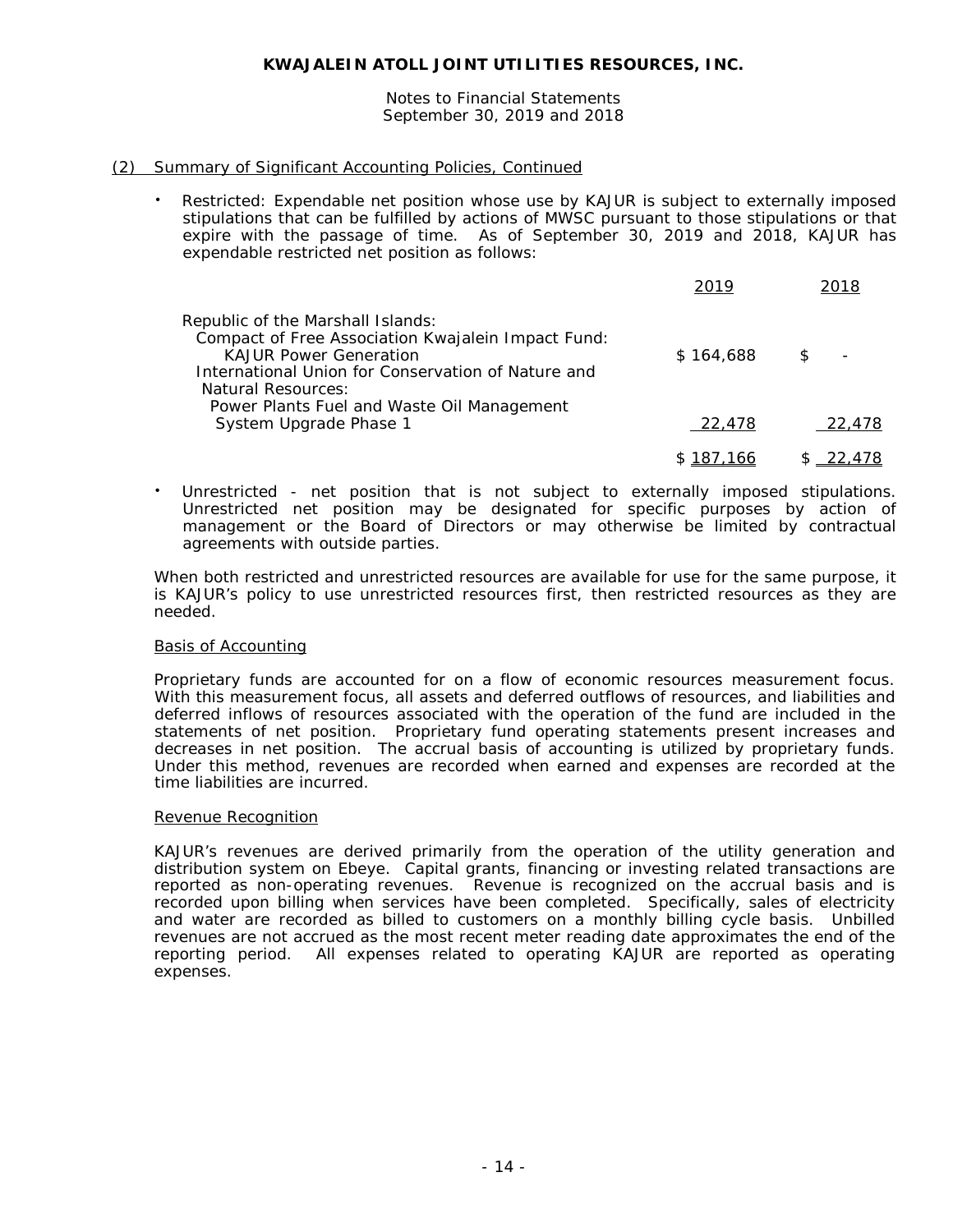#### Notes to Financial Statements September 30, 2019 and 2018

## (2) Summary of Significant Accounting Policies, Continued

#### Cash

Custodial credit risk is the risk that, in the event of a bank failure, KAJUR's deposits may not be returned. Such deposits are not covered by depository insurance and are either uncollateralized or collateralized with securities held by the pledging financial institution or held by the pledging financial institution but not in the depositor-government's name. KAJUR does not have a deposit policy for custodial credit risk.

For purposes of the statements of net position and cash flows, cash is defined as cash on hand and cash in checking accounts. As of September 30, 2019 and 2018, the carrying amount of cash was \$130,708 and \$299,210, respectively, and the corresponding bank balances were \$228,397 and \$321,235, respectively. Of the bank balances, \$40,579 and \$48,255, respectively, are maintained in financial institutions subject to Federal Deposit Insurance Corporation (FIDC) insurance. Bank deposits of \$187,818 and \$272,980. Bank deposits of \$187,818 and \$272,980, respectively, are maintained in financial institutions not subject to depository insurance. As of September 30, 2019 and 2018, bank deposits in the amount of \$40,579 and \$48,255, respectively, were subject to FDIC insurance. KAJUR does not require collateralization of its cash deposits; therefore, deposit levels in excess of FDIC insurance coverage are uncollateralized. Accordingly, these deposits are exposed to custodial credit risk.

#### Receivables

All receivables are due from government agencies, businesses and individuals located on the island of Ebeye and are interest free and uncollateralized. The allowance for uncollectible accounts is stated at an amount which management believes will be adequate to absorb possible losses on accounts receivable that may become uncollectible based on evaluations of the collectability of these accounts and prior collection experience. Management determines the adequacy of the allowance for uncollectible accounts based upon review of the aged accounts receivable. The allowance is established through a provision for bad debts charged to expense. Bad debts are written off against the allowance on the specific identification method.

#### Inventories

Inventories of fuel and supplies are stated at the lower of cost (first-in, first-out) or market (net realizable value) at September 30, 2019 and 2018. Bulk fuel inventories are held for power plant use.

#### Prepaid Expenses

Certain payments made to vendors or persons for goods and services reflect costs applicable to future accounting periods and are recorded as prepaid expenses.

#### Plant and Equipment

KAJUR does not have a formal capitalization policy for plant and equipment; however, items with a cost that equals or exceeds \$500 are generally capitalized at the time of acquisition. Depreciation of plant and equipment is calculated using the straight-line method based on the estimated useful lives of the respective assets, which are as follows:

| Plant and machinery | 20 - 25 years |
|---------------------|---------------|
| Distribution system | 20 - 25 years |
| Water system        | 20 - 25 years |
| Other equipment     | 5 years       |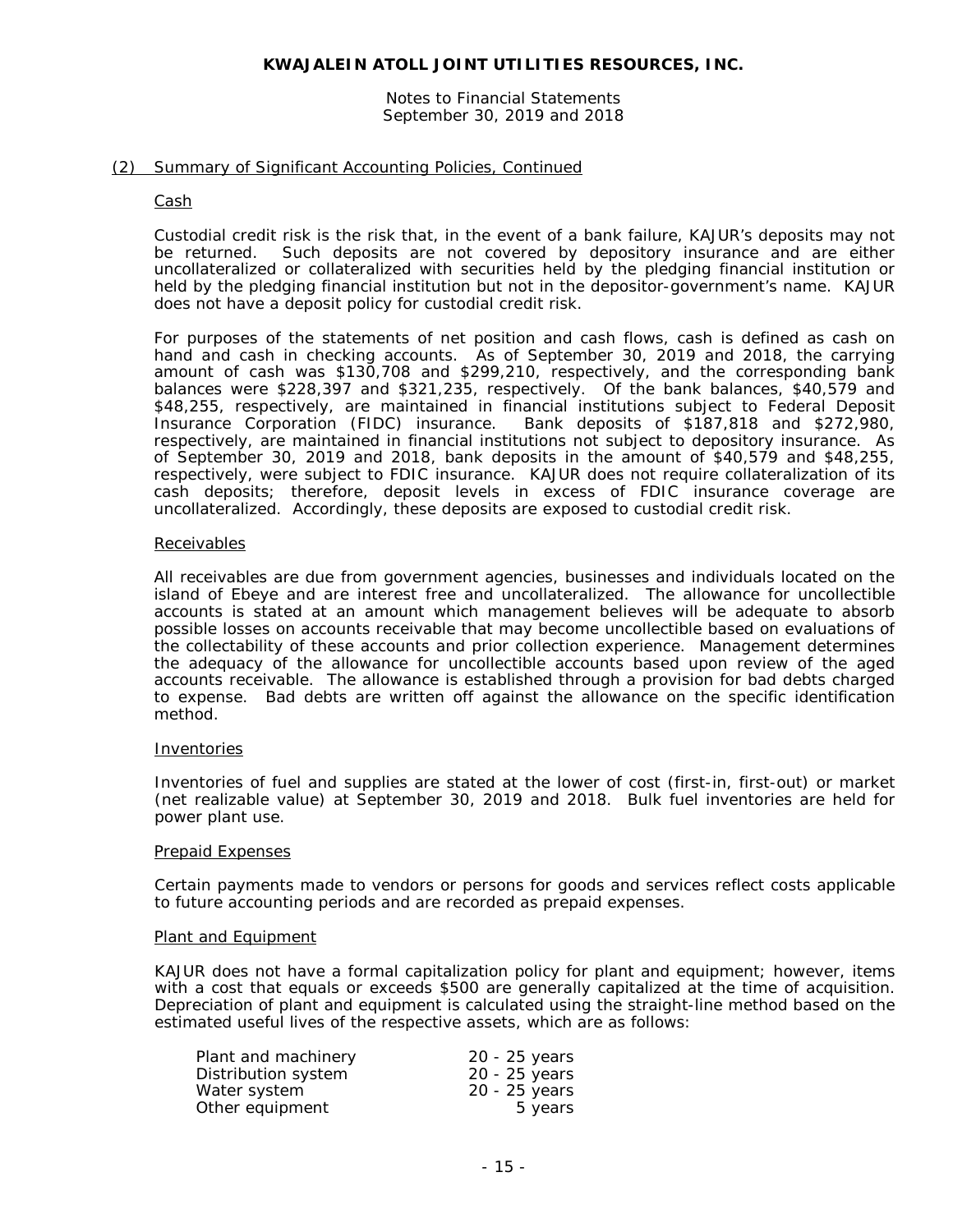Notes to Financial Statements September 30, 2019 and 2018

#### (2) Summary of Significant Accounting Policies, Continued

#### Deferred Outflows of Resources

In addition to assets, the statement of net position will sometimes report a separate section for deferred outflows of resources. This separate financial statement element represents a consumption of net position that applies to a future period and so will not be recognized as an outflow of resources (deduction of net position) until then. KAJUR has no items that qualify for reporting in this category.

#### Deferred Inflows of Resources

In addition to liabilities, the statement of net position will sometimes report a separate section for deferred inflows of resources. This separate financial statement element represents an acquisition of net position that applies to a future period and so will not be recognized as an inflow of resources (additions to net position) until then. KAJUR has no items that qualify for reporting in this category.

#### Unearned Revenue

Unearned revenue is recorded when cash is received prior to being earned and relates to cash received in advance for utility billings.

#### Taxes

Corporate profits are not subject to income tax in the Republic of the Marshall Islands. The Government of the Republic of the Marshall Islands imposes a gross receipts tax of 3% on revenues. Pursuant to the Income Tax Act of 1989, as amended, sales of water and sewer services by public utility companies are exempt from gross revenue tax. Accordingly, KAJUR is specifically exempt from this tax.

#### New Accounting Standards

During the year ended September 30, 2019, KAJUR implemented the following pronouncements:

- GASB Statement No. 83, *Certain Asset Retirement Obligations*, which addresses accounting and financial reporting for certain asset retirement obligations (AROs) associated with the retirement of a tangible capital asset.
- GASB Statement No. 88, *Certain Disclosures Related to Debt, including Direct Borrowings and Direct Placements*, which improves the information that is disclosed in notes to government financial statements related to debt, including direct borrowings and direct placements.

The implementation of these statements did not have a material effect on the accompanying financial statements.

In January 2017, GASB issued Statement No. 84, *Fiduciary Activities*, which establishes criteria for identifying fiduciary activities of all state and local governments. The provisions in Statement No. 84 are effective for fiscal years beginning after December 15, 2018. Management does not believe that the implementation of this statement will have a material effect on the financial statements.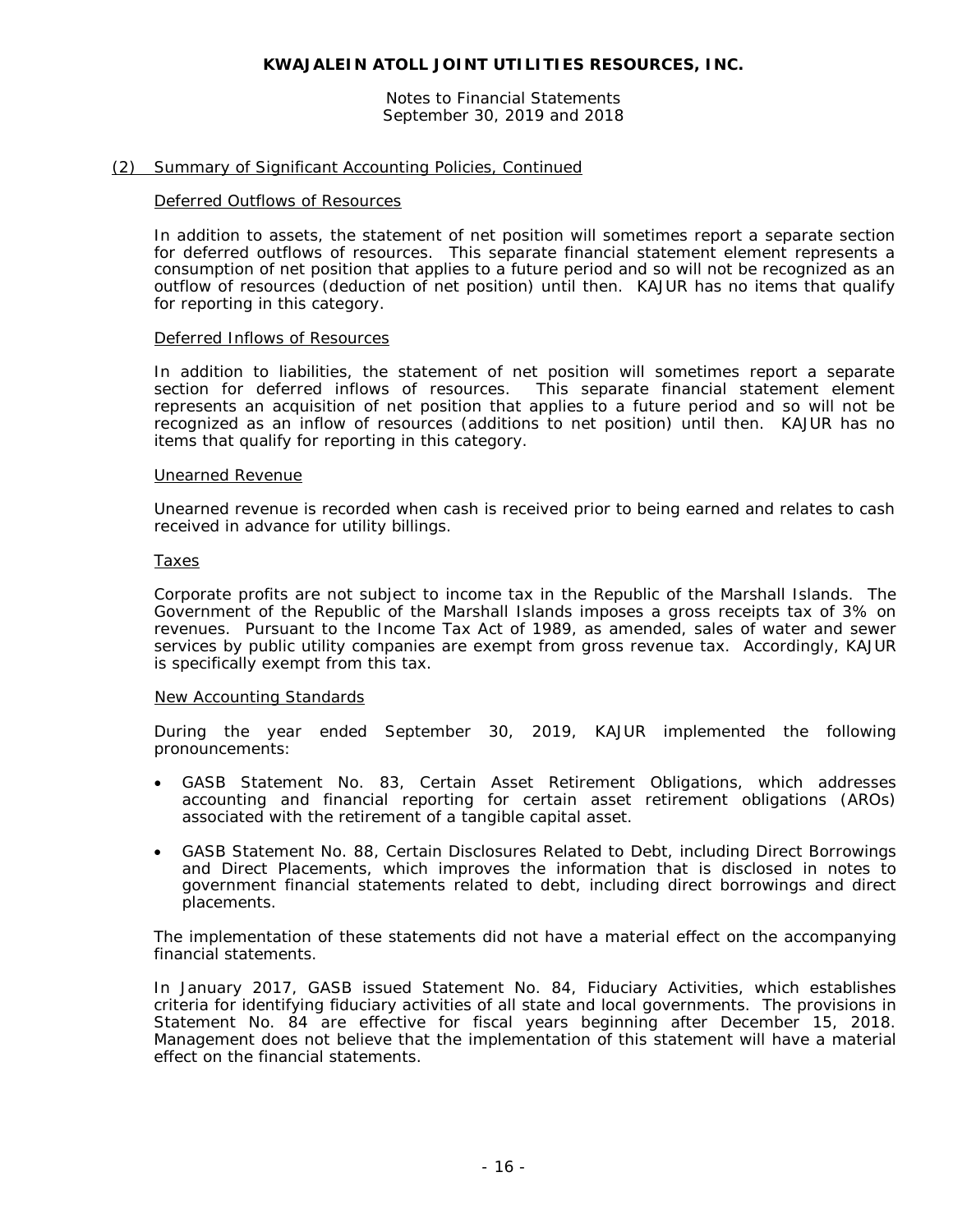Notes to Financial Statements September 30, 2019 and 2018

# (2) Summary of Significant Accounting Policies, Continued

## New Accounting Standards, Continued

In June 2017, GASB issued Statement No. 87, *Leases*, which establishes a single model for lease accounting based on the foundational principle that leases are financings of the right to use an underlying asset. The provisions in Statement No. 87 are effective for fiscal years beginning after December 15, 2019. Management has yet to determine whether the implementation of this statement will have a material effect on the financial statements.

In June 2018, GASB issued Statement No. 89, *Accounting for Interest Cost Incurred before the End of a Construction Period*, which requires that interest cost incurred before the end of a construction period be recognized as an expense in the period in which the cost is incurred for financial statements prepared using the economic resources measurement focus. The provisions in Statement No. 89 are effective for fiscal years beginning after December 15, 2019. Management does not believe that the implementation of this statement will have a material effect on the financial statements.

In August 2018, GASB issued Statement No. 90, *Majority Equity Interests - an Amendment of GASB Statements No. 14 and No. 61,* which improves the consistency and comparability of reporting a government's majority equity interest in a legally separate organization and the relevance of financial statement information for certain component units. The provisions in Statement No. 90 are effective for fiscal years beginning after December 15, 2018. Management does not believe that the implementation of this statement will have a material effect on the financial statements.

In May 2019, GASB issued Statement No. 91, *Conduit Debt Obligations*, which clarifies the existing definition of a conduit debt obligation; establishing that a conduit debt obligation is not a liability of the issuer; establishing standards for accounting and financial reporting of additional commitments and voluntary commitments extended by issuers and arrangements associated with conduit debt obligations; and improving required note disclosures. The provisions in Statement No. 91 are effective for fiscal years beginning after December 15, 2020. Management does not believe that the implementation of this statement will have a material effect on the financial statements.

In May 2020, GASB issued Statement No. 95, *Postponement of the Effective Dates of Certain Authoritative Guidance*, which postpones the effective dates of GASB Statement No. 84, 89, 90 and 91 by one year and GASB Statement No. 87 by 18 months; however, earlier application of the provisions addressed in GASB Statement No. 95 is encouraged and is permitted to the extent specified in each pronouncement as originally issued. Management has yet to ascertain whether implementation of these statements will be postponed as provided in GASB Statement No. 95.

## Estimates

The preparation of financial statements in accordance with GAAP requires management to make estimates and assumptions that affect the reported amounts of assets and deferred outflows of resources, liabilities and deferred inflows of resources, and disclosure of contingent assets and liabilities at the date of the financial statements and the reported amounts of revenues and expenses during the reporting period. Actual results could differ from those estimates.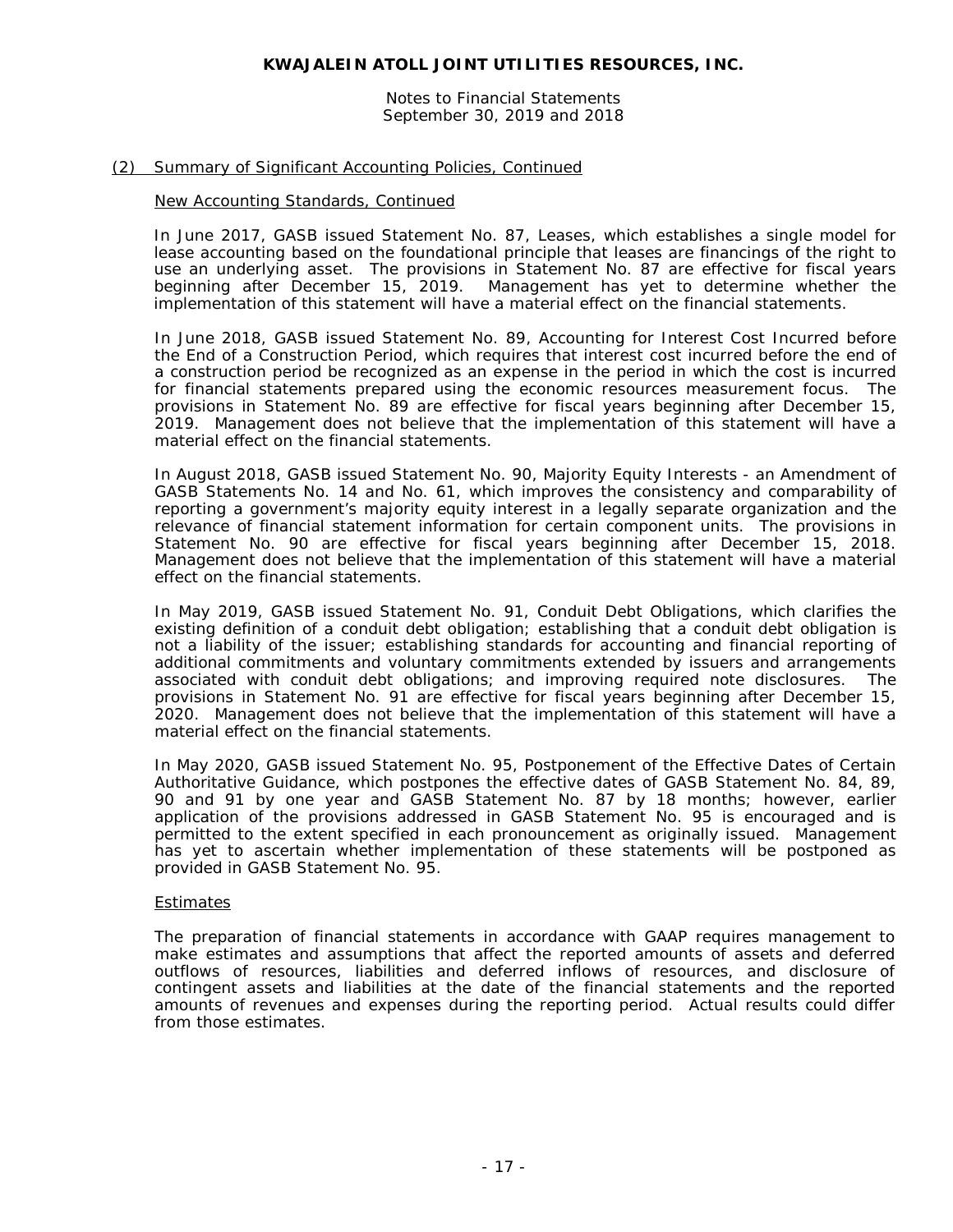Notes to Financial Statements September 30, 2019 and 2018

# (3) Inventories

Inventories at September 30, 2019 and 2018, consist of the following:

|                                              | 2019                          | 2018                 |
|----------------------------------------------|-------------------------------|----------------------|
| Materials and supplies<br>Fuel<br>Lubricants | \$300,152<br>240.881<br>2.257 | \$347,749<br>305,729 |
|                                              | \$543.290                     | \$653,478            |

# (4) Capital Assets

Capital asset activity for the years ended September 30, 2019 and 2018 are as follows:

|                                                                               | 2019                                                   |                                                |                                                             |                                                         |
|-------------------------------------------------------------------------------|--------------------------------------------------------|------------------------------------------------|-------------------------------------------------------------|---------------------------------------------------------|
|                                                                               | October<br>1, 2018                                     | Additions                                      | Reductions                                                  | September<br>30, 2019                                   |
| Plant and machinery<br>Distribution system<br>Water system<br>Other equipment | \$<br>5,424,285<br>2,167,074<br>5,292,245<br>2,415,876 | \$<br>36,490<br>36,377<br>3,289,378<br>188,331 | (1, 715, 642)<br>\$<br>(18, 637)<br>(67, 665)<br>(212, 308) | 3,745,133<br>\$.<br>2,184,814<br>8,513,958<br>2,391,899 |
| Less accumulated depreciation                                                 | 15,299,480<br>(10, 430, 830)                           | 3,550,576<br>(726, 782)                        | (2,014,252)<br>1,723,590                                    | 16,835,804<br>(9, 434, 022)                             |
| Construction in progress                                                      | 4,868,350<br>2,852,110                                 | 2,823,794<br>3,931,774                         | (290, 662)<br>(3, 428, 245)                                 | 7,401,782<br>3,355,639                                  |
|                                                                               | $$ -7.720.760$                                         | \$6.755.568                                    | (3.718.907)<br>\$                                           | \$10,757,421                                            |
|                                                                               |                                                        |                                                | 2018                                                        |                                                         |
|                                                                               | October<br>1, 2017                                     | <b>Additions</b>                               | Reductions                                                  | September<br>30, 2018                                   |
| Plant and machinery<br>Distribution system<br>Water system<br>Other equipment | \$<br>5,405,697<br>2,134,149<br>1,965,890<br>2,324,248 | \$<br>188,715<br>32,925<br>3,415,439<br>91,628 | \$<br>(170, 127)<br>(89,084)                                | \$<br>5,424,285<br>2,167,074<br>5,292,245<br>2,415,876  |
| Less accumulated depreciation                                                 | 11,829,984<br>(9,834,004)                              | 3,728,707<br>(724, 783)                        | (259, 211)<br>127.957                                       | 15,299,480<br>(10, 430, 830)                            |
| Construction in progress                                                      | 1,995,980<br>3,438,029                                 | 3,003,924<br>2,792,744                         | (131, 254)<br>(3,378,663)                                   | 4,868,350<br>2,852,110                                  |
|                                                                               | $$ -5.434.009$                                         | \$ 5.796.668                                   | \$<br>(3.509.917)                                           | $$ -7.720.760$                                          |

During the years ended September 30, 2019 and 2018, management of KAJUR determined that certain capital assets in the amount of \$2,071,026 and \$259,211, respectively, no longer existed. Accordingly, these capital assets were written off resulting in a loss of \$347,436 and \$131,254, respectively.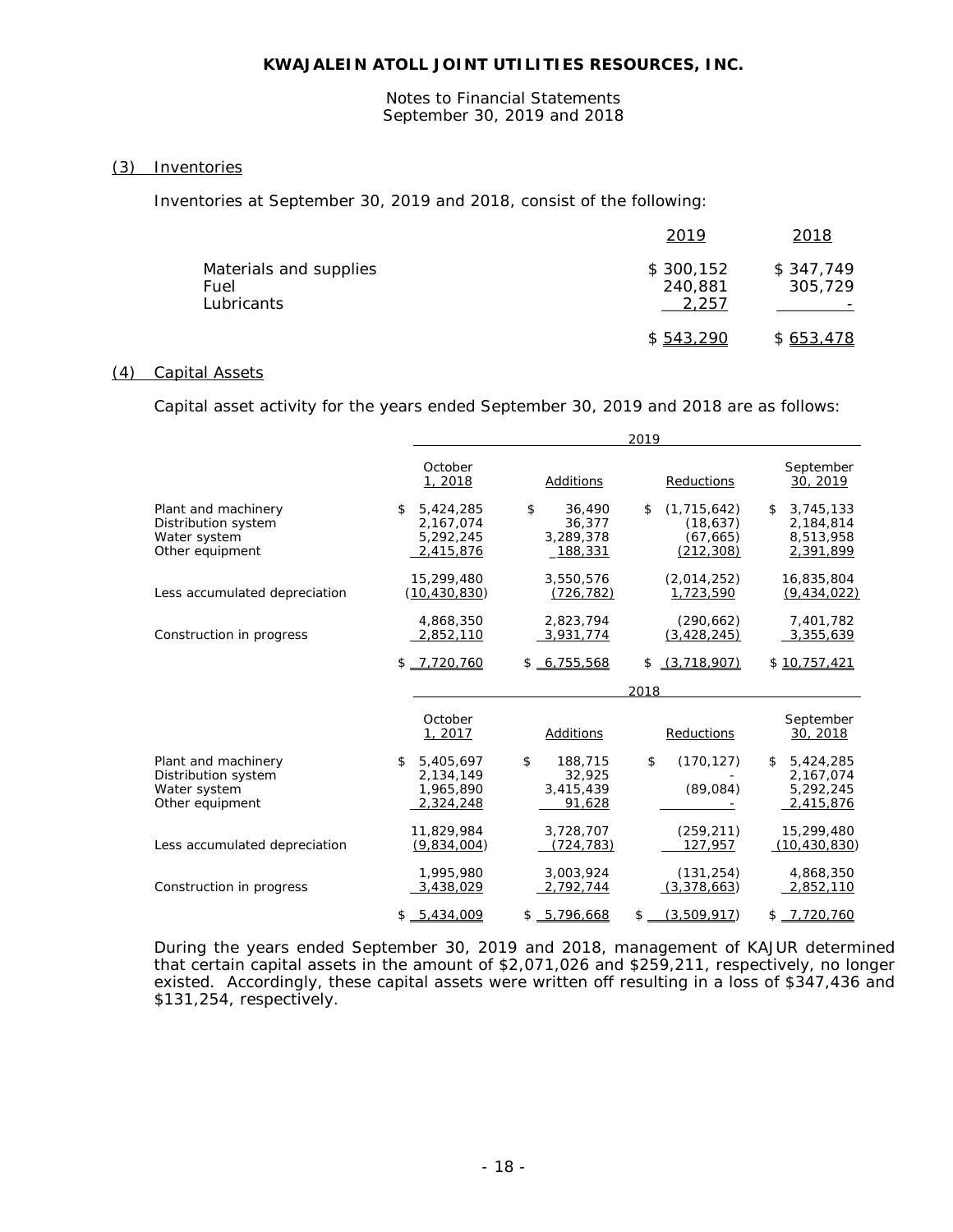Notes to Financial Statements September 30, 2019 and 2018

## (4) Capital Assets, Continued

During the years ended September 30, 2019 and 2018, KAJUR was the recipient of capital contributions of \$3,931,774 and \$2,792,744, respectively, associated with the Ebeye Water Supply and Sanitation Project. These contributions related to the following project components:

|                                                                                         | 2019                                         | 2018                        |
|-----------------------------------------------------------------------------------------|----------------------------------------------|-----------------------------|
| Salt Water Reverse Osmosis (SWRO) Plant<br>Water and Sewer System Rehabilitation (WSSR) | $\mathcal{S}$ and $\mathcal{S}$<br>3,931,774 | $-$ \$ 164.993<br>2,627,751 |
|                                                                                         |                                              | $$3,931,774$ $$2,792,744$   |

On September 30, 2019, a portion of the WSSR with a total cost of \$3,203,886 was commissioned and placed into service. On October 7, 2017, the SWRO Plant with a total cost of \$3,378,663 was commissioned and placed into service.

## (5) Capital Contributions

In 2015, the Asian Development Bank (ADB) approved two grants (Grant Nos. 0438-RMI and 0439-RMI) to RepMar in the aggregate amount of \$9,000,000 for the Ebeye Water Supply and Sanitation Project. Simultaneously, the ADB entered into a project agreement with KAJUR for the purpose of implementing the Project by improving water and sanitation systems on Ebeye. The grant agreements required that the grant proceeds be made available to KAJUR for the purpose of financing expenditures of the Project. During the years ended September 30, 2019 and 2018, certain Project capital expenditures were incurred under the following funding sources:

|                                                                                    | 2019                                | 2018                                |
|------------------------------------------------------------------------------------|-------------------------------------|-------------------------------------|
| Grant No. 0438-RMI (ADB)<br>Grant No. 0439-RMI (Government of Australia)<br>RepMar | \$1,213,198<br>975,080<br>1,743,496 | \$1,030,817<br>694.250<br>1,067,677 |
|                                                                                    | \$3,931,774                         | \$2,792,744                         |

## (6) Employee Retirement Plan

KAJUR together with MEC and MWSC have implemented a RMI defined contribution retirement savings plan (the Plan) for their respective employees, whereby employees eighteen years and older are eligible to participate upon one year of employment. Plan participants may contribute any amount of their salaries to be matched 100% by their respective employers up to 10% of base salaries. Withdrawal from the Plan occurs upon termination of employment, death, or financial hardship. Plan assets are held in a trust fund administered by a trustee in accordance with the trust agreement. Management has the authority to establish or amend Plan provisions and contribution requirements. KAJUR contributed \$37,222 and \$37,932 to Plan participant accounts during the years ended September 30, 2019 and 2018, respectively, and total combined plan assets were \$1,616,246 and \$1,490,260 as of September 30, 2019 and 2018, respectively.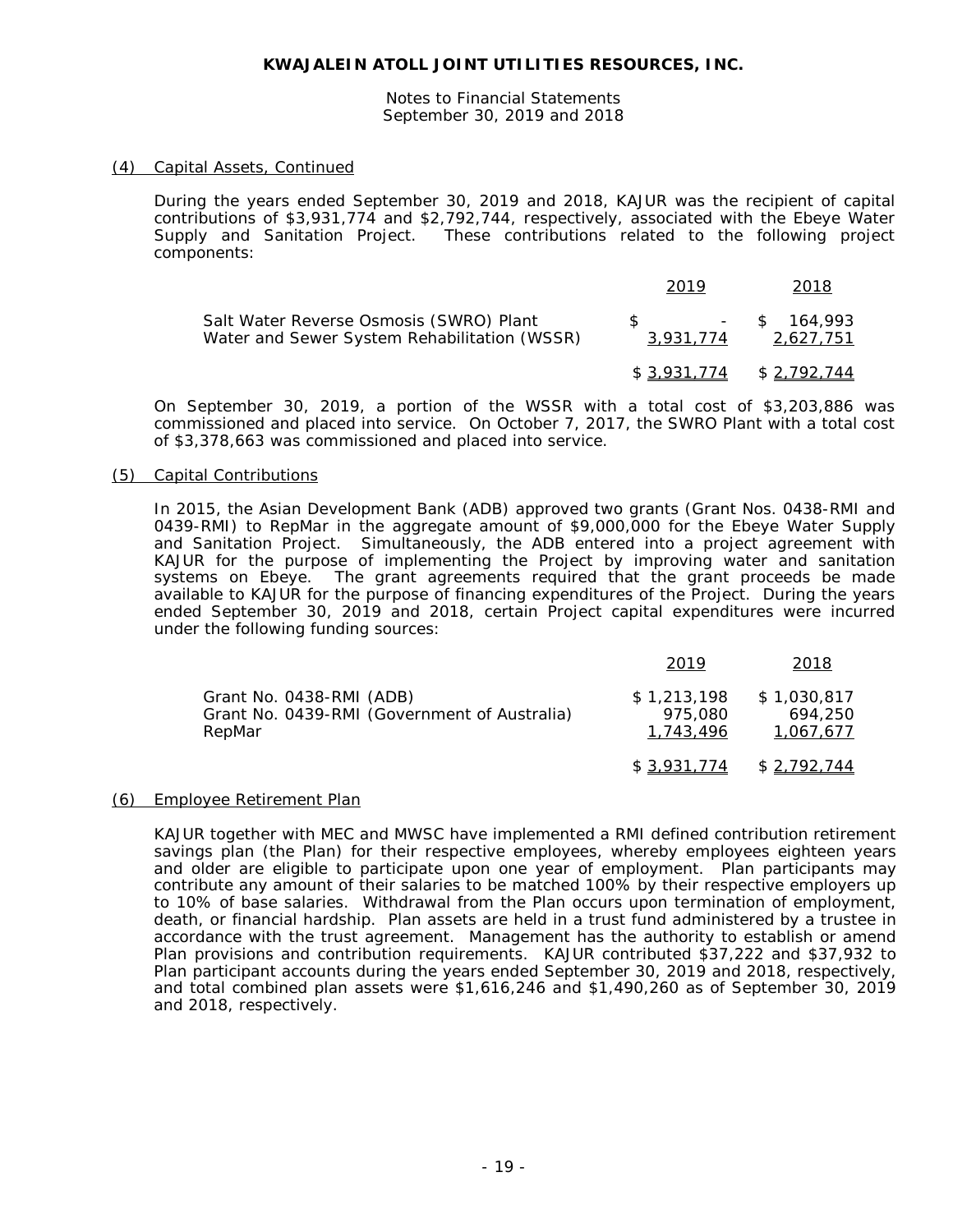Notes to Financial Statements September 30, 2019 and 2018

#### (7) Related Party Transactions

KAJUR is a component unit of RepMar and is therefore affiliated with all RepMar-owned and affiliated entities, including the Marshalls Energy Company, Inc. (MEC).

KAJUR's utility service is provided to RepMar and all RepMar-owned and affiliated entities. Services are extended to these entities at more favorable terms and conditions than those afforded to third parties. KAJUR utilizes services from certain affiliated entities at substantially more favorable terms and conditions than those provided to third parties. A summary of related party transactions for the years ended September 30, 2019 and 2018 and the related receivable and payable balances as of September 30, 2019 and 2018, are as follows:

|                                                                                |                  | 2019             |                 |
|--------------------------------------------------------------------------------|------------------|------------------|-----------------|
|                                                                                | <b>Expenses</b>  | Receivables      | <b>Payables</b> |
| Marshalls Energy Company, Inc.<br>Marshall Islands National Telecommunications | $$3,945,076$ \$  | 31,585           | 5,447,036       |
| Authority                                                                      | 22,449           | 22,087           | 2,420           |
| Marshall Islands Marine Resources Authority                                    | 26,268           | 267,131          |                 |
| RepMar                                                                         |                  | 615,058          | 13,109          |
| <b>Others</b>                                                                  | <u>142,462</u>   | 62,854           | 98,651          |
|                                                                                | \$4,136,255      | $$ -998,715$     | \$5,561,216     |
|                                                                                |                  | 2018             |                 |
|                                                                                | <b>Expenses</b>  | Receivables      | <b>Payables</b> |
| Marshalls Energy Company, Inc.<br>Marshall Islands National Telecommunications | \$3,922,695      | \$<br>31,585     | \$4,913,428     |
|                                                                                |                  |                  |                 |
|                                                                                |                  |                  |                 |
| Authority                                                                      | 64,837<br>26,268 | 3,216<br>239,547 | 23,340          |
| Marshall Islands Marine Resources Authority<br>RepMar                          |                  | 829,850          | 15,555          |
| <b>Others</b>                                                                  | <u>152,676</u>   | 55,131           | 80,643          |

During the years ended September 30, 2019 and 2018, KAJUR was the recipient of operating subsidies from RepMar as follows:

|                                                                                                                                 | 2019                                 | 2018        |
|---------------------------------------------------------------------------------------------------------------------------------|--------------------------------------|-------------|
| Compact of Free Association Kwajalein Impact Fund:<br>Power Generation Support and Maintenance<br><b>KAJUR Power Generation</b> | $$1,327.860$ $$1,327.860$<br>462.000 |             |
|                                                                                                                                 | \$1.789.860                          | \$1,327,860 |

During each of the years ended September 30, 2019 and 2018, KAJUR paid \$1,327,860 to Marshalls Energy Company, Inc. for the purchase of fuel.

During the years ended September 30, 2019 and 2018, KAJUR generated fuel sales of \$49,134 and \$93,247, respectively, from a local company in which a Board member has an ownership interest. As of September 30, 2019 and 2018, receivables from this related party total \$159,430 and \$154,358, respectively. During the year ended September 30, 2018, KAJUR purchased a \$24,900 vehicle from this related party.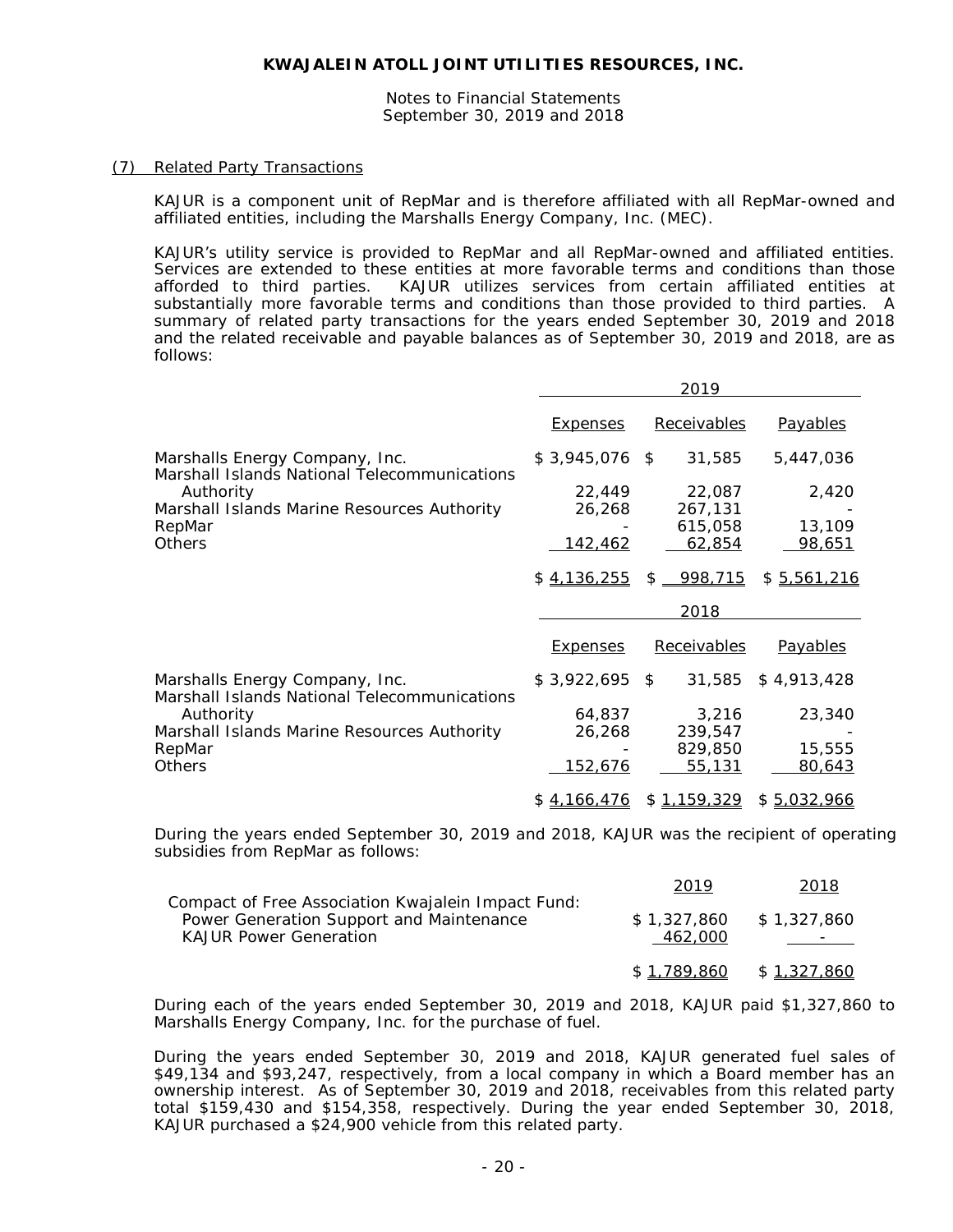Notes to Financial Statements September 30, 2019 and 2018

# (7) Related Party Transactions, Continued

In 2015, RepMar entered into a sub-grant agreement with the International Union for Conservation of Nature and Natural Resources, in which the Ministry of Natural Resources and Commerce will manage all necessary work facilitate implementation of the MEC and KAJUR Power Plants Fuel and Waste Oil Management System Upgrade Phase 1. In 2016, KAJUR received \$50,000 under this grant agreement. As of September 30, 2019 and 2018, the unexpended amount of \$22,478 is restricted within net position.

#### (8) Risk Management

KAJUR is exposed to various risks of loss related to torts; theft of, damage to, and destruction of assets; errors and omissions, injuries to employees; and natural disasters. KAJUR has elected to purchase commercial insurance for the risks of loss to which it is exposed. Settled claims and losses as a result of these risks have not been considered material to the financial statements by management.

#### (9) Contingencies

KAJUR incurred losses from operations of \$3,458,115 and \$3,572,069 during the years ended September 30, 2019 and 2018, respectively. KAJUR depends on RepMar for cash and noncash funding to continue its operations. Although RepMar has provided funding in the past, no formal agreement exists to provide funds in the future. The continuation of KAJUR's operations is dependent upon future financial support from RepMar in the form of operating subsidies and/or significant improvements in operations through the collection of long outstanding utility receivables and other matters. Additionally, in order for KAJUR to continue as a going concern, it may need to delay payments to Marshalls Energy Company, Inc. for fuel purchases.

KAJUR participates in a number of federally assisted grant programs. These programs are subject to financial and compliance audits to ascertain if Federal laws and guidelines have been followed. KAJUR's management believes that liabilities, if any, for reimbursement which may arise as a result of these audits will not be material to the financial position of KAJUR.

In the ordinary course of business, claims have been filed against KAJUR. Management does not believe that the plaintiffs will prevail and the ultimate outcome is currently not determinable. Therefore, no provision has been recorded in the accompanying financial statements for losses, if any, that may result.

## (10) Subsequent Event

On March 11, 2020, the World Health Organization declared the novel strain of coronavirus (COVID-19) a global pandemic and recommended containment and mitigation measures worldwide. As of September 11, 2020, there have been no confirmed cases of COVID-19 in the Marshall Islands. KAJUR has determined that should the pandemic reach the Marshall Islands, it may negatively impact KAJUR's business, results of operations, and financial position and KAJUR may become dependent upon the financial support of RepMar. However, the effect of the pandemic on RepMar is also uncertain and future available funding to RepMar component units may be limited. Therefore, while KAJUR expects this matter to potentially have a negative impact on its business, results of operations, and financial position, the related financial impact cannot be reasonably estimated at this time.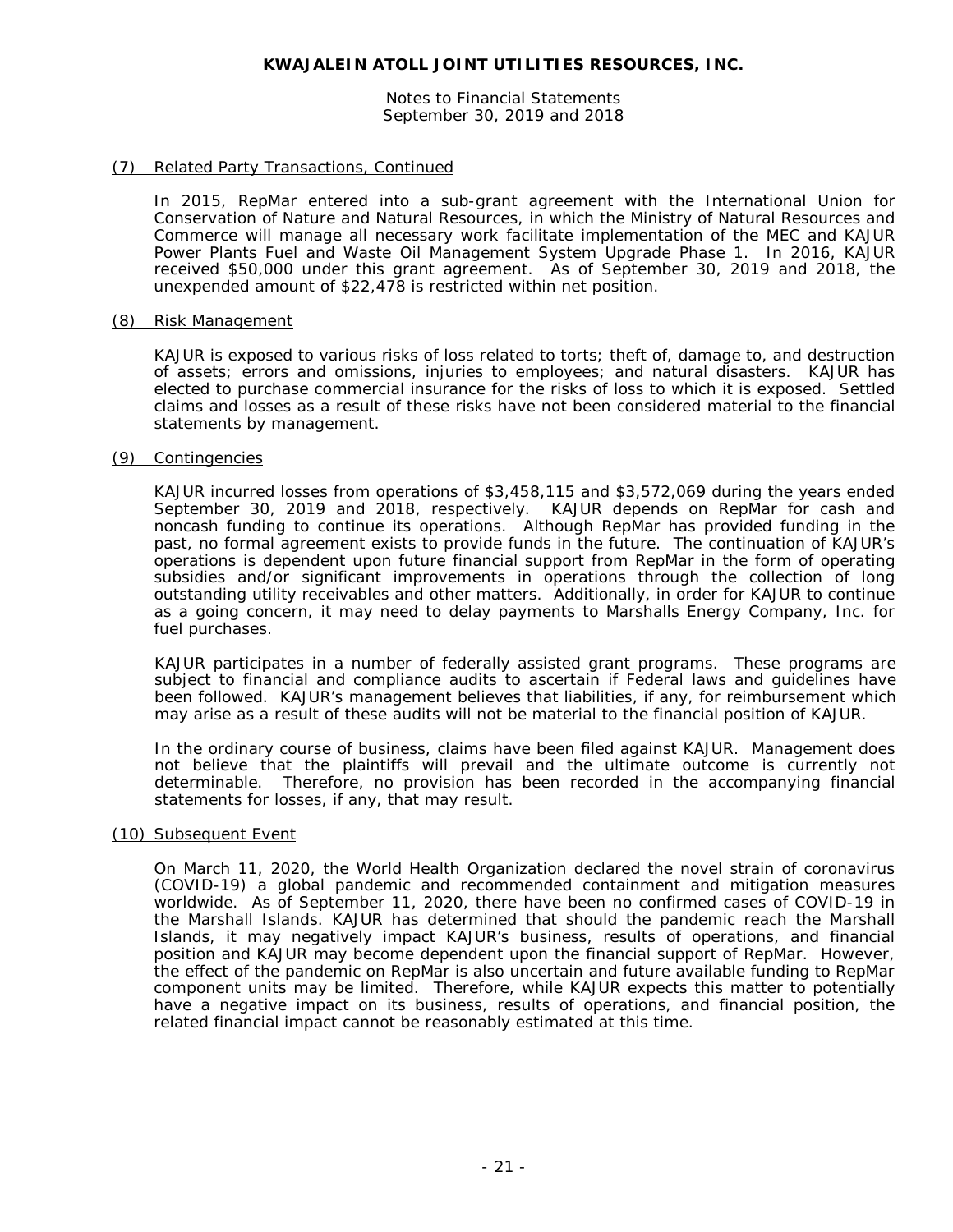

Deloitte & Touche LLP 361 South Marine Corps Drive Tamuning, GU 96913-3973 USA

Tel: +1 (671) 646-3884 Fax: +1 (671) 649-4265

www.deloitte.com

#### **INDEPENDENT AUDITORS' REPORT ON INTERNAL CONTROL OVER FINANCIAL REPORTING AND ON COMPLIANCE AND OTHER MATTERS BASED ON AN AUDIT OF FINANCIAL STATEMENTS PERFORMED IN ACCORDANCE WITH** *GOVERNMENT AUDITING STANDARDS*

Board of Directors Kwajalein Atoll Joint Utilities Resources, Inc.:

We have audited, in accordance with auditing standards generally accepted in the United States of America and the standards applicable to financial audits contained in *Government Auditing Standards* issued by the Comptroller General of the United States, the financial statements of Kwajalein Atoll Joint Utilities Resources, Inc. (KAJUR), which comprise the statement of net position as of September 30, 2019, and the related statements of revenues, expenses, and changes in net position and of cash flows for the year then ended, and the related notes to the financial statements, which collectively comprise KAJUR's basic financial statements, and have issued our report thereon dated September 11, 2020.

# **Internal Control Over Financial Reporting**

In planning and performing our audit of the financial statements, we considered KAJUR's internal control over financial reporting (internal control) to determine the audit procedures that are appropriate in the circumstances for the purpose of expressing our opinion on the financial statements, but not for the purpose of expressing an opinion on the effectiveness of KAJUR's internal control. Accordingly, we do not express an opinion on the effectiveness of KAJUR's internal control.

Our consideration of internal control was for the limited purpose described in the preceding paragraph and was not designed to identify all deficiencies in internal control that might be material weaknesses or significant deficiencies and therefore, material weaknesses or significant deficiencies may exist that have not been identified. However, as described in the accompanying Schedule of Findings and Questioned Costs, we did identify certain deficiencies in internal control that we consider to be material weaknesses and significant deficiencies.

A *deficiency in internal control* exists when the design or operation of a control does not allow management or employees, in the normal course of performing their assigned functions, to prevent, or detect and correct, misstatements on a timely basis. A material weakness is a deficiency, or a combination of deficiencies, in internal control such that there is a reasonable possibility that a material misstatement of the entity's financial statements will not be prevented, or detected and corrected on a timely basis. We consider the deficiencies described in the accompanying Schedule of Findings and Questioned Costs as items 2019-003, 2019-004, 2019- 005, 2019-006 and 2019-008 to be material weaknesses.

A *significant deficiency* is a deficiency, or a combination of deficiencies, in internal control that is less severe than a material weakness, yet important enough to merit attention by those charged with governance. We consider the deficiencies described in the accompanying Schedule of Findings and Questioned Costs as item 2019-007 to be significant deficiencies.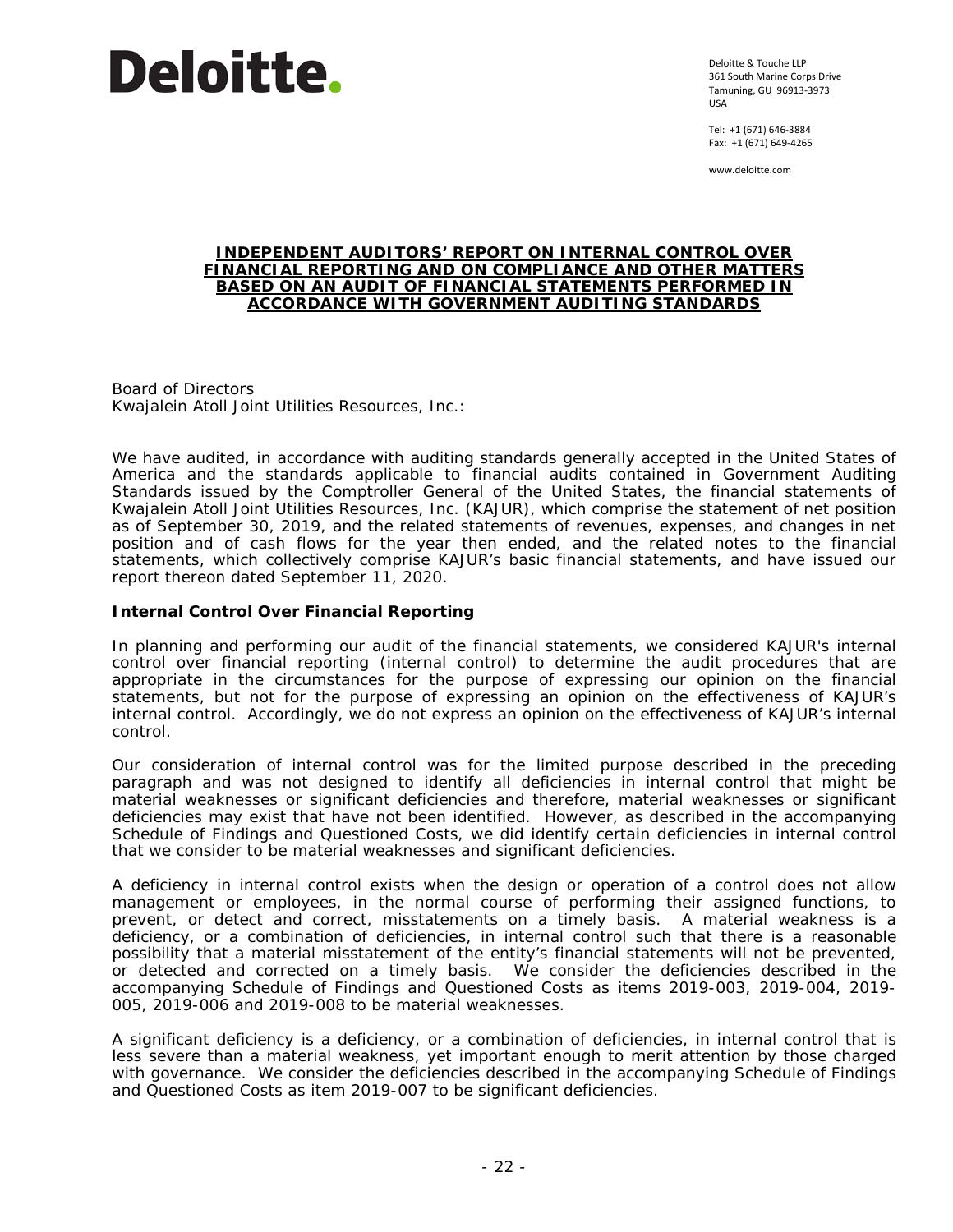# Deloitte.

# **Compliance and Other Matters**

As part of obtaining reasonable assurance about whether KAJUR's financial statements are free from material misstatement, we performed tests of its compliance with certain provisions of laws, regulations, contracts, and grant agreements, noncompliance with which could have a direct and material effect on the determination of financial statement amounts. However, providing an opinion on compliance with those provisions was not an objective of our audit, and accordingly, we do not express such an opinion. The results of our tests disclosed instances of noncompliance or other matters that are required to be reported under *Government Auditing Standards* and which are described in the accompanying Schedule of Findings and Questioned Costs as item 2019-001.

# **KAJUR's Responses to Findings**

KAJUR's responses to the findings identified in our audit are described in the accompanying Schedule of Findings and Questioned Costs. KAJUR's responses were not subjected to the auditing procedures applied in the audit of the financial statements and, accordingly; we express no opinion on them.

# **Purpose of this Report**

The purpose of this report is solely to describe the scope of our testing of internal control and compliance and the result of that testing, and not to provide an opinion on the effectiveness of the entity's internal control or on compliance. This report is an integral part of an audit performed in accordance with *Government Auditing Standards* in considering the entity's internal control and compliance. Accordingly, this communication is not suitable for any other purpose.

Onthe Wardel

September 11, 2020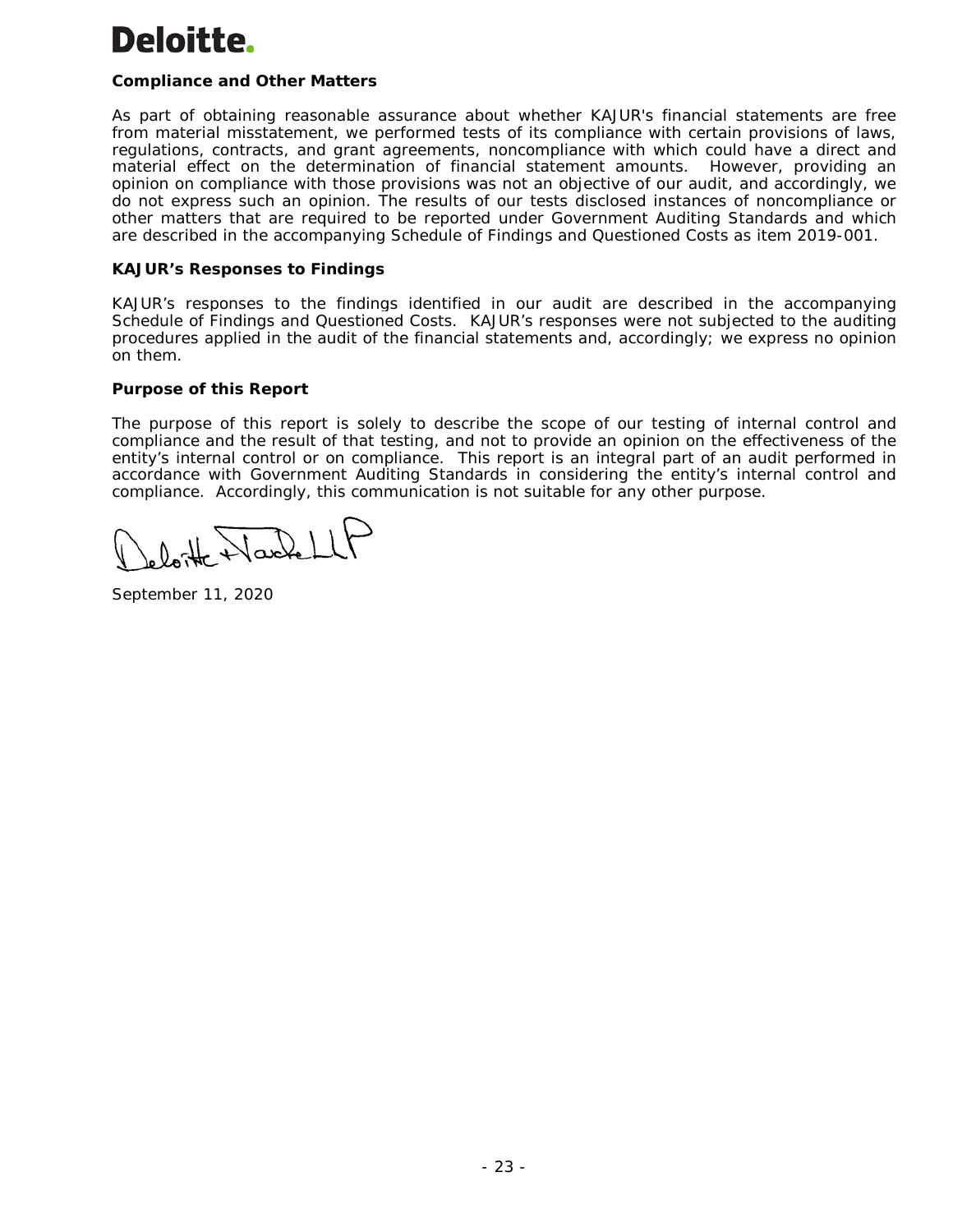

Deloitte & Touche LLP 361 South Marine Corps Drive Tamuning, GU 96913-3973 USA

Tel: +1 (671) 646-3884 Fax: +1 (671) 649-4265

www.deloitte.com

#### **INDEPENDENT AUDITORS' REPORT ON COMPLIANCE FOR THE SOLE MAJOR FEDERAL PROGRAM; REPORT ON INTERNAL CONTROL OVER COMPLIANCE; AND REPORT ON THE SCHEDULE OF EXPENDITURES OF FEDERAL AWARDS REQUIRED BY THE UNIFORM GUIDANCE**

Board of Directors Kwajalein Atoll Joint Utilities Resources, Inc.:

# **Report on Compliance for the Sole Major Federal Program**

We have audited Kwajalein Atoll Joint Utilities Resources, Inc.'s (KAJUR) compliance with the types of compliance requirements described in the *OMB Compliance Supplement* that could have a direct and material effect on KAJUR's sole major federal program for the year ended September 30, 2019. KAJUR's sole major federal program is identified in the summary of auditor's results section of the accompanying Schedule of Findings and Questioned Costs.

# *Management's Responsibility*

Management is responsible for compliance with federal statutes, regulations, and the terms and conditions of its federal awards applicable to its federal programs.

## *Auditor's Responsibility*

Our responsibility is to express an opinion on compliance for KAJUR's sole major federal program based on our audit of the types of compliance requirements referred to above. We conducted our audit of compliance in accordance with auditing standards generally accepted in the United States of America; the standards applicable to financial audits contained in *Government Auditing Standards*, issued by the Comptroller General of the United States; and the audit requirements of Title 2 U.S. *Code of Federal Regulations* Part 200, *Uniform Administrative Requirements, Cost Principles, and Audit Requirements for Federal Awards* (Uniform Guidance). Those standards and the Uniform Guidance require that we plan and perform the audit to obtain reasonable assurance about whether noncompliance with the types of compliance requirements referred to above that could have a direct and material effect on a major federal program occurred. An audit includes examining, on a test basis, evidence about KAJUR's compliance with those requirements and performing such other procedures as we considered necessary in the circumstances.

We believe that our audit provides a reasonable basis for our opinion on compliance for the sole major federal program. However, our audit does not provide a legal determination of KAJUR's compliance.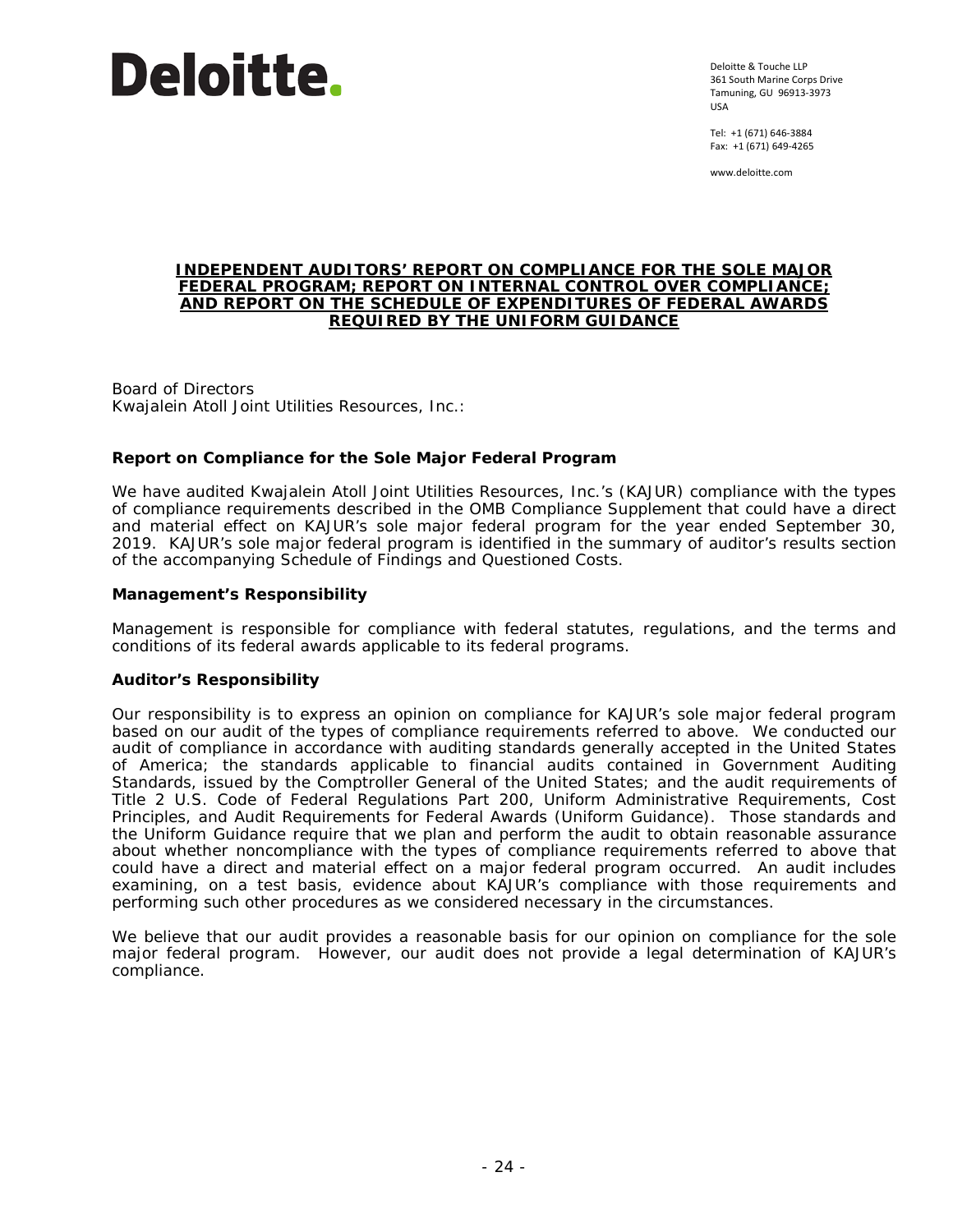# Deloitte.

# *Basis for Qualified Opinion on the Sole Major Federal Program*

As described in the accompanying Schedule of Findings and Questioned Costs, KAJUR did not comply with requirements regarding CFDA 15.875 Compact of Free Association, as Amended: Section 211 (b) (2) Landowners Special Needs - Kwajalein Impact Fund as described in items 2019-001 for Procurement and Suspension and Debarment and 2019-002 for Reporting. Compliance with such requirements is necessary, in our opinion, for KAJUR to comply with the requirements applicable to that program.

# *Qualified Opinion on the Sole Major Federal Program*

In our opinion, except for the noncompliance described in the Basis for Qualified Opinion paragraph, KAJUR complied, in all material respects, with the types of compliance requirements referred to above that could have a direct and material effect on the sole major federal program for the year ended September 30, 2019.

# **Report on Internal Control Over Compliance**

Management of KAJUR is responsible for establishing and maintaining effective internal control over compliance with the types of compliance requirements referred to above. In planning and performing our audit of compliance, we considered KAJUR's internal control over compliance with the types of requirements that could have a direct and material effect on the sole major federal program to determine the auditing procedures that are appropriate in the circumstances for the purpose of expressing an opinion on compliance for the sole major federal program and to test and report on internal control over compliance in accordance with the Uniform Guidance, but not for the purpose of expressing an opinion on the effectiveness of internal control over compliance. Accordingly, we do not express an opinion on the effectiveness of KAJUR's internal control over compliance.

A *deficiency in internal control over compliance* exists when the design or operation of a control over compliance does not allow management or employees, in the normal course of performing their assigned functions, to prevent, or detect and correct, noncompliance with a type of compliance requirement of a federal program on a timely basis. A *material weakness in internal control over compliance* is a deficiency, or combination of deficiencies, in internal control over compliance, such that there is a reasonable possibility that material noncompliance with a type of compliance requirement of a federal program will not be prevented, or detected and corrected, on a timely basis.

Our consideration of internal control over compliance was for the limited purpose described in the first paragraph of this section and was not designed to identify all deficiencies in internal control over compliance that might be material weaknesses or significant deficiencies and therefore, material weaknesses or significant deficiencies may exist that have not been identified. We did identify certain deficiencies in internal control over compliance, described in the accompanying Schedule of Findings and Questioned Costs as items 2019-001 and 2019-002 that we consider to be material weaknesses.

KAJUR's response to the internal control over compliance findings identified in our audit is described in Schedule of Findings and Questioned Costs. KAJUR's response was not subjected to the auditing procedures applied in the audit of compliance and, accordingly, we express no opinion on the response.

The purpose of this report on internal control over compliance is solely to describe the scope of our testing of internal control over compliance and the results of that testing based on the requirements of the Uniform Guidance. Accordingly, this report is not suitable for any other purpose.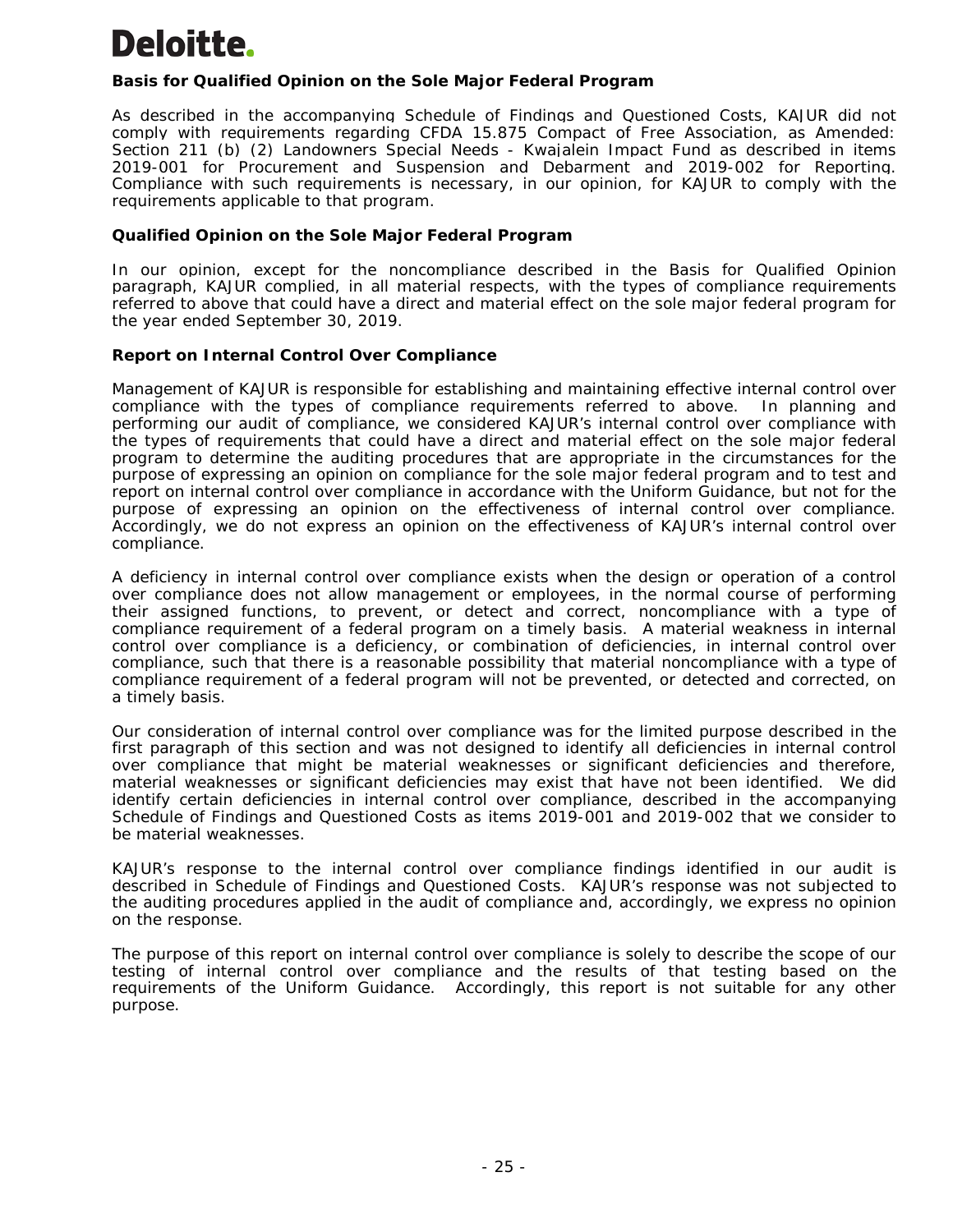# Deloitte.

# **Report on Schedule of Expenditures of Federal Awards Required by the Uniform Guidance**

We have audited the financial statements of KAJUR as of and for the year ended September 30, 2019, and have issued our report thereon dated September 11, 2020, which contained an unmodified opinion on those financial statements. Our audit was conducted for the purpose of forming an opinion on the financial statements as a whole. The accompanying schedule of expenditures of federal awards is presented for purposes of additional analysis as required by the Uniform Guidance and is not a required part of the financial statements. Such information is the responsibility of management and was derived from and relates directly to the underlying accounting and other records used to prepare the financial statements. The information has been subjected to the auditing procedures applied in the audit of the financial statements and certain additional procedures, including comparing and reconciling such information directly to the underlying accounting and other records used to prepare the financial statements or to the financial statements themselves, and other additional procedures in accordance with auditing standards generally accepted in the United States of America. In our opinion, the schedule of expenditures of federal awards is fairly stated in all material respects in relation to the financial statements as a whole.

oloite Narbell

September 11, 2020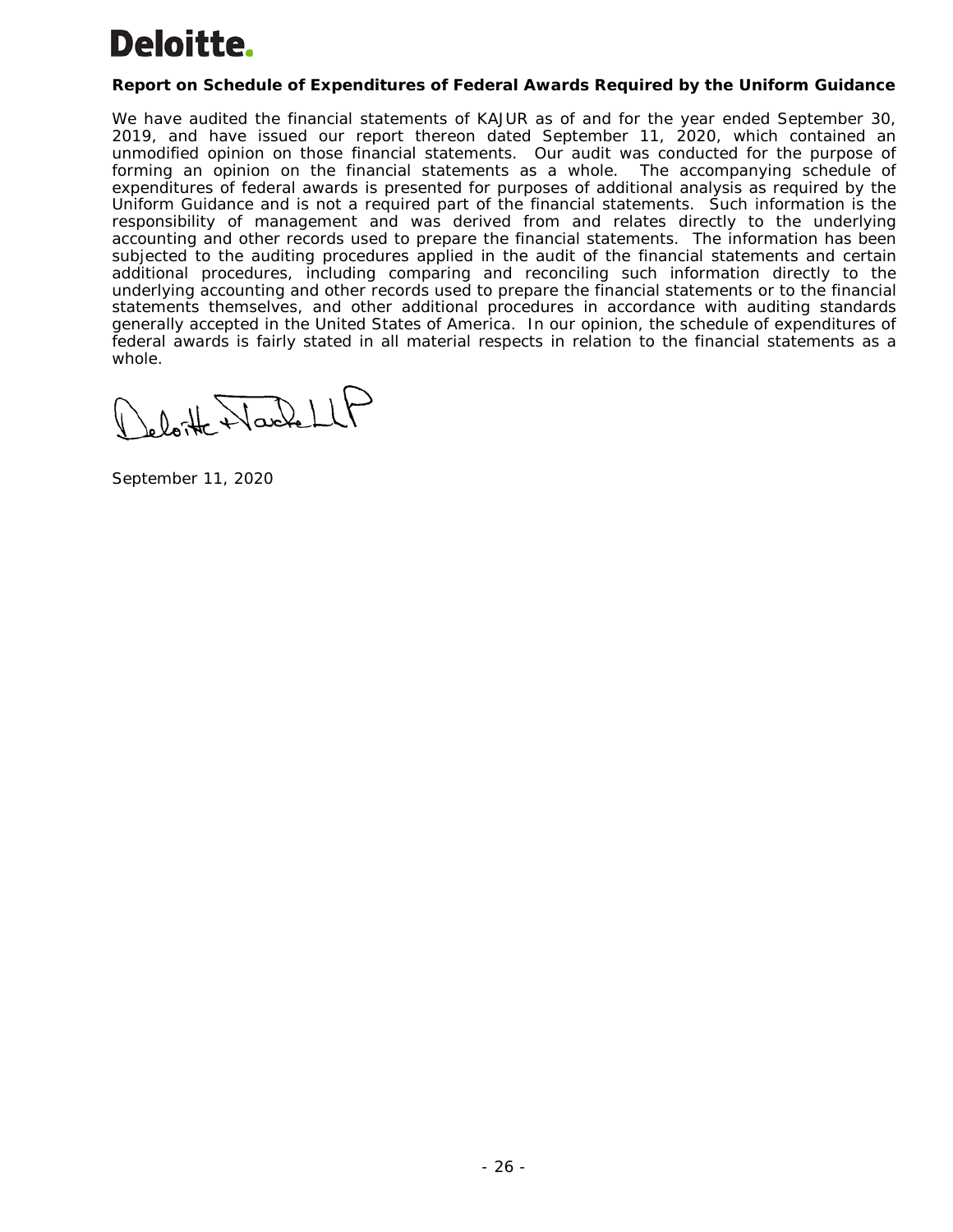Schedule of Expenditures of Federal Awards Year Ended September 30, 2019

| Program Title                                                                                                                     | Document $#$                         | Note       | Expenditures<br><b>FY19</b> |
|-----------------------------------------------------------------------------------------------------------------------------------|--------------------------------------|------------|-----------------------------|
| U.S. Department of the Interior:                                                                                                  |                                      |            |                             |
| CFDA $#15.875$<br>Compact of Free Association, As Amended, Section 211(b)(2)<br>Landowners Special Needs - Kwajalein Impact Fund: |                                      |            |                             |
| Power Generation Support and Maintenance<br><b>KAJUR Power Generation</b>                                                         | D19AF00038-00040<br>D19AF00038-00010 | (1)<br>(2) | 1,327,860<br>\$<br>297,312  |
|                                                                                                                                   |                                      |            | 1.625.172                   |

The Schedule of Expenditures of Federal Awards is presented on the accrual basis of accounting.

The above expenditures reconcile to the underlying financial statements as follows:

- (1) Included within fuel and lubricants expense of \$4,011,662
- (2) Included within genset rental expense of \$335,689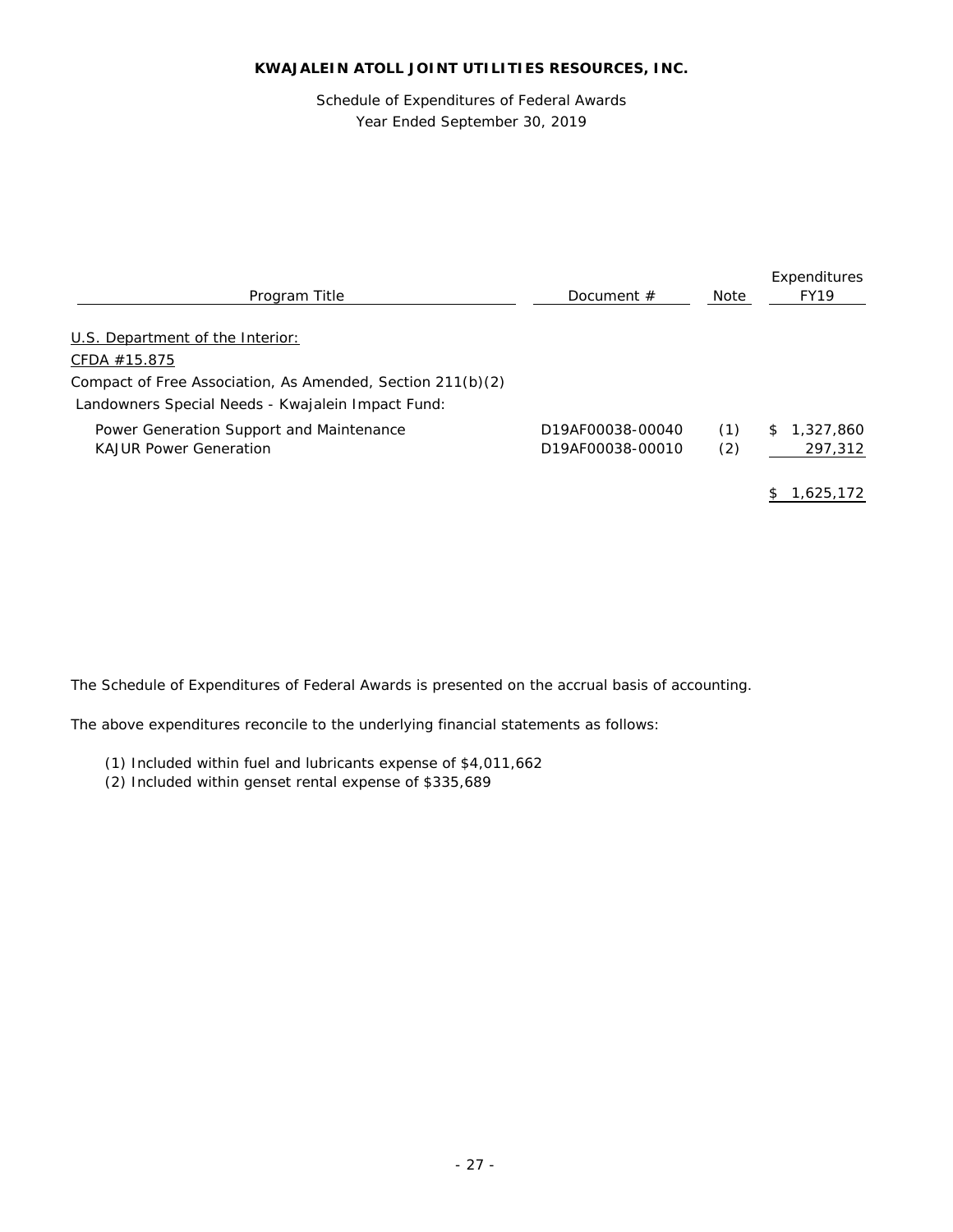Schedule of Findings and Questioned Costs Year Ended September 30, 2019

# **SECTION I - SUMMARY OF AUDITORS' RESULTS**

# *Financial Statements*

| Type of report the auditor issued on whether the financial statements<br>audited were prepared in accordance with GAAP: |                       |                                                                                                                  |            |
|-------------------------------------------------------------------------------------------------------------------------|-----------------------|------------------------------------------------------------------------------------------------------------------|------------|
|                                                                                                                         |                       | Internal control over financial reporting:                                                                       |            |
| $\bullet$                                                                                                               |                       | Material weakness(es) identified?                                                                                | Yes        |
| $\bullet$                                                                                                               |                       | Significant deficiency(ies) identified?                                                                          | Yes        |
|                                                                                                                         |                       | Noncompliance material to financial statements noted?                                                            | Yes        |
| <b>Federal Awards</b>                                                                                                   |                       |                                                                                                                  |            |
|                                                                                                                         |                       | Internal control over major federal programs:                                                                    |            |
|                                                                                                                         |                       | Material weakness(es) identified?                                                                                | Yes        |
|                                                                                                                         |                       | Significant deficiency(ies) identified?                                                                          | None noted |
| Type of auditors' report issued on compliance for major federal programs:                                               |                       |                                                                                                                  | Modified   |
| Any audit findings disclosed that are required to be reported in accordance<br>with 2 CFR 200.516 (a)?                  |                       |                                                                                                                  | Yes        |
|                                                                                                                         |                       | Identification of the sole major federal program:                                                                |            |
|                                                                                                                         | <b>CFDA</b><br>Number | Name of Federal Program                                                                                          |            |
|                                                                                                                         | 15.875                | Compact of Free Association, as Amended: Section 211 (b) (2)<br>Landowners Special Needs - Kwajalein Impact Fund |            |
|                                                                                                                         |                       | Dollar threshold used to distinguish between Type A and Type B programs:                                         | \$750,000  |
| Auditee qualified as low-risk auditee?                                                                                  |                       |                                                                                                                  | No         |
|                                                                                                                         |                       |                                                                                                                  |            |

# **SECTION II - FINANCIAL STATEMENT FINDINGS**

| <b>Findings</b>                             |
|---------------------------------------------|
| RMI Procurement Code<br>Accounts Receivable |
| Materials and Supplies Inventory            |
| Capital Assets                              |
| <b>Financial Reporting</b>                  |
| <b>Utility Revenues</b>                     |
| Fuel Inventory                              |
|                                             |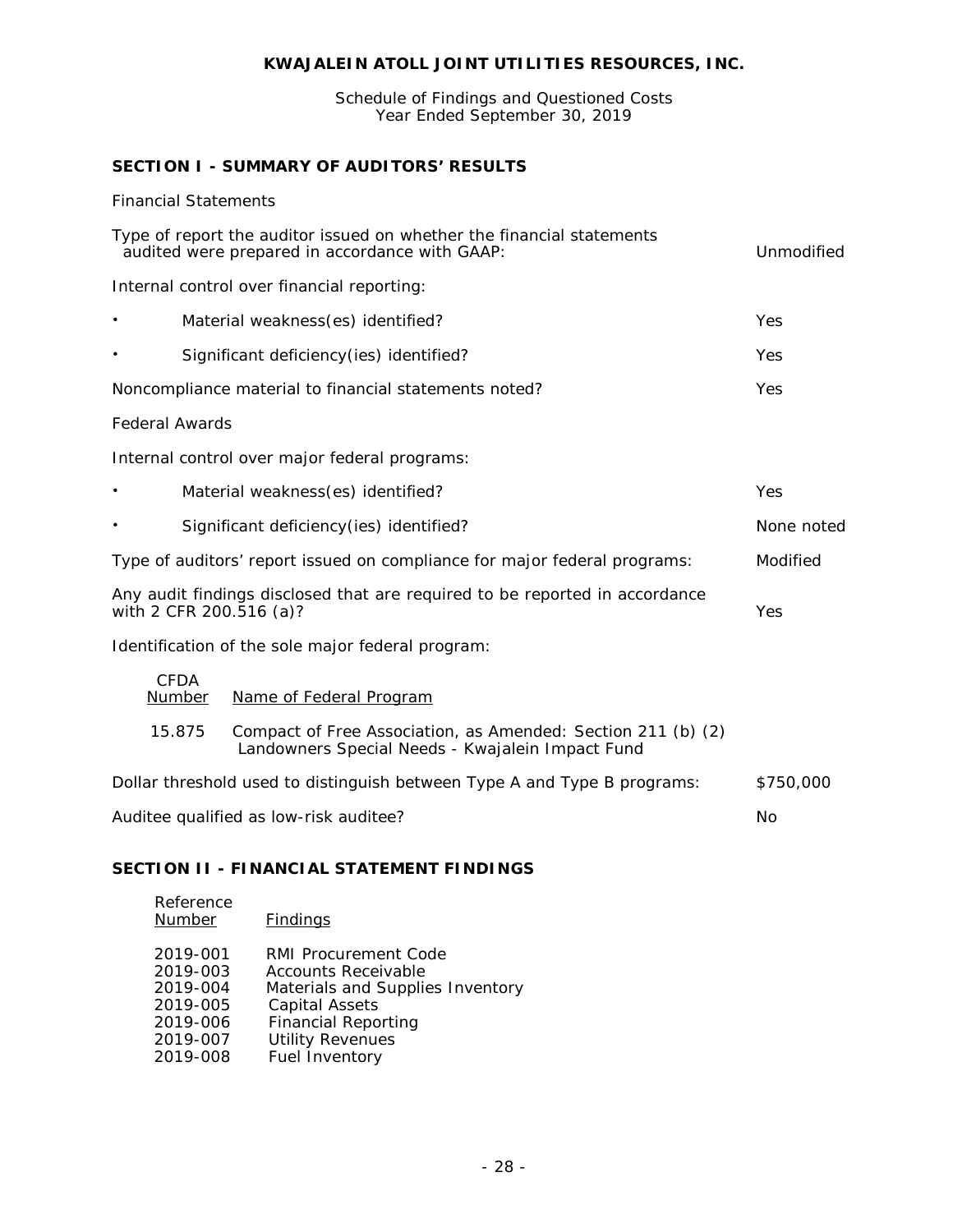Schedule of Findings and Questioned Costs Year Ended September 30, 2019

# **SECTION III - FEDERAL AWARD FINDINGS AND QUESTIONED COSTS**

| Reference<br>Number | CFDA $#$ | <b>Finding</b>                           | Questioned Costs         |
|---------------------|----------|------------------------------------------|--------------------------|
| 2019-001            | 15.875   | Procurement and Suspension and Debarment | \$297.312                |
| 2019-002            | 15.875   | Reportina                                | $\overline{\phantom{a}}$ |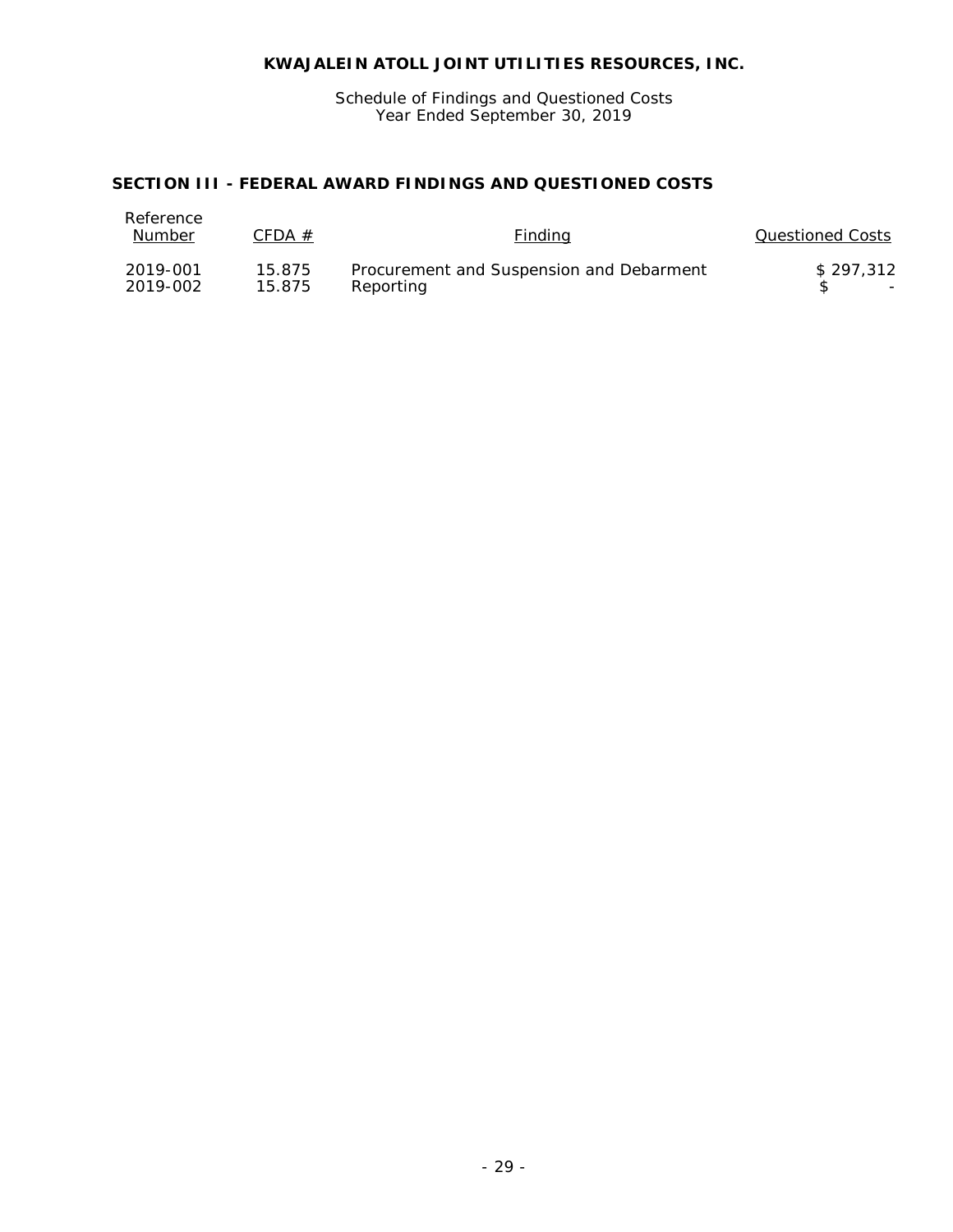Schedule of Findings and Questioned Costs, Continued Year Ended September 30, 2019

| Finding No.:      | 2019-001                                                            |
|-------------------|---------------------------------------------------------------------|
| Federal Agency:   | U.S. Department of the Interior                                     |
| CFDA Program:     | 15.875 Compact of Free Association, as Amended: Section 211 (b) (2) |
|                   | Landowners Special Needs - Kwajalein Impact Fund                    |
| Area:             | Procurement and Suspension and Debarment                            |
|                   | <b>RMI Procurement Code</b>                                         |
| Questioned Costs: | \$297,312                                                           |

Criteria: RepMar Procurement Code states the following:

- a. Section 124 unless otherwise authorized by law, all government contracts shall be awarded by competitive sealed bidding.
- b. Section 127 procurement of goods and services not exceeding \$25,000 may be in accordance with small purchases procedures promulgated by RepMar's Policy Office; provided, however that procurement requirements shall not be artificially divided so as to constitute a small purchase under this Section.
- c. Section 128 a contract may be awarded for a supply, service, or construction item without competition when it is determined in writing that there is only one source for the required supply service, or construction item.

Condition: For the following, supporting documentation was inadequate to evidence the procurement process:

- a. 2 contractual services in an aggregate amount of \$364,817; of which \$297,312 is funded by a federal program
- b. 5 materials and supplies in an aggregate amount of \$33,580
- c. 1 fixed asset acquisition of \$36,490

Cause: The cause of the above condition is a lack of internal control policies and procedures supporting compliance with RepMar's Procurement Code.

Effect: The effect of the above condition is potential noncompliance with RepMar's Procurement Code and questioned costs of \$297,312.

Identification as a Repeat Finding: Finding 2018-03, 2017-003, 2016-003, 2015-003 and 2014- 001.

Recommendation: We recommend KAJUR adhere to RepMar's Procurement Code. In addition, competitive procurement rationale should be documented and be maintained in file.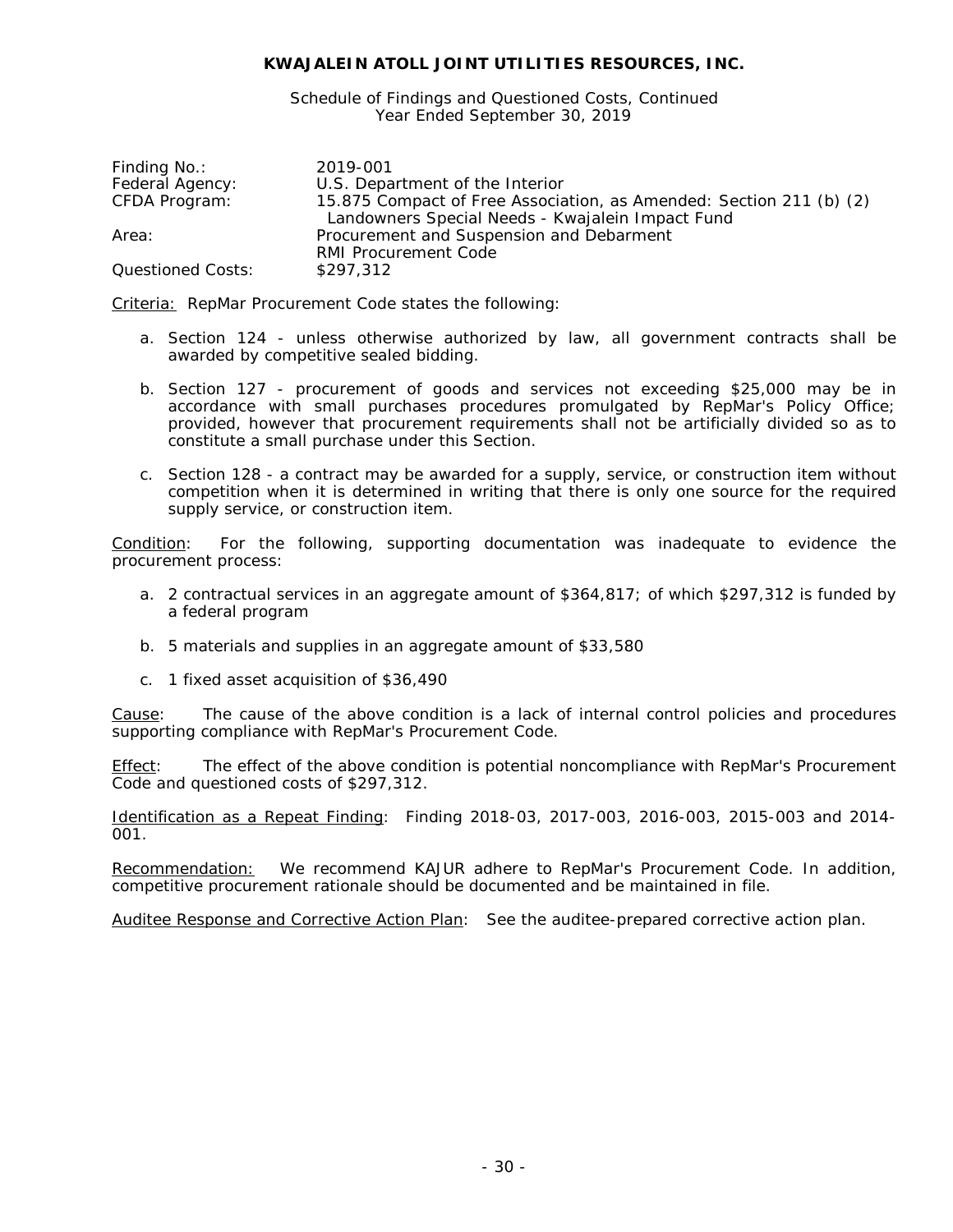Schedule of Findings and Questioned Costs, Continued Year Ended September 30, 2019

| Finding No.:      | 2019-002                                                                                                                |
|-------------------|-------------------------------------------------------------------------------------------------------------------------|
| Federal Agency:   | U.S. Department of the Interior                                                                                         |
| CFDA Program:     | 15.875 Compact of Free Association, as Amended: Section 211 (b) (2)<br>Landowners Special Needs - Kwajalein Impact Fund |
| Area:             | Reporting                                                                                                               |
| Questioned Costs: | \$0                                                                                                                     |

Criteria: Section 6 of the sub-recipient agreement with RepMar stipulates that KAJUR shall submit various reports as to the status of grant funds.

Condition: For the year ended September 30, 2019, there were no reports submitted reporting on the status of grant funds.

Cause: The cause of the above condition is a lack of internal control policies and procedures over compliance with the stipulations in the sub-recipient agreement.

Effect: The effect of the above condition is potential noncompliance with the stipulations in the sub-recipient agreement.

Recommendation: We recommend management comply with requirements stipulated by the subrecipient agreement.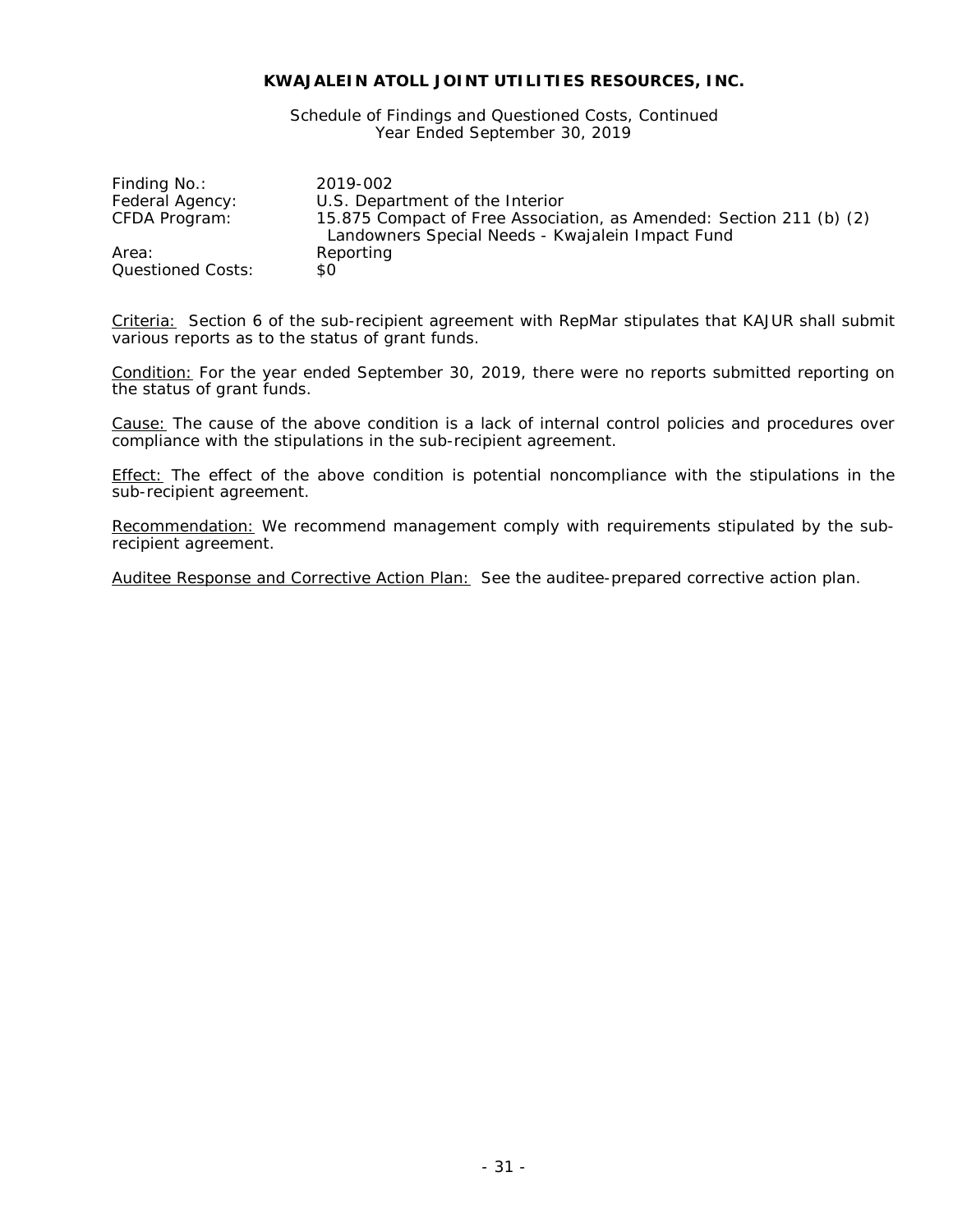Schedule of Findings and Questioned Costs, Continued Year Ended September 30, 2019

#### Finding No. 2019-003

#### Accounts Receivable

Criteria: Timely collection of accounts receivables should be monitored to maximize collections and minimize future losses.

#### Condition:

- a. As of September 30, 2019, utility receivables aggregated \$2,289,509. Of this amount, \$2,142,027 has been long outstanding without adequate collection. Twenty-one customer accounts comprise 89% of this total.
- b. Certain customers continue to receive utility services without resolution of long outstanding balances.
- c. Of \$248,480 diesel fuel sales receivable at September 30, 2019, which includes \$159,430 due from a related party, a corresponding \$233,694 allowance for doubtful accounts was recognized.
- d. During the year ended September 30, 2019, KAJUR recorded \$66,020 of bad debts related to grant expenditures incurred that exceeded the contract amount. No written communication occurred between the grantor and KAJUR indicating that this amount will be reimbursed.

Cause: The cause of the above condition is a lack of adequate internal control policies and procedures that facilitate timely collections. In addition, a formal policy has not been implemented to standardize customer collections, which involve long outstanding receivables. Furthermore, KAJUR lacks mitigating measures including entering into collection agreements to recover long outstanding receivables.

Effect: The effect of the condition is potential limitations on KAJUR's cash flows and potential losses due to collectability.

Identification as a Repeat Finding: Finding 2018-01, 2017-001, 2016-001 and 2015-001.

Recommendation: We recommend KAJUR adopt internal control policies and procedures to recover long outstanding receivables and to minimize potential losses from uncollected balances. In addition, we recommend KAJUR monitor grant related expenditures and implement effective collection measures or enter into collection agreements with customers that have long outstanding balances.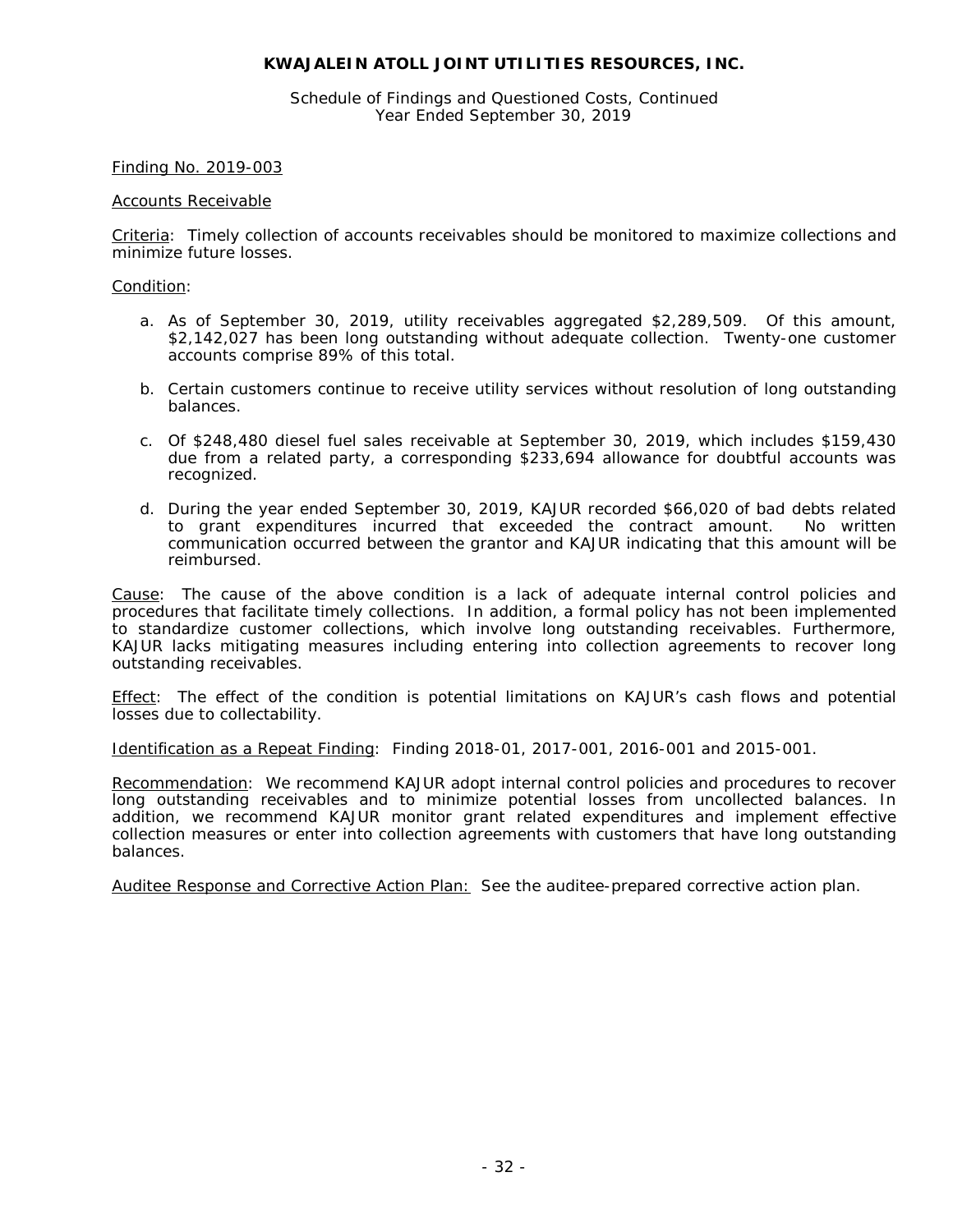Schedule of Findings and Questioned Costs, Continued Year Ended September 30, 2019

Finding No. 2019-004

#### Materials and Supplies

Criteria: Materials and supplies inventory should be periodically reviewed for accuracy and ongoing performance to properly report inventory, prepaid and expense accounts.

Condition: A \$159,693 year-end net adjustment of materials and supplies inventory resulted from the reconciliation of actual inventory on hand. We noted the following deficiencies:

- a. Materials and supplies were not supported by signed issuance tickets to evidence authorized issuance and acknowledged inventory receipts.
- b. Prepaid inventory is not correctly recorded and is not timely monitored. A \$738,831 yearend net adjustment of prepayments was required.
- c. Items purchased and received during the year were not properly supported by receiving reports.
- d. Approved work orders are not always prepared prior to inventory requests.

Cause: The cause of the above condition is due to ineffective internal controls over monitoring, reconciliation, and recording inventory transactions.

Effect: A significant number of year-end reconciling adjustments and a potential loss of materials and supplies results from this condition.

Identification as a Repeat Finding: Finding 2018-02, 2017-002, 2016-002.

Recommendation: We recommend management perform periodic reconciliation of materials and supplies inventory, utilization of inventory receiving and issuance forms, and timely monitoring of prepayment accounts.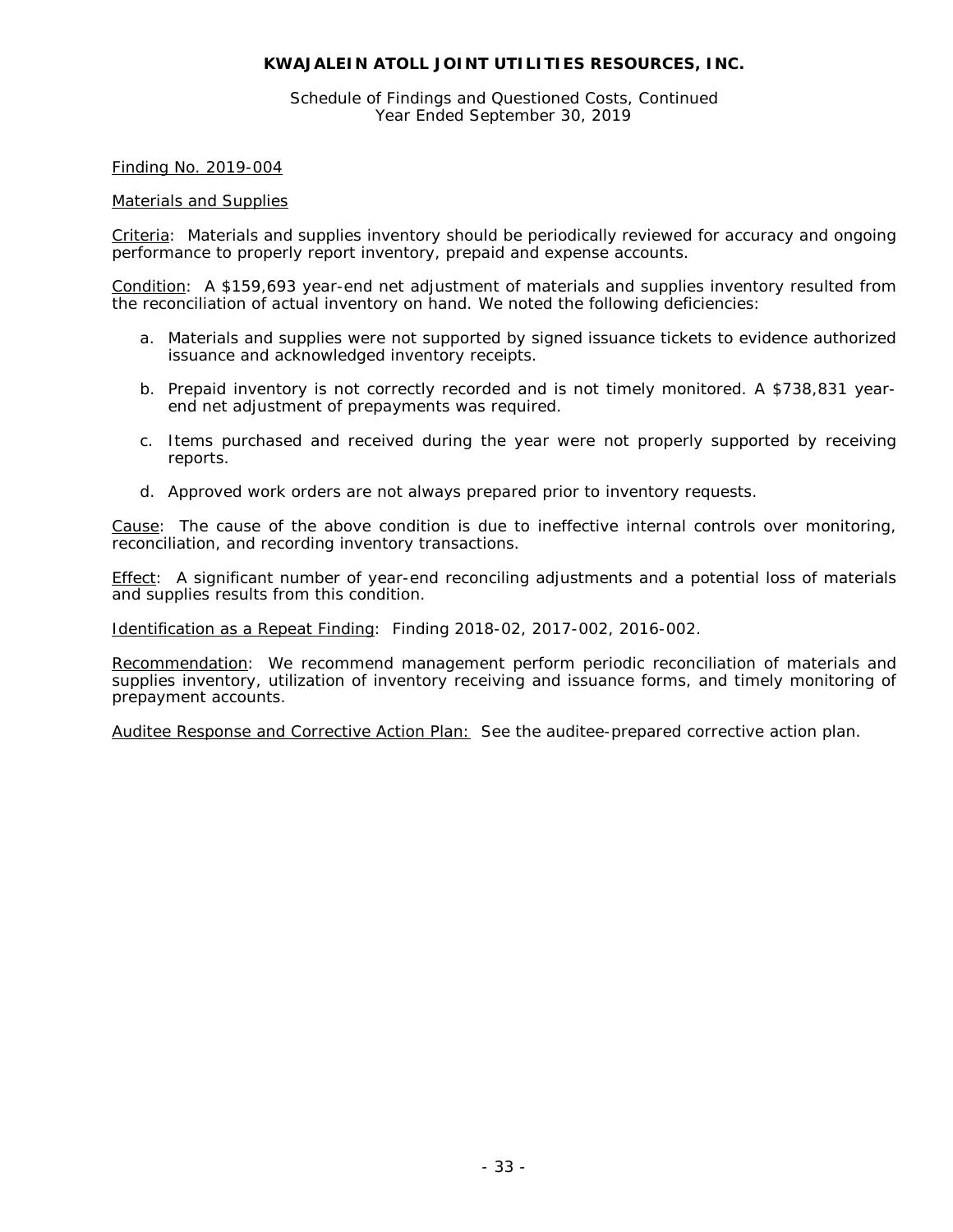Schedule of Findings and Questioned Costs, Continued Year Ended September 30, 2019

#### Finding No. 2019-005

#### Capital Assets

Criteria: Capital assets register should be timely reconciled with the general ledger. Further, capital assets verification should be periodically performed to identify items for recordation and retirement.

#### Condition:

- a. The capital asset register is not timely reconciled with the general ledger. Accumulated depreciation per the capital asset register was overstated by \$54,884 when compared with the general ledger. Further, the capital asset register does not include 1) reverse osmosis construction of \$3,378,663 transferred from construction in progress in FY18 and 2) the breakdown of beginning construction work in progress of \$2,852,110.
- b. KAJUR does not monitor recording of construction in progress related to Ebeye Water Supply Sanitation Project.
- c. KAJUR has not implemented adequate internal control over monitoring use of Company vehicles and related gas usage.
- d. Of four capital asset additions tested, two instances were not supported by receiving reports. Further, three were identified as noncompliant with the RMI procurement code.
- e. KAJUR lacks adequate documentation to support that a capital asset inventory is periodically performed:

Of 62 capital assets tested for verification:

- Thirty-seven were identified as not useable, damaged, cannot be found and or replaced. Of the thirty-seven identified, nine have remaining net book values as of September 30, 2019. A \$94,574 loss on capital asset retirement was proposed for this matter during the audit process.
- Six were identified as repairable with a net book value of \$55,183.
- One donated asset has not been recorded.

Cause: The cause of the above condition is due to ineffective internal controls over monitoring, reconciliation, and recording capital asset transactions.

Effect: The effect of the above condition is a possible misstatement of capital assets.

Recommendation: We recommend KAJUR update and timely reconcile the capital asset register. In addition, KAJUR may consider providing a log per vehicle that tracks the user, mileage, and trip purpose to monitor if usage is work related. Furthermore, we recommend KAJUR perform periodic inventories of capital assets to identify if assets should be considered for disposal or retirement.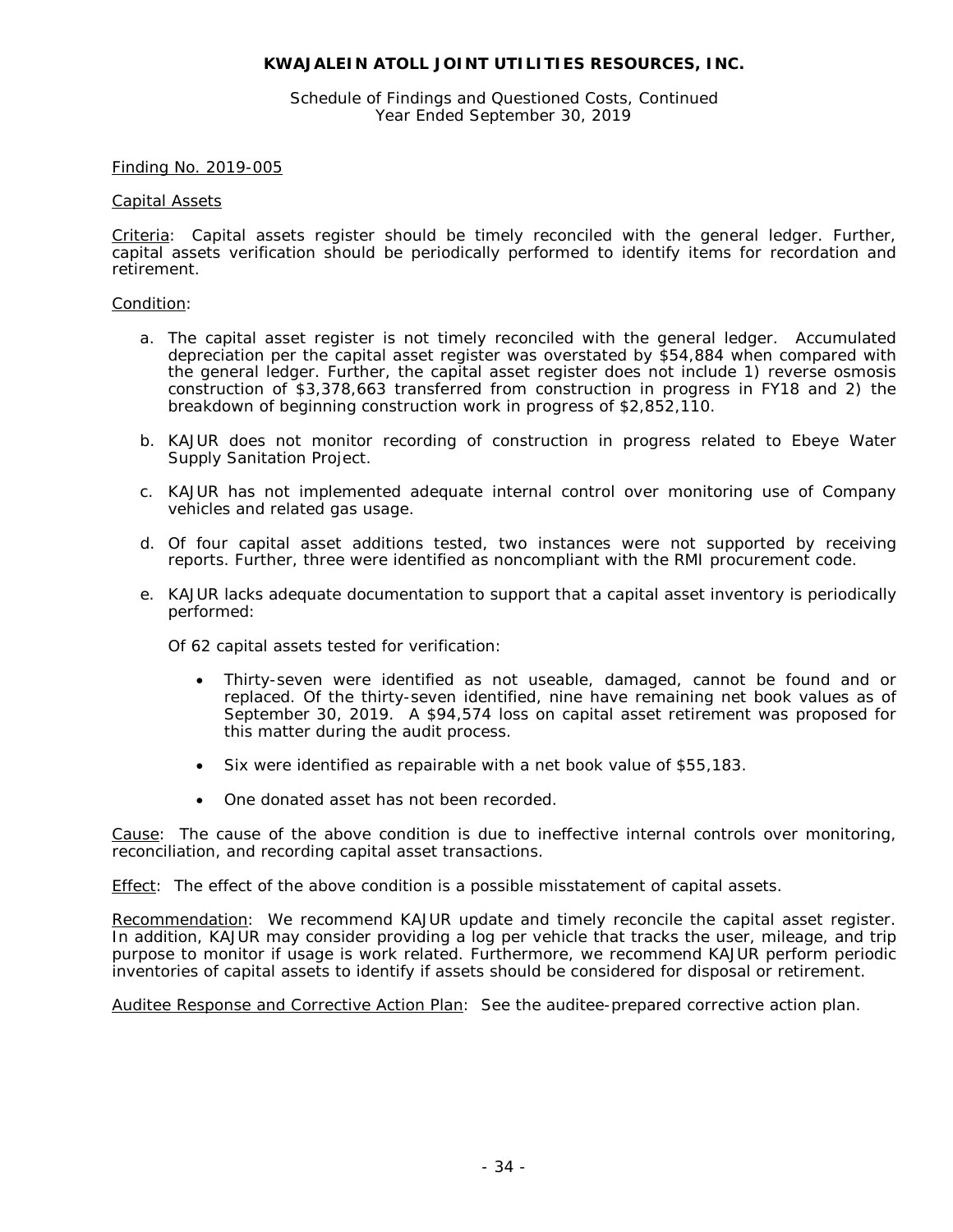Schedule of Findings and Questioned Costs, Continued Year Ended September 30, 2019

#### Finding No. 2019-006

#### Financial Reporting

Criteria: Timely financial reporting should be facilitated by internal control conducive to the preparation and independent review of reconciliations of significant general ledger accounts.

Condition: KAJUR did not close fiscal year September 30, 2019 financial information until February 12, 2020. Furthermore, various accounting records do not appear to have been timely processed and updated including, but not limited to the following:

- a. Beginning net position understated by \$453,054
- b. Utility receivables understated by \$155,197
- c. Compact funding receivables understated by \$13,724
- d. Prepayments net yearend adjustment of \$739,831
- e. Construction in progress understated by \$216,441
- f. Depreciable capital assets understated by \$2,990,855
- g. Accounts payable understated by \$70,104
- h. Unearned revenue understated by \$106,710
- i. FY18 transactions adjusted and recorded in FY19:
	- i.1. \$9,750 unrecorded rental revenues
	- i.2. \$8,200 adjustment to diesel fuel sales

Cause: The cause of the above condition is the lack of timely closing of the year-end financial statements with review and reconciliation of significant general ledger accounts.

Effect: The trial balance and subsidiary ledgers were not timely provided. Various material postclosing and audit entries were required to correct the financial records.

Recommendation: We recommend management implement internal control procedures to facilitate timely general ledger and subsidiary ledger reconciliation processes.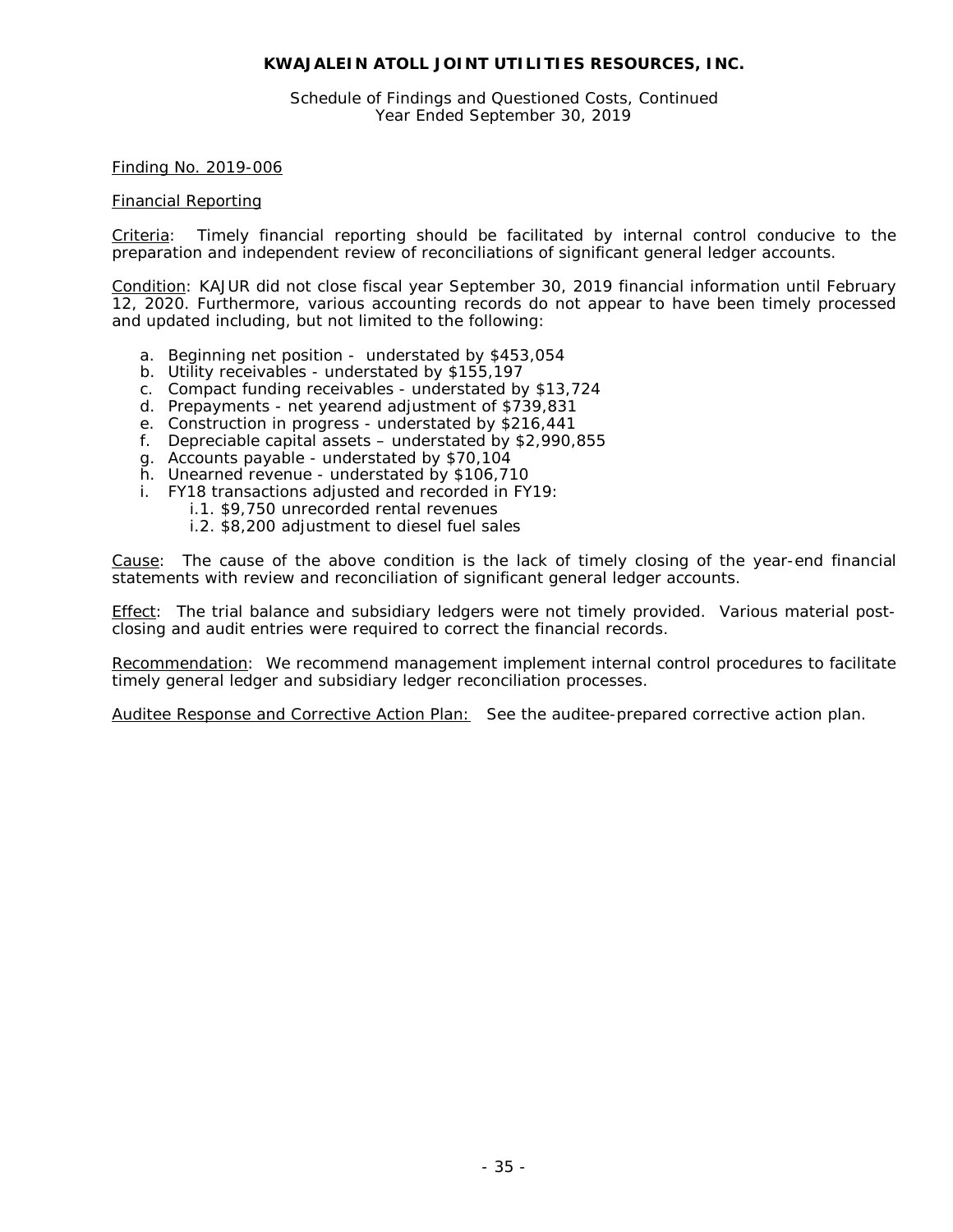Schedule of Findings and Questioned Costs, Continued Year Ended September 30, 2019

## Finding No. 2019-007

#### Utility Revenues

Criteria: Sale of electricity should be recorded as billed to the customers on a monthly billing cycle basis.

Condition: KAJUR has customers that possess temporary electric postpaid meters and related revenues are recorded by KAJUR upon collection of a portion of the customers' prepaid cash power and not when electricity was actually consumed. As a result, gross revenues of \$86,211 were untimely recorded, \$21,815 of which remained unrecorded at yearend. An audit adjustment was proposed to correct this matter.

Cause: The cause of the above condition is a lack of internal control policies and procedures over the timely recording of revenues from customers that are in temporary electric postpaid meters.

Effect: The effect of the above condition is possible misstatement in revenues and receivables.

Recommendation: We recommend management establish internal control procedures over the timely recording of revenues from customers that are in temporary electric postpaid meters.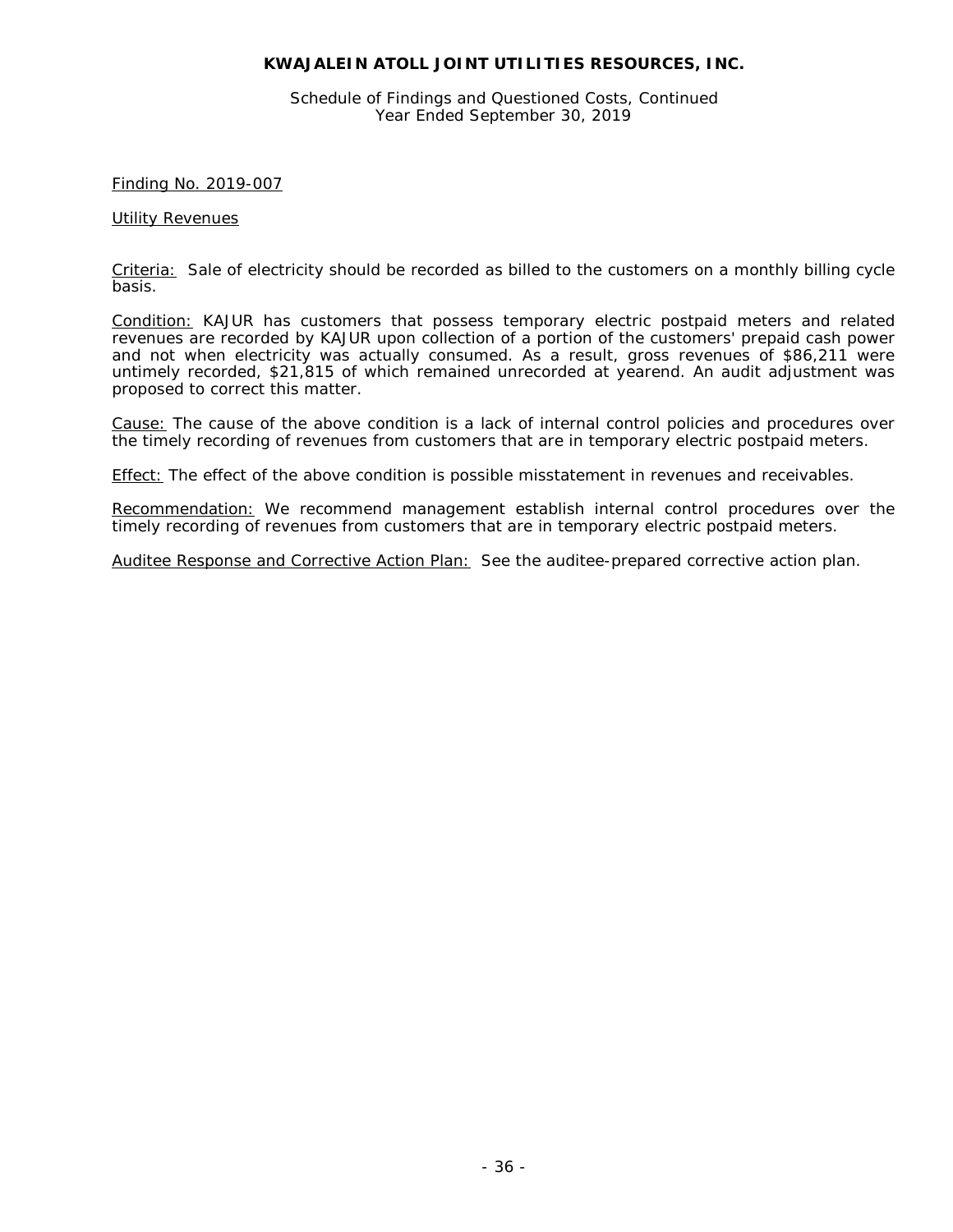Schedule of Findings and Questioned Costs, Continued Year Ended September 30, 2019

Finding No. 2019-008

#### Fuel Inventory

Criteria: Internal control procedures should be in place in order to safeguard KAJUR's fuel inventory. Valid, complete and approved documentation should be available to support inventory movements, such as periodic fuel dips, bunker delivery receipt and issuance tickets.

Condition: We noted the following observations over fuel inventory and related accounts:

- a. Fuel inventory was understated by \$48,402 as of March 31, 2019.
- b. An unreconciled variance of \$36,762 was credited to fuel sales.
- c. Bunker delivery receipts (BDRs) do not reflect actual fuel delivery dates.
- d. For 2 samples, issuance tickets were not prepared to support internal fuel usage.
- e. A fuel purchase of 70,000 gallons in March 2019 was reported on March 2, 2019; however, the bunker delivery receipt was dated March 16, 2019.

Cause: The cause of the above condition is a lack of internal control policies and procedures over fuel inventory movements.

Effect: The effect of the above condition is possible misstatement of inventories, expenses or revenues.

Recommendation: We recommend management establish internal control procedures over:

- a. Review of the periodic fuel inventory dip. Reviewer should require complete documentation of the fuel logs, receiving reports (inbound) and delivery details (outbound);
- b. Regular reconciliation of fuel inventory, expense and payable accounts; including reconciliation of accounts and deliveries from MEC; and
- c. Completion of BDRs and issuance tickets completely and accurately to reflect the actual fuel delivery date and usage, respectively.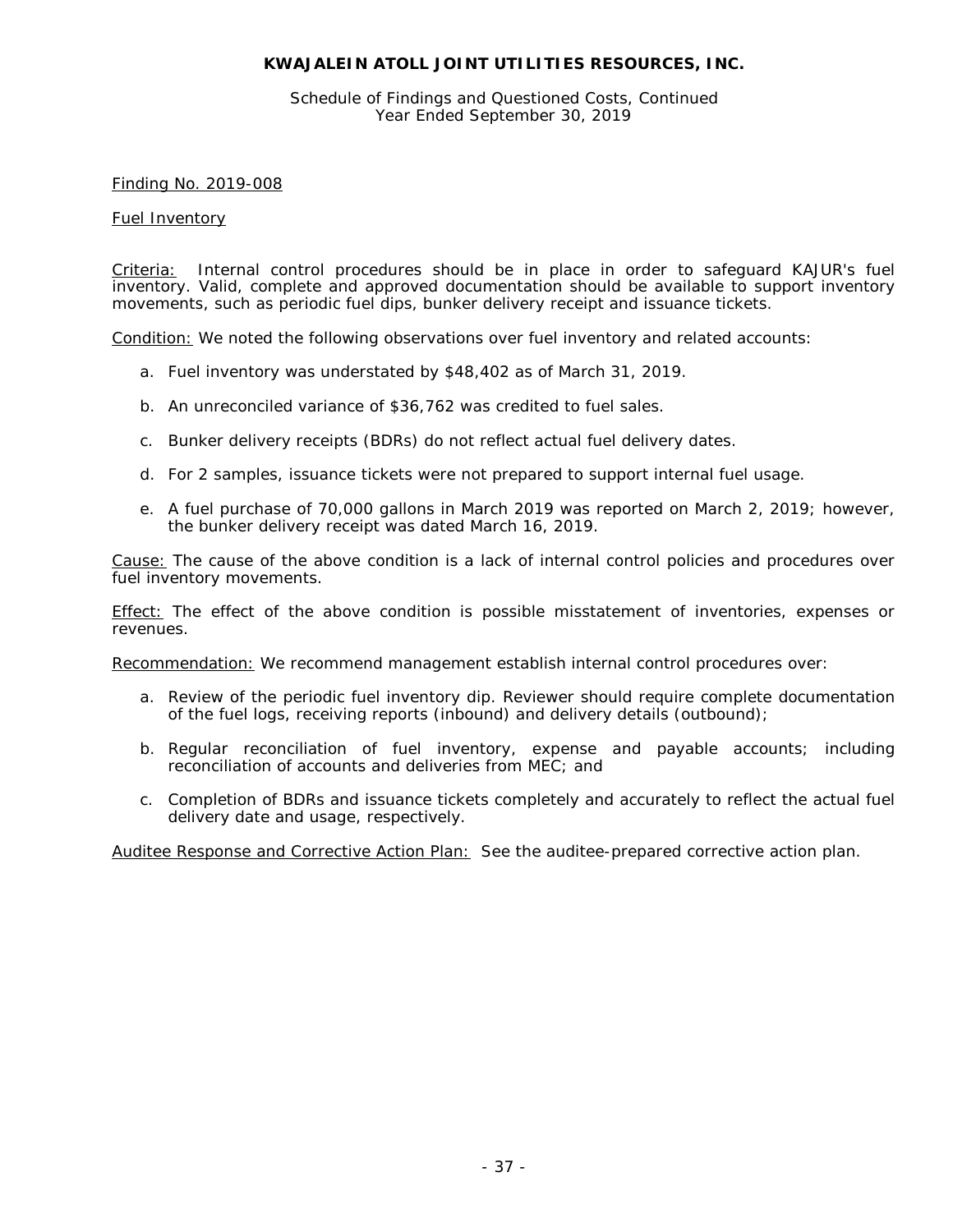

# **CORRECTIVE ACTION PLAN 2 CFR § 200.511(c) Year Ended September 30, 2019**

# **Finding No. 2019-001: Procurement and Suspension and Debarment**

Name of Contact Person: Joseph Pedro (General Manager)

Corrective Action Plan: KAJUR agrees with this finding. KAJUR has to strengthen its purchasing policies and procedures in accordance to the RepMar Procurement Code. KAJUR is planning to utilize Tenderlink application for transparency and compliance to the requirements of the RepMar Procurement Code.

Proposed Completion Date: Ongoing

# **Finding No. 2019-002: Reporting**

Name of Contact Person: Joseph Pedro (General Manager)

Corrective Action Plan: KAJUR agrees with this finding and will ensure compliance with the sub-recipient agreement requirements.

Proposed Completion Date: Ongoing

## **Finding No. 2019-003: Accounts Receivable**

Name of Contact Person: Joseph Pedro (General Manager)

Corrective Action Plan: KAJUR agrees to this finding and further noted it being a repeated finding since 2015. As noted in our 2019 audit, KAJUR continues to struggle in its ability to collect long outstanding (AR) balances. There are a series of contributing factors, the leading being the one noted by the independent auditing firm as lack of internal control policies and procedures.

There are also ongoing efforts under the Ebeye Water Supply and Sanitation Project (EWSSP) to develop and increase KAJUR's capacity in financial management and to improve KAJUR's ability to collect its account receivable over the course of the EWSSP implementation phase.

In the short term, this year MEC has started providing assistance to KAJUR in streamlining its procurement, inventory and accounting procedures to mirror some of the improvements now being observed at MEC. Over courses of visits to Ebeye, KAJUR will meet specific and or have met specific milestones which have been mutually established between KAJUR and MEC.

Proposed Completion Date: Ongoing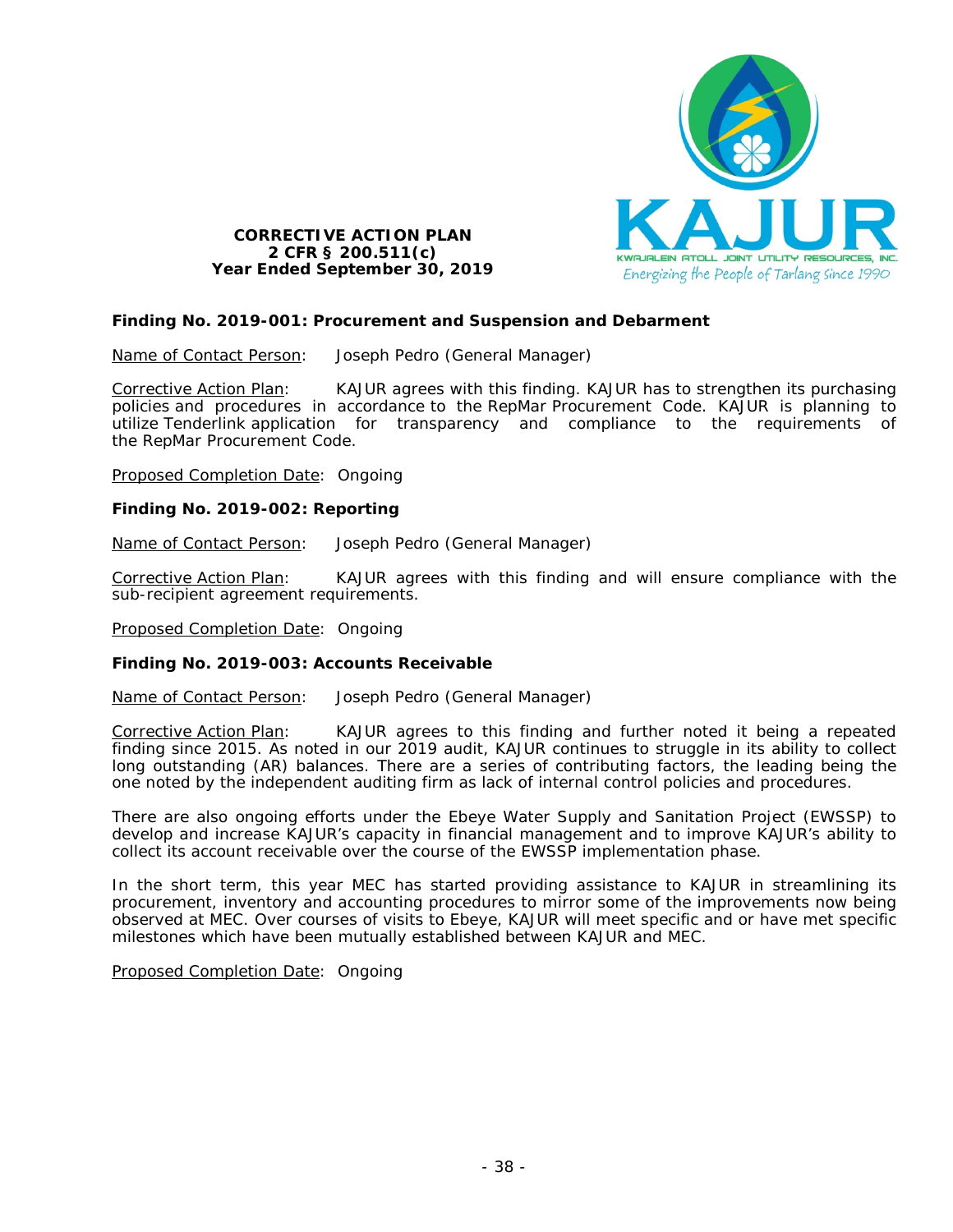## **CORRECTIVE ACTION PLAN 2 CFR § 200.511(c) Year Ended September 30, 2019**

# **Finding No. 2019-004: Materials and Supplies Inventory**

Name of Contact Person: Joseph Pedro (General Manager)

Corrective Action Plan: KAJUR aggress to this finding and further noted it being a repeated finding since 2016. As with finding 2019-003 (Accounts Receivable), KAJUR also recognizes the need to strengthen its internal control and reconciliation of material and supply inventory. In March 2019, MEC conducted an internal analysis of KAJUR's Accounting and Supply system. From this analysis, a series of visits to Ebeye have been scheduled for MEC to help KAJUR strengthen its procurement and inventory work process.

From these initial exercises described above, it was mutually agreed that KAJUR will fully utilize the inventory functionality in its Microix Supply and Procurement system which is now currently in the process, with the assistance and support from MEC.

Proposed Completion Date: Ongoing

## **Finding No. 2019-005: Capital Assets**

Name of Contact Person: Joseph Pedro (General Manager)

Corrective Action Plan: KAJUR agrees with this finding and will make all efforts to ensure timely reconciliation and verification of assets.

Proposed Completion Date: Ongoing

#### **Finding No. 2019-006: Financial Reporting**

Name of Contact Person: Joseph Pedro (General Manager)

Corrective Action Plan: FY2019 was a challenging year for KAJUR; from the loss of main generators to the loss of Key staff in operations and finance. The loss of onsite leadership, especially in the Finance Department, mainly attributed to this unfavorable result at yearend. KAJUR agrees with this finding and is working on getting the needed support from MEC. KAJUR looks also to hiring a key Finance person to be stationed at KAJUR, to ensure accurate and timely financial reporting and to ensure that policies and procedures for financial recording are consistently followed. In addition, KAJUR also looks to increased internal and external training to strengthen existing HR capabilities.

Proposed Completion Date: Ongoing

## **Finding No. 2019-007: Utility Revenues**

Name of Contact Person: Joseph Pedro (General Manager)

Corrective Action Plan: KAJUR agrees with this finding. KAJUR will establish internal control procedures in order to timely record revenues earned from customers in temporary electric postpaid meters.

Proposed Completion Date: Ongoing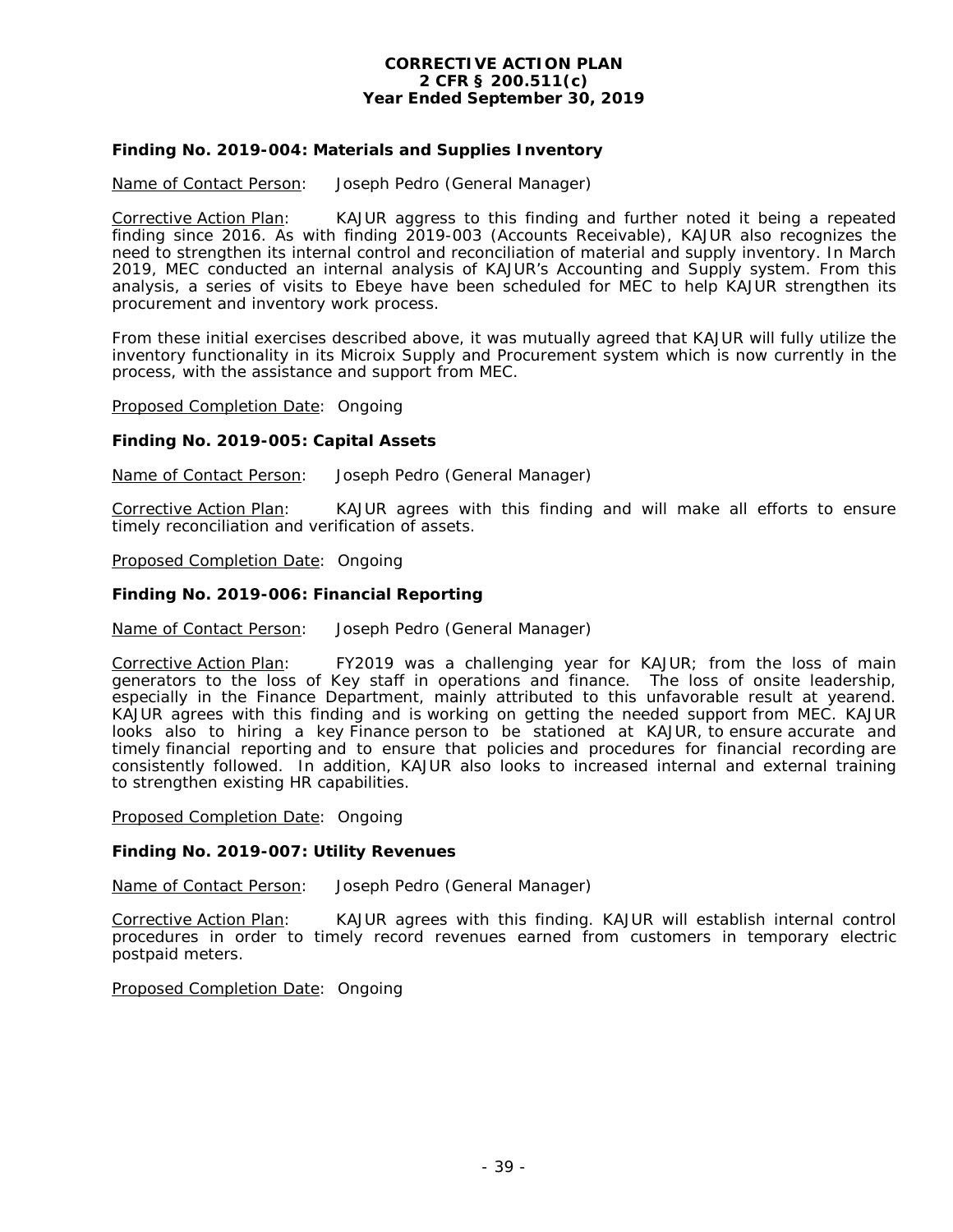#### **CORRECTIVE ACTION PLAN 2 CFR § 200.511(c) Year Ended September 30, 2019**

# **Finding No. 2019-008: Fuel Inventory**

Name of Contact Person: Joseph Pedro (General Manager)

Corrective Action Plan: Fuel inventory has been one of KAJUR's highest expenses. In previous fiscal years and especially in FY19, KAJUR has attempted to rectify and improve its policy and procedures on how it handles its fuel inventory operations. In FY19, KAJUR had major engine failures causing power outages, water shortages and more importantly key personnel migrating to the mainland USA, or seeking better opportunities with much higher salary jobs on Kwajalein. With these few listed obstacles and challenges, it was difficult to implement a more robust and strict procedures and policies to guide KAJUR with its fuel operations.

KAJUR agrees with Finding No. 2019-008 and will write up strict policies, implement and standardize its procedures, and put in place a more strategic and reliable inventory tracking system for its purchasing of fuels. These will be achieved by utilizing an inventory system that is currently in use for purchasing fuel using purchasing order, receiving the purchase order and tracking fuel movements in the system. By utilizing a purchase tracking, inventory tracking and audit trail of each transactions, manual processes will be eliminated and all inputs will be stored in the purchasing and inventory software.

KAJUR will seek and look for ways to train its employee on fuel operations to ensure that fuel pipe line leakages, causing fuel losses and hazardous working environment, are avoided.

Proposed Completion Date: Ongoing